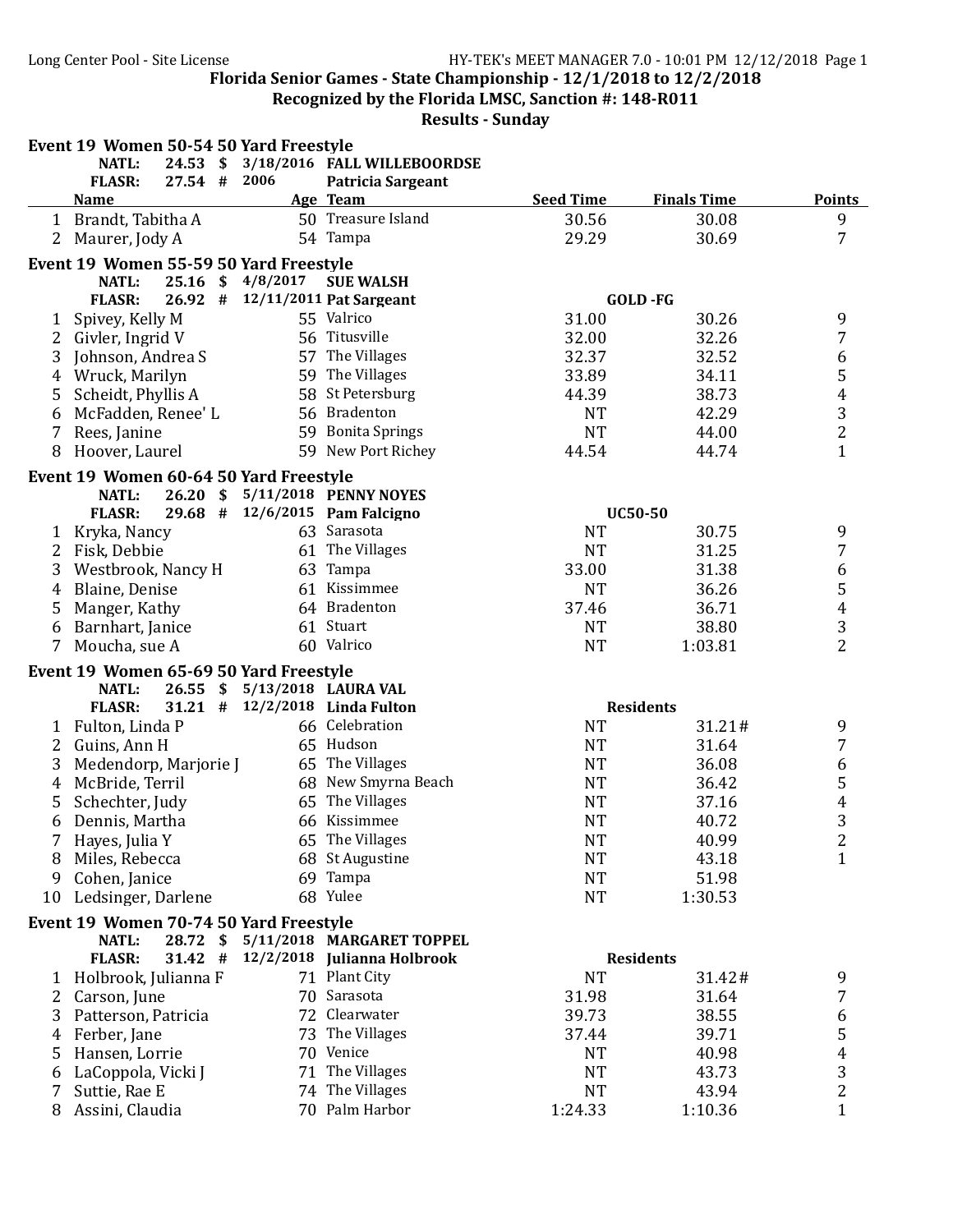**Recognized by the Florida LMSC, Sanction #: 148-R011** 

| 33.87 \$4/3/2005<br><b>NATL:</b><br>37.09 # 2002<br><b>FLASR:</b><br><b>Florence Carr</b><br>76 Vero Beach<br><b>NT</b><br>9<br>40.76<br>1 Hanson, Monique<br>$\overline{7}$<br>77 The Villages<br><b>NT</b><br>2 Newland, Susan J<br>43.18<br>75 Lake Worth<br>45.94<br>3 Foley, Carolynn<br><b>NT</b><br>6<br>5<br>76 Clearwater<br>4 Fuller, Joann<br><b>NT</b><br>1:35.60<br>Event 19 Women 80-84 50 Yard Freestyle<br>34.20 \$12/13/2015 JOHNNIE DETRICK<br>NATL:<br>42.93 # 12/3/2017 Patricia Tullman<br><b>FACT-FL</b><br><b>FLASR:</b><br><b>NT</b><br>9<br>1 Tullman, Patricia A<br>81 Tampa<br>43.07<br>Event 19 Women 90-94 50 Yard Freestyle<br>49.68 \$ 5/12/1996 AILEEN SOULE<br><b>NATL:</b><br>54.44 # 12/2/2018 Betty Lorenzi<br><b>FLASR:</b><br>non-Residents<br>91 Lake Geneva, WI<br><b>NT</b><br>9<br>1 Lorenzi, Betty S<br>54.44#<br>93 St Augustine<br>2 Chase, Shirley<br>1:39.67<br>$\overline{7}$<br><b>NT</b><br>Event 20 Men 50-54 50 Yard Freestyle<br>21.36 \$4/29/2011 ROWDY GAINES<br><b>NATL:</b><br>23.73 # 12/7/2008 John Newman<br><b>FLASR:</b><br>52 Fort Myers<br><b>NT</b><br>9<br>1 Krieger, Dima<br>25.05<br>Event 20 Men 55-59 50 Yard Freestyle<br>21.82 \$4/30/2000 RICHARD ABRAHAMS<br>NATL:<br><b>FLASR:</b><br>23.62 # 12/2/2012 Michael Scott<br>TPA -FL<br>57 Dalton, GA<br><b>NT</b><br>9<br>1 Russell, Randy<br>26.68<br>$\overline{7}$<br>57 Naples<br><b>NT</b><br>Caskey, John<br>27.16<br>2<br>$\boldsymbol{6}$<br>58 Ocala<br><b>NT</b><br>29.17<br>3<br>Drongosky, Michael<br>5<br><b>NT</b><br>4 Starr, Keith<br>58 Evans, GA<br>31.80<br>Event 20 Men 60-64 50 Yard Freestyle<br>22.30 \$ 5/22/2005 RICHARD ABRAHAMS<br><b>NATL:</b><br>25.45 # 2007<br><b>FLASR:</b><br><b>Bruce Mohl</b><br>61 Ruskin<br>26.07<br>26.07<br>1 Smith, Michael R<br>9<br>$\overline{7}$<br>60 Ponte Vedra Beach<br><b>NT</b><br>27.14<br>2 Brown, Bradley<br>$\boldsymbol{6}$<br>62 Lady Lake<br>Newman, John C<br><b>NT</b><br>28.75<br>3<br>$\mathsf S$<br>Boothe, Frank S<br>62 Venice<br><b>NT</b><br>29.04<br>4<br>$\overline{4}$<br>63 Cutler Bay<br>Fanfani, Stefano<br><b>NT</b><br>34.73<br>5<br>Event 20 Men 65-69 50 Yard Freestyle<br>5/23/2010 RICHARD ABRAHAMS<br>$22.10 \text{ }$<br>NATL:<br><b>FLASR:</b><br>2000<br>25.92#<br><b>Cav Cavanaugh</b><br>65 Martinez, GA<br><b>NT</b><br>9<br>Schuckers, Lane<br>26.43<br>1<br>69 Clermont<br>28.00<br>27.29<br>7<br>Heacock, Robert<br>2<br>66 Safety Harbor<br>3<br>Patterson, Cliff<br>28.00<br>27.80<br>6<br>5<br>67 Jacksonville<br>Bowman, Bruce A<br><b>NT</b><br>29.45<br>4<br>65 The Villages<br><b>NT</b><br>29.92<br>$\overline{4}$<br>Dickson, Todd H<br>5<br>3<br>68 Clearwater<br><b>NT</b><br>30.69<br>Fross, Jack<br>6<br>68 North Palm Beach<br>$\overline{c}$<br>Beuttenmuller, David J<br>29.00<br>31.16<br>7<br>$\mathbf{1}$<br>Twomey, Patrick<br>68 Jay<br><b>NT</b><br>32.77<br>8<br>69 The Villages<br>Lyons, Robert H<br><b>NT</b><br>33.02<br>9<br>Baggs, Robert D<br>67 Sarasota<br><b>NT</b><br>33.23<br>10 | Event 19 Women 75-79 50 Yard Freestyle |  |                   |  |  |
|-----------------------------------------------------------------------------------------------------------------------------------------------------------------------------------------------------------------------------------------------------------------------------------------------------------------------------------------------------------------------------------------------------------------------------------------------------------------------------------------------------------------------------------------------------------------------------------------------------------------------------------------------------------------------------------------------------------------------------------------------------------------------------------------------------------------------------------------------------------------------------------------------------------------------------------------------------------------------------------------------------------------------------------------------------------------------------------------------------------------------------------------------------------------------------------------------------------------------------------------------------------------------------------------------------------------------------------------------------------------------------------------------------------------------------------------------------------------------------------------------------------------------------------------------------------------------------------------------------------------------------------------------------------------------------------------------------------------------------------------------------------------------------------------------------------------------------------------------------------------------------------------------------------------------------------------------------------------------------------------------------------------------------------------------------------------------------------------------------------------------------------------------------------------------------------------------------------------------------------------------------------------------------------------------------------------------------------------------------------------------------------------------------------------------------------------------------------------------------------------------------------------------------------------------------------------------------------------------------------------------------------------------------------------------------------------------------------------------------------------------------------------------------------------------------------------------------------------------------------------------------------------------------------------------------------------------------------------------------------------------------------------------------------------------------|----------------------------------------|--|-------------------|--|--|
|                                                                                                                                                                                                                                                                                                                                                                                                                                                                                                                                                                                                                                                                                                                                                                                                                                                                                                                                                                                                                                                                                                                                                                                                                                                                                                                                                                                                                                                                                                                                                                                                                                                                                                                                                                                                                                                                                                                                                                                                                                                                                                                                                                                                                                                                                                                                                                                                                                                                                                                                                                                                                                                                                                                                                                                                                                                                                                                                                                                                                                                     |                                        |  | <b>GAIL ROPER</b> |  |  |
|                                                                                                                                                                                                                                                                                                                                                                                                                                                                                                                                                                                                                                                                                                                                                                                                                                                                                                                                                                                                                                                                                                                                                                                                                                                                                                                                                                                                                                                                                                                                                                                                                                                                                                                                                                                                                                                                                                                                                                                                                                                                                                                                                                                                                                                                                                                                                                                                                                                                                                                                                                                                                                                                                                                                                                                                                                                                                                                                                                                                                                                     |                                        |  |                   |  |  |
|                                                                                                                                                                                                                                                                                                                                                                                                                                                                                                                                                                                                                                                                                                                                                                                                                                                                                                                                                                                                                                                                                                                                                                                                                                                                                                                                                                                                                                                                                                                                                                                                                                                                                                                                                                                                                                                                                                                                                                                                                                                                                                                                                                                                                                                                                                                                                                                                                                                                                                                                                                                                                                                                                                                                                                                                                                                                                                                                                                                                                                                     |                                        |  |                   |  |  |
|                                                                                                                                                                                                                                                                                                                                                                                                                                                                                                                                                                                                                                                                                                                                                                                                                                                                                                                                                                                                                                                                                                                                                                                                                                                                                                                                                                                                                                                                                                                                                                                                                                                                                                                                                                                                                                                                                                                                                                                                                                                                                                                                                                                                                                                                                                                                                                                                                                                                                                                                                                                                                                                                                                                                                                                                                                                                                                                                                                                                                                                     |                                        |  |                   |  |  |
|                                                                                                                                                                                                                                                                                                                                                                                                                                                                                                                                                                                                                                                                                                                                                                                                                                                                                                                                                                                                                                                                                                                                                                                                                                                                                                                                                                                                                                                                                                                                                                                                                                                                                                                                                                                                                                                                                                                                                                                                                                                                                                                                                                                                                                                                                                                                                                                                                                                                                                                                                                                                                                                                                                                                                                                                                                                                                                                                                                                                                                                     |                                        |  |                   |  |  |
|                                                                                                                                                                                                                                                                                                                                                                                                                                                                                                                                                                                                                                                                                                                                                                                                                                                                                                                                                                                                                                                                                                                                                                                                                                                                                                                                                                                                                                                                                                                                                                                                                                                                                                                                                                                                                                                                                                                                                                                                                                                                                                                                                                                                                                                                                                                                                                                                                                                                                                                                                                                                                                                                                                                                                                                                                                                                                                                                                                                                                                                     |                                        |  |                   |  |  |
|                                                                                                                                                                                                                                                                                                                                                                                                                                                                                                                                                                                                                                                                                                                                                                                                                                                                                                                                                                                                                                                                                                                                                                                                                                                                                                                                                                                                                                                                                                                                                                                                                                                                                                                                                                                                                                                                                                                                                                                                                                                                                                                                                                                                                                                                                                                                                                                                                                                                                                                                                                                                                                                                                                                                                                                                                                                                                                                                                                                                                                                     |                                        |  |                   |  |  |
|                                                                                                                                                                                                                                                                                                                                                                                                                                                                                                                                                                                                                                                                                                                                                                                                                                                                                                                                                                                                                                                                                                                                                                                                                                                                                                                                                                                                                                                                                                                                                                                                                                                                                                                                                                                                                                                                                                                                                                                                                                                                                                                                                                                                                                                                                                                                                                                                                                                                                                                                                                                                                                                                                                                                                                                                                                                                                                                                                                                                                                                     |                                        |  |                   |  |  |
|                                                                                                                                                                                                                                                                                                                                                                                                                                                                                                                                                                                                                                                                                                                                                                                                                                                                                                                                                                                                                                                                                                                                                                                                                                                                                                                                                                                                                                                                                                                                                                                                                                                                                                                                                                                                                                                                                                                                                                                                                                                                                                                                                                                                                                                                                                                                                                                                                                                                                                                                                                                                                                                                                                                                                                                                                                                                                                                                                                                                                                                     |                                        |  |                   |  |  |
|                                                                                                                                                                                                                                                                                                                                                                                                                                                                                                                                                                                                                                                                                                                                                                                                                                                                                                                                                                                                                                                                                                                                                                                                                                                                                                                                                                                                                                                                                                                                                                                                                                                                                                                                                                                                                                                                                                                                                                                                                                                                                                                                                                                                                                                                                                                                                                                                                                                                                                                                                                                                                                                                                                                                                                                                                                                                                                                                                                                                                                                     |                                        |  |                   |  |  |
|                                                                                                                                                                                                                                                                                                                                                                                                                                                                                                                                                                                                                                                                                                                                                                                                                                                                                                                                                                                                                                                                                                                                                                                                                                                                                                                                                                                                                                                                                                                                                                                                                                                                                                                                                                                                                                                                                                                                                                                                                                                                                                                                                                                                                                                                                                                                                                                                                                                                                                                                                                                                                                                                                                                                                                                                                                                                                                                                                                                                                                                     |                                        |  |                   |  |  |
|                                                                                                                                                                                                                                                                                                                                                                                                                                                                                                                                                                                                                                                                                                                                                                                                                                                                                                                                                                                                                                                                                                                                                                                                                                                                                                                                                                                                                                                                                                                                                                                                                                                                                                                                                                                                                                                                                                                                                                                                                                                                                                                                                                                                                                                                                                                                                                                                                                                                                                                                                                                                                                                                                                                                                                                                                                                                                                                                                                                                                                                     |                                        |  |                   |  |  |
|                                                                                                                                                                                                                                                                                                                                                                                                                                                                                                                                                                                                                                                                                                                                                                                                                                                                                                                                                                                                                                                                                                                                                                                                                                                                                                                                                                                                                                                                                                                                                                                                                                                                                                                                                                                                                                                                                                                                                                                                                                                                                                                                                                                                                                                                                                                                                                                                                                                                                                                                                                                                                                                                                                                                                                                                                                                                                                                                                                                                                                                     |                                        |  |                   |  |  |
|                                                                                                                                                                                                                                                                                                                                                                                                                                                                                                                                                                                                                                                                                                                                                                                                                                                                                                                                                                                                                                                                                                                                                                                                                                                                                                                                                                                                                                                                                                                                                                                                                                                                                                                                                                                                                                                                                                                                                                                                                                                                                                                                                                                                                                                                                                                                                                                                                                                                                                                                                                                                                                                                                                                                                                                                                                                                                                                                                                                                                                                     |                                        |  |                   |  |  |
|                                                                                                                                                                                                                                                                                                                                                                                                                                                                                                                                                                                                                                                                                                                                                                                                                                                                                                                                                                                                                                                                                                                                                                                                                                                                                                                                                                                                                                                                                                                                                                                                                                                                                                                                                                                                                                                                                                                                                                                                                                                                                                                                                                                                                                                                                                                                                                                                                                                                                                                                                                                                                                                                                                                                                                                                                                                                                                                                                                                                                                                     |                                        |  |                   |  |  |
|                                                                                                                                                                                                                                                                                                                                                                                                                                                                                                                                                                                                                                                                                                                                                                                                                                                                                                                                                                                                                                                                                                                                                                                                                                                                                                                                                                                                                                                                                                                                                                                                                                                                                                                                                                                                                                                                                                                                                                                                                                                                                                                                                                                                                                                                                                                                                                                                                                                                                                                                                                                                                                                                                                                                                                                                                                                                                                                                                                                                                                                     |                                        |  |                   |  |  |
|                                                                                                                                                                                                                                                                                                                                                                                                                                                                                                                                                                                                                                                                                                                                                                                                                                                                                                                                                                                                                                                                                                                                                                                                                                                                                                                                                                                                                                                                                                                                                                                                                                                                                                                                                                                                                                                                                                                                                                                                                                                                                                                                                                                                                                                                                                                                                                                                                                                                                                                                                                                                                                                                                                                                                                                                                                                                                                                                                                                                                                                     |                                        |  |                   |  |  |
|                                                                                                                                                                                                                                                                                                                                                                                                                                                                                                                                                                                                                                                                                                                                                                                                                                                                                                                                                                                                                                                                                                                                                                                                                                                                                                                                                                                                                                                                                                                                                                                                                                                                                                                                                                                                                                                                                                                                                                                                                                                                                                                                                                                                                                                                                                                                                                                                                                                                                                                                                                                                                                                                                                                                                                                                                                                                                                                                                                                                                                                     |                                        |  |                   |  |  |
|                                                                                                                                                                                                                                                                                                                                                                                                                                                                                                                                                                                                                                                                                                                                                                                                                                                                                                                                                                                                                                                                                                                                                                                                                                                                                                                                                                                                                                                                                                                                                                                                                                                                                                                                                                                                                                                                                                                                                                                                                                                                                                                                                                                                                                                                                                                                                                                                                                                                                                                                                                                                                                                                                                                                                                                                                                                                                                                                                                                                                                                     |                                        |  |                   |  |  |
|                                                                                                                                                                                                                                                                                                                                                                                                                                                                                                                                                                                                                                                                                                                                                                                                                                                                                                                                                                                                                                                                                                                                                                                                                                                                                                                                                                                                                                                                                                                                                                                                                                                                                                                                                                                                                                                                                                                                                                                                                                                                                                                                                                                                                                                                                                                                                                                                                                                                                                                                                                                                                                                                                                                                                                                                                                                                                                                                                                                                                                                     |                                        |  |                   |  |  |
|                                                                                                                                                                                                                                                                                                                                                                                                                                                                                                                                                                                                                                                                                                                                                                                                                                                                                                                                                                                                                                                                                                                                                                                                                                                                                                                                                                                                                                                                                                                                                                                                                                                                                                                                                                                                                                                                                                                                                                                                                                                                                                                                                                                                                                                                                                                                                                                                                                                                                                                                                                                                                                                                                                                                                                                                                                                                                                                                                                                                                                                     |                                        |  |                   |  |  |
|                                                                                                                                                                                                                                                                                                                                                                                                                                                                                                                                                                                                                                                                                                                                                                                                                                                                                                                                                                                                                                                                                                                                                                                                                                                                                                                                                                                                                                                                                                                                                                                                                                                                                                                                                                                                                                                                                                                                                                                                                                                                                                                                                                                                                                                                                                                                                                                                                                                                                                                                                                                                                                                                                                                                                                                                                                                                                                                                                                                                                                                     |                                        |  |                   |  |  |
|                                                                                                                                                                                                                                                                                                                                                                                                                                                                                                                                                                                                                                                                                                                                                                                                                                                                                                                                                                                                                                                                                                                                                                                                                                                                                                                                                                                                                                                                                                                                                                                                                                                                                                                                                                                                                                                                                                                                                                                                                                                                                                                                                                                                                                                                                                                                                                                                                                                                                                                                                                                                                                                                                                                                                                                                                                                                                                                                                                                                                                                     |                                        |  |                   |  |  |
|                                                                                                                                                                                                                                                                                                                                                                                                                                                                                                                                                                                                                                                                                                                                                                                                                                                                                                                                                                                                                                                                                                                                                                                                                                                                                                                                                                                                                                                                                                                                                                                                                                                                                                                                                                                                                                                                                                                                                                                                                                                                                                                                                                                                                                                                                                                                                                                                                                                                                                                                                                                                                                                                                                                                                                                                                                                                                                                                                                                                                                                     |                                        |  |                   |  |  |
|                                                                                                                                                                                                                                                                                                                                                                                                                                                                                                                                                                                                                                                                                                                                                                                                                                                                                                                                                                                                                                                                                                                                                                                                                                                                                                                                                                                                                                                                                                                                                                                                                                                                                                                                                                                                                                                                                                                                                                                                                                                                                                                                                                                                                                                                                                                                                                                                                                                                                                                                                                                                                                                                                                                                                                                                                                                                                                                                                                                                                                                     |                                        |  |                   |  |  |
|                                                                                                                                                                                                                                                                                                                                                                                                                                                                                                                                                                                                                                                                                                                                                                                                                                                                                                                                                                                                                                                                                                                                                                                                                                                                                                                                                                                                                                                                                                                                                                                                                                                                                                                                                                                                                                                                                                                                                                                                                                                                                                                                                                                                                                                                                                                                                                                                                                                                                                                                                                                                                                                                                                                                                                                                                                                                                                                                                                                                                                                     |                                        |  |                   |  |  |
|                                                                                                                                                                                                                                                                                                                                                                                                                                                                                                                                                                                                                                                                                                                                                                                                                                                                                                                                                                                                                                                                                                                                                                                                                                                                                                                                                                                                                                                                                                                                                                                                                                                                                                                                                                                                                                                                                                                                                                                                                                                                                                                                                                                                                                                                                                                                                                                                                                                                                                                                                                                                                                                                                                                                                                                                                                                                                                                                                                                                                                                     |                                        |  |                   |  |  |
|                                                                                                                                                                                                                                                                                                                                                                                                                                                                                                                                                                                                                                                                                                                                                                                                                                                                                                                                                                                                                                                                                                                                                                                                                                                                                                                                                                                                                                                                                                                                                                                                                                                                                                                                                                                                                                                                                                                                                                                                                                                                                                                                                                                                                                                                                                                                                                                                                                                                                                                                                                                                                                                                                                                                                                                                                                                                                                                                                                                                                                                     |                                        |  |                   |  |  |
|                                                                                                                                                                                                                                                                                                                                                                                                                                                                                                                                                                                                                                                                                                                                                                                                                                                                                                                                                                                                                                                                                                                                                                                                                                                                                                                                                                                                                                                                                                                                                                                                                                                                                                                                                                                                                                                                                                                                                                                                                                                                                                                                                                                                                                                                                                                                                                                                                                                                                                                                                                                                                                                                                                                                                                                                                                                                                                                                                                                                                                                     |                                        |  |                   |  |  |
|                                                                                                                                                                                                                                                                                                                                                                                                                                                                                                                                                                                                                                                                                                                                                                                                                                                                                                                                                                                                                                                                                                                                                                                                                                                                                                                                                                                                                                                                                                                                                                                                                                                                                                                                                                                                                                                                                                                                                                                                                                                                                                                                                                                                                                                                                                                                                                                                                                                                                                                                                                                                                                                                                                                                                                                                                                                                                                                                                                                                                                                     |                                        |  |                   |  |  |
|                                                                                                                                                                                                                                                                                                                                                                                                                                                                                                                                                                                                                                                                                                                                                                                                                                                                                                                                                                                                                                                                                                                                                                                                                                                                                                                                                                                                                                                                                                                                                                                                                                                                                                                                                                                                                                                                                                                                                                                                                                                                                                                                                                                                                                                                                                                                                                                                                                                                                                                                                                                                                                                                                                                                                                                                                                                                                                                                                                                                                                                     |                                        |  |                   |  |  |
|                                                                                                                                                                                                                                                                                                                                                                                                                                                                                                                                                                                                                                                                                                                                                                                                                                                                                                                                                                                                                                                                                                                                                                                                                                                                                                                                                                                                                                                                                                                                                                                                                                                                                                                                                                                                                                                                                                                                                                                                                                                                                                                                                                                                                                                                                                                                                                                                                                                                                                                                                                                                                                                                                                                                                                                                                                                                                                                                                                                                                                                     |                                        |  |                   |  |  |
|                                                                                                                                                                                                                                                                                                                                                                                                                                                                                                                                                                                                                                                                                                                                                                                                                                                                                                                                                                                                                                                                                                                                                                                                                                                                                                                                                                                                                                                                                                                                                                                                                                                                                                                                                                                                                                                                                                                                                                                                                                                                                                                                                                                                                                                                                                                                                                                                                                                                                                                                                                                                                                                                                                                                                                                                                                                                                                                                                                                                                                                     |                                        |  |                   |  |  |
|                                                                                                                                                                                                                                                                                                                                                                                                                                                                                                                                                                                                                                                                                                                                                                                                                                                                                                                                                                                                                                                                                                                                                                                                                                                                                                                                                                                                                                                                                                                                                                                                                                                                                                                                                                                                                                                                                                                                                                                                                                                                                                                                                                                                                                                                                                                                                                                                                                                                                                                                                                                                                                                                                                                                                                                                                                                                                                                                                                                                                                                     |                                        |  |                   |  |  |
|                                                                                                                                                                                                                                                                                                                                                                                                                                                                                                                                                                                                                                                                                                                                                                                                                                                                                                                                                                                                                                                                                                                                                                                                                                                                                                                                                                                                                                                                                                                                                                                                                                                                                                                                                                                                                                                                                                                                                                                                                                                                                                                                                                                                                                                                                                                                                                                                                                                                                                                                                                                                                                                                                                                                                                                                                                                                                                                                                                                                                                                     |                                        |  |                   |  |  |
|                                                                                                                                                                                                                                                                                                                                                                                                                                                                                                                                                                                                                                                                                                                                                                                                                                                                                                                                                                                                                                                                                                                                                                                                                                                                                                                                                                                                                                                                                                                                                                                                                                                                                                                                                                                                                                                                                                                                                                                                                                                                                                                                                                                                                                                                                                                                                                                                                                                                                                                                                                                                                                                                                                                                                                                                                                                                                                                                                                                                                                                     |                                        |  |                   |  |  |
|                                                                                                                                                                                                                                                                                                                                                                                                                                                                                                                                                                                                                                                                                                                                                                                                                                                                                                                                                                                                                                                                                                                                                                                                                                                                                                                                                                                                                                                                                                                                                                                                                                                                                                                                                                                                                                                                                                                                                                                                                                                                                                                                                                                                                                                                                                                                                                                                                                                                                                                                                                                                                                                                                                                                                                                                                                                                                                                                                                                                                                                     |                                        |  |                   |  |  |
|                                                                                                                                                                                                                                                                                                                                                                                                                                                                                                                                                                                                                                                                                                                                                                                                                                                                                                                                                                                                                                                                                                                                                                                                                                                                                                                                                                                                                                                                                                                                                                                                                                                                                                                                                                                                                                                                                                                                                                                                                                                                                                                                                                                                                                                                                                                                                                                                                                                                                                                                                                                                                                                                                                                                                                                                                                                                                                                                                                                                                                                     |                                        |  |                   |  |  |
|                                                                                                                                                                                                                                                                                                                                                                                                                                                                                                                                                                                                                                                                                                                                                                                                                                                                                                                                                                                                                                                                                                                                                                                                                                                                                                                                                                                                                                                                                                                                                                                                                                                                                                                                                                                                                                                                                                                                                                                                                                                                                                                                                                                                                                                                                                                                                                                                                                                                                                                                                                                                                                                                                                                                                                                                                                                                                                                                                                                                                                                     |                                        |  |                   |  |  |
|                                                                                                                                                                                                                                                                                                                                                                                                                                                                                                                                                                                                                                                                                                                                                                                                                                                                                                                                                                                                                                                                                                                                                                                                                                                                                                                                                                                                                                                                                                                                                                                                                                                                                                                                                                                                                                                                                                                                                                                                                                                                                                                                                                                                                                                                                                                                                                                                                                                                                                                                                                                                                                                                                                                                                                                                                                                                                                                                                                                                                                                     |                                        |  |                   |  |  |
|                                                                                                                                                                                                                                                                                                                                                                                                                                                                                                                                                                                                                                                                                                                                                                                                                                                                                                                                                                                                                                                                                                                                                                                                                                                                                                                                                                                                                                                                                                                                                                                                                                                                                                                                                                                                                                                                                                                                                                                                                                                                                                                                                                                                                                                                                                                                                                                                                                                                                                                                                                                                                                                                                                                                                                                                                                                                                                                                                                                                                                                     |                                        |  |                   |  |  |
|                                                                                                                                                                                                                                                                                                                                                                                                                                                                                                                                                                                                                                                                                                                                                                                                                                                                                                                                                                                                                                                                                                                                                                                                                                                                                                                                                                                                                                                                                                                                                                                                                                                                                                                                                                                                                                                                                                                                                                                                                                                                                                                                                                                                                                                                                                                                                                                                                                                                                                                                                                                                                                                                                                                                                                                                                                                                                                                                                                                                                                                     |                                        |  |                   |  |  |
|                                                                                                                                                                                                                                                                                                                                                                                                                                                                                                                                                                                                                                                                                                                                                                                                                                                                                                                                                                                                                                                                                                                                                                                                                                                                                                                                                                                                                                                                                                                                                                                                                                                                                                                                                                                                                                                                                                                                                                                                                                                                                                                                                                                                                                                                                                                                                                                                                                                                                                                                                                                                                                                                                                                                                                                                                                                                                                                                                                                                                                                     |                                        |  |                   |  |  |
|                                                                                                                                                                                                                                                                                                                                                                                                                                                                                                                                                                                                                                                                                                                                                                                                                                                                                                                                                                                                                                                                                                                                                                                                                                                                                                                                                                                                                                                                                                                                                                                                                                                                                                                                                                                                                                                                                                                                                                                                                                                                                                                                                                                                                                                                                                                                                                                                                                                                                                                                                                                                                                                                                                                                                                                                                                                                                                                                                                                                                                                     |                                        |  |                   |  |  |
|                                                                                                                                                                                                                                                                                                                                                                                                                                                                                                                                                                                                                                                                                                                                                                                                                                                                                                                                                                                                                                                                                                                                                                                                                                                                                                                                                                                                                                                                                                                                                                                                                                                                                                                                                                                                                                                                                                                                                                                                                                                                                                                                                                                                                                                                                                                                                                                                                                                                                                                                                                                                                                                                                                                                                                                                                                                                                                                                                                                                                                                     |                                        |  |                   |  |  |
|                                                                                                                                                                                                                                                                                                                                                                                                                                                                                                                                                                                                                                                                                                                                                                                                                                                                                                                                                                                                                                                                                                                                                                                                                                                                                                                                                                                                                                                                                                                                                                                                                                                                                                                                                                                                                                                                                                                                                                                                                                                                                                                                                                                                                                                                                                                                                                                                                                                                                                                                                                                                                                                                                                                                                                                                                                                                                                                                                                                                                                                     |                                        |  |                   |  |  |
|                                                                                                                                                                                                                                                                                                                                                                                                                                                                                                                                                                                                                                                                                                                                                                                                                                                                                                                                                                                                                                                                                                                                                                                                                                                                                                                                                                                                                                                                                                                                                                                                                                                                                                                                                                                                                                                                                                                                                                                                                                                                                                                                                                                                                                                                                                                                                                                                                                                                                                                                                                                                                                                                                                                                                                                                                                                                                                                                                                                                                                                     |                                        |  |                   |  |  |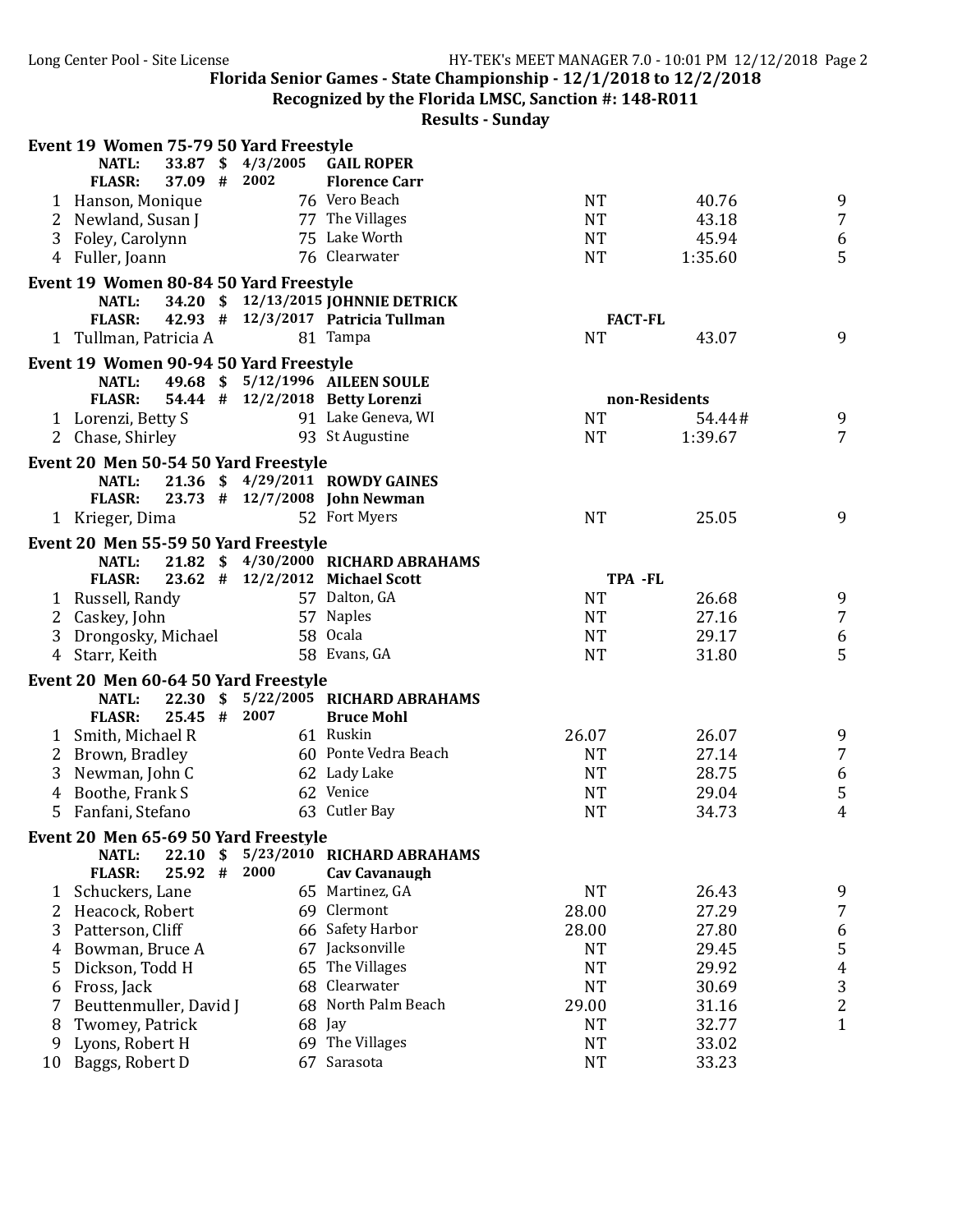Recognized by the Florida LMSC, Sanction #: 148-R011

|              | (Event 20 Men 65-69 50 Yard Freestyle)        |                             |                                            |                  |          |                                            |
|--------------|-----------------------------------------------|-----------------------------|--------------------------------------------|------------------|----------|--------------------------------------------|
|              | 11 Gerber, Charles                            |                             | 69 Boyton Beach                            | 37.23            | 37.58    |                                            |
|              | 12 Vayens, William                            |                             | 68 The Villages                            | <b>NT</b>        | 40.65    |                                            |
|              | Event 20 Men 70-74 50 Yard Freestyle          |                             |                                            |                  |          |                                            |
|              | NATL:                                         | 24.13 \$ 5/4/2008           | <b>JEFF FARRELL</b>                        |                  |          |                                            |
|              | <b>FLASR:</b>                                 |                             | 26.28 # 12/6/2015 Keefe Lodwig             | <b>GOLD-FG</b>   |          |                                            |
| $\mathbf{1}$ | Jarvis, David S                               |                             | 71 The Villages                            | <b>NT</b>        | 28.38    | 9                                          |
| 2            | Johnston, John F                              |                             | 71 Venice                                  | <b>NT</b>        | 29.01    | $\boldsymbol{7}$                           |
| 3            | Polgar, Paul A                                |                             | 70 Clearwater                              | 29.05            | 29.74    | $\frac{6}{5}$                              |
| 4            | Twomey, Mike                                  |                             | 70 Crawfordville                           | <b>NT</b>        | 30.33    |                                            |
| 5            | Zarzecki, Stephen                             |                             | 72 Cutler Bay                              | <b>NT</b>        | 30.52    | $\overline{4}$                             |
| 6            | Wickman, Robin                                |                             | 73 Lakeland                                | 30.84            | 31.02    | $\overline{3}$                             |
| 7            | Cornell, tom                                  |                             | 71 Longboat Key                            | <b>NT</b>        | 31.93    | $\overline{c}$                             |
| 8            | McCaffrey, Thomas V                           |                             | 70 Tampa                                   | <b>NT</b>        | 33.30    | $\mathbf{1}$                               |
| 9            | McGee, Terry R                                |                             | 74 Big Pine Key                            | <b>NT</b>        | 33.94    |                                            |
| 10           | Welsh, Wayne                                  |                             | 73 Miami                                   | 34.00            | 35.01    |                                            |
|              | 11 Ackerman, Paul                             |                             | 73 Gainesville                             | <b>NT</b>        | 36.63    |                                            |
|              | 12 Christopher, Gary                          |                             | 71 Jacksonville                            | <b>NT</b>        | 36.85    |                                            |
|              | Event 20 Men 75-79 50 Yard Freestyle          |                             |                                            |                  |          |                                            |
|              | $25.58$ \$<br>NATL:                           | 3/4/2012                    | <b>JEFF FARRELL</b>                        |                  |          |                                            |
|              | <b>FLASR:</b>                                 |                             | 30.10 # 12/15/2013 Andy Morrow             |                  |          |                                            |
| 1            | Shire, John                                   |                             | 75 The Villages                            | <b>NT</b>        | 30.21    | 9                                          |
| 2            | Oakes, David W                                |                             | 78 Sarasota                                | <b>NT</b>        | 31.76    | $\overline{7}$                             |
| 3            | Miller, Andrew R                              |                             | 77 The Villages                            | <b>NT</b>        | 34.08    |                                            |
| 4            | Rodenfels, Bill                               |                             | 76 Gainesville                             | <b>NT</b>        | 37.88    |                                            |
| 5            | Ratkovic, Jack                                |                             | 78 St Augustine                            | <b>NT</b>        | 39.41    | $\begin{array}{c} 6 \\ 5 \\ 4 \end{array}$ |
| 6            | Russell, Jon                                  |                             | 76 New Port Richey                         | <b>NT</b>        | 42.91    |                                            |
| 7            | Bolog, Kenneth                                |                             | 78 Palm Beach Garden                       | <b>NT</b>        | 46.11    | $\frac{3}{2}$                              |
|              |                                               |                             |                                            |                  |          |                                            |
|              | Event 20 Men 80-84 50 Yard Freestyle<br>NATL: |                             | 28.68 \$ 4/30/2017 FARRELL\FARRELL         |                  |          |                                            |
|              | <b>FLASR:</b>                                 | 29.67 # 12/2/2018 Tom Verth |                                            | <b>Residents</b> |          |                                            |
|              | 1 Verth, Tom                                  |                             | 80 Sarasota                                | <b>NT</b>        | 29.67#   | 9                                          |
|              | Monsein, Skip                                 |                             | 84 Port St Lucie                           | 37.50            | 43.01    | $\overline{7}$                             |
| 2<br>3       | Doe, Donald                                   |                             | 83 Findlay, OH                             | <b>NT</b>        | 45.07    | 6                                          |
|              |                                               |                             |                                            |                  |          |                                            |
|              | Event 20 Men 85-89 50 Yard Freestyle          |                             |                                            |                  |          |                                            |
|              | NATL: 31.92 \$ 3/7/2010 FRANK PIEMME          |                             |                                            |                  |          |                                            |
|              | 41.60 # 1999<br><b>FLASR:</b>                 |                             | <b>Bob Epenscheid</b>                      |                  |          |                                            |
|              | 1 Weatherbee, Charles E                       |                             | 86 Clermont                                | NT               | 45.05    | 9                                          |
|              | Event 20 Men 90-94 50 Yard Freestyle          |                             |                                            |                  |          |                                            |
|              | <b>NATL:</b>                                  |                             | 35.96 \$9/21/2003 WOODY BOWERSOCK          |                  |          |                                            |
|              | <b>FLASR:</b>                                 |                             | 45.85 # 12/3/2017 John Cornell             | <b>FACT-FL</b>   |          |                                            |
|              | 1 Cornell, John E                             |                             | 91 The Villages                            | <b>NT</b>        | 47.04    | 9                                          |
|              | Event 21 Women 50-54 200 Yard Butterfly       |                             |                                            |                  |          |                                            |
|              | NATL: 2:15.18 \$ 5/17/2002 LAURA VAL          |                             |                                            |                  |          |                                            |
|              |                                               |                             | FLASR: 2:48.76 # 12/2/2018 Karen Westerman | <b>Residents</b> |          |                                            |
|              | 1 Westerman, Karen L                          |                             | 51 Land O Lakes                            | <b>NT</b>        | 2:48.76# | 9                                          |
|              | 37.76                                         |                             | $1:21.19(43.43)$ $2:06.06(44.87)$          | 2:48.76 (42.70)  |          |                                            |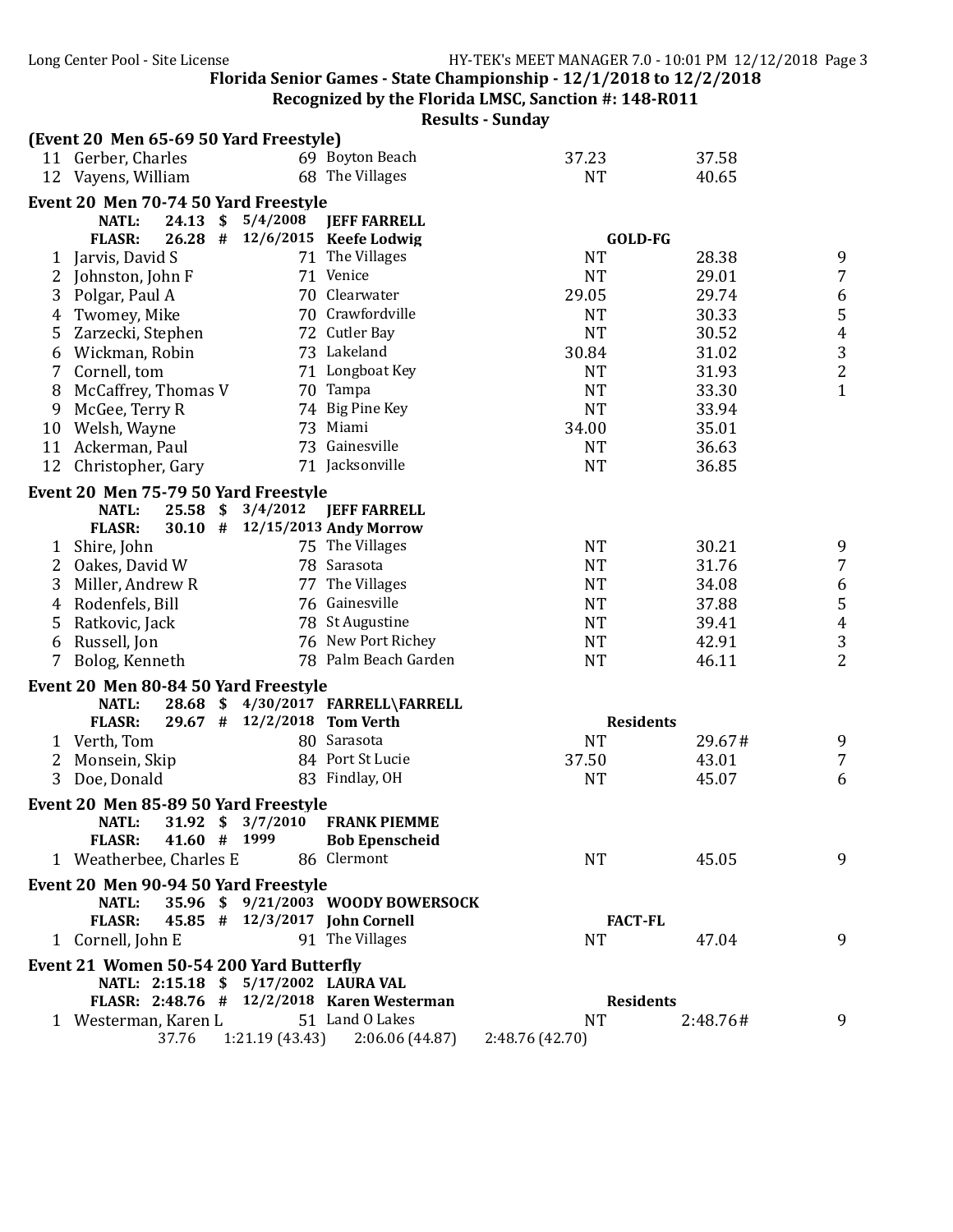Long Center Pool - Site License The Manual Center School and MY-TEK's MEET MANAGER 7.0 - 10:01 PM 12/12/2018 Page 4 Florida Senior Games - State Championship -  $12/1/2018$  to  $12/2/2018$ **Recognized by the Florida LMSC, Sanction #: 148-R011 Results - Sunday (Event 21 Women 50-54 200 Yard Butterfly)** 2 Elliott, Daphne R 50 Sarasota 3:37.61 3:17.40 7 45.06 1:36.45 (51.39) 2:26.56 (50.11) 3:17.40 (50.84) **Event 21 Women 60-64 200 Yard Butterfly NATL: 2:24.30 \$ 5/10/2013 LAURA VAL FLASR: 3:12.40 # 12/2/2018 Barbara McNulty Residents** 1 McNulty, Barbara A 61 Clearwater 1 1 NT 3:12.40 # 9 42.68 1:34.03 (51.35) 2:26.12 (52.09) 3:12.40 (46.28) 2 Grady, Marci 60 Fort Lauderdale 1 NT 3:58.59 7 55.58 1:55.18 (59.60) 2:59.17 (1:03.99) 3:58.59 (59.42) **Event 21 Women 65-69 200 Yard Butterfly NATL: 2:29.12 \$ 4/9/2017 LAURA VAL FLASR: 3:42.41 # 12/4/2016 Maureen Fitzpatrick PBM-FG** 1 Fitzpatrick, Maureen 67 Singer Island NT 3:55.23 9<br>53.14 1:52.64 (59.50) 2:56.05 (1:03.41) 3:55.23 (59.18) 53.14 1:52.64 (59.50) 2:56.05 (1:03.41)<br>leen A 67 The Villages 2 Tittle, Kathleen A 67 The Villages 2 NT 4:34.38 7 1:00.83 2:10.11 (1:09.28) 3:23.37 (1:13.26) 4:34.38 (1:11.01) **Event 21 Women 80-84 200 Yard Butterfly NATL: 4:05.12 \$ 4/24/2005 LOIS KIVI NOCHMAN FLASR: 5:13.58 # 12/3/2017 Patricia Tullman FACT-FL** 1 Tullman, Patricia A 81 Tampa 1 1 NT 5:23.30 9 1:05.50 2:23.35 (1:17.85) 3:45.19 (1:21.84) 5:23.30 (1:38.11) **Event 22 Men 55-59 200 Yard Butterfly NATL: 2:01.59 \$ 5/12/2018 DAVID SIMS FLASR: 2:26.13 # 12/3/2017 Juan Cue TBAM-FL** 1 Becker, Steven 56 Naples 1 Becker, Steven 56 Naples 1 Becker, Steven 9 36.24 1:16.71 (40.47) 1:58.05 (41.34) 2:41.64 (43.59) **Event 22 Men 60-64 200 Yard Butterfly NATL: 2:07.49 \$ 4/30/2017 JIM SAUER FLASR: 2:26.34 # 12/3/2017 Kern Davis SPM-FL** 1 Eddy, Pat 62 Acworth, GA NT 2:44.16 9 37.12 1:18.46 (41.34) 2:00.99 (42.53) 2:44.16 (43.17) 2 Bliss, Thomas 64 Merritt Island NT 2:48.93 7<br>38.60 1:21.01 (42.41) 2:04.47 (43.46) 2:48.93 (44.46) 38.60 1:21.01 (42.41) 2:04.47 (43.46) 2:48.93 (44.46) **Event 22 Men 65-69 200 Yard Butterfly NATL: 2:08.94 \$ 4/9/2017 RICK COLELLA FLASR: 3:01.40 # 12/2/2018 Bob Jennings Residents** 1 Jennings, Bob 65 The Villages NT 3:01.40 # 9<br>1:27.56 () 2:16.88 (49.32) 3:01.40 (44.52)  $1:27.56$  ( )  $2:16.88$  (49.32) **Event 22 Men 70-74 200 Yard Butterfly NATL: 2:34.31 \$ 1/26/2014 ROBERT POILETMAN FLASR: 3:29.96 # 12/4/2016 Eliot Winokur FLASR** 1 Winokur, Eliot 74 Delray Beach 3:20.00 3:33.92 9 2:37.53 (56.42)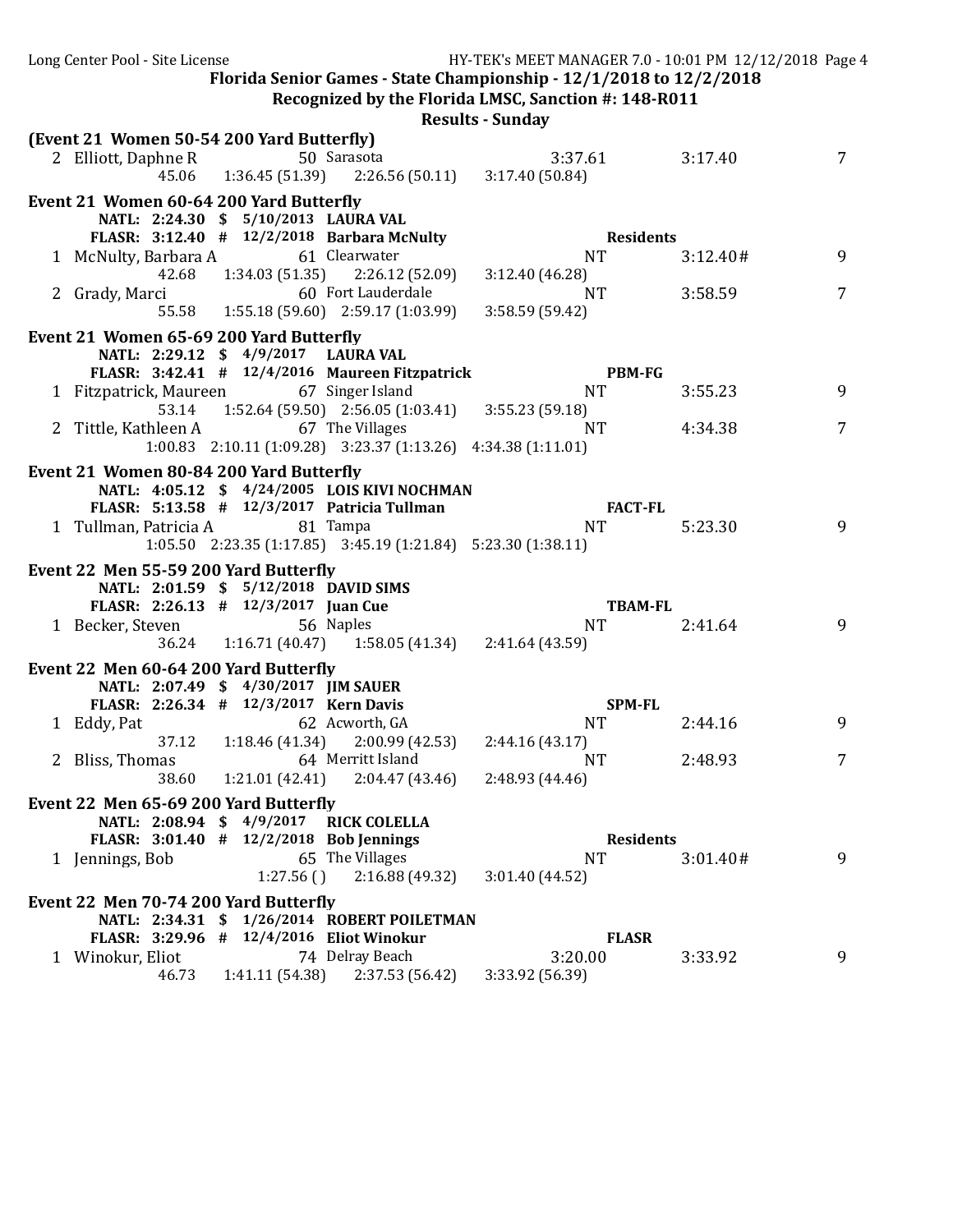**Recognized by the Florida LMSC, Sanction #: 148-R011** 

|       |                               |            | Event 22 Men 80-84 200 Yard Butterfly   |                                                              |           |                  |                                            |
|-------|-------------------------------|------------|-----------------------------------------|--------------------------------------------------------------|-----------|------------------|--------------------------------------------|
|       |                               |            |                                         | NATL: 3:25.55 \$ 4/23/2006 THOMAS MAINE                      |           |                  |                                            |
|       |                               |            |                                         | FLASR: 4:26.52 # 12/2/2018 Paul Magnarella                   |           | <b>Residents</b> |                                            |
|       | 1 Magnarella, Paul            |            |                                         | 80 Gainesville                                               | <b>NT</b> | 4:26.52#         | 9                                          |
|       |                               |            |                                         | 56.68 2:01.03 (1:04.35) 3:12.25 (1:11.22) 4:26.52 (1:14.27)  |           |                  |                                            |
|       |                               |            | Event 23 Women 55-59 50 Yard Backstroke |                                                              |           |                  |                                            |
|       | <b>NATL:</b>                  |            |                                         | 28.14 \$10/30/2016 LESLIE LIVINGSTON                         |           |                  |                                            |
|       | <b>FLASR:</b>                 |            |                                         | 33.19 # 12/2/2018 Patty Fennell                              |           | <b>Residents</b> |                                            |
|       | 1 Fennell, Patty              |            |                                         | 55 Ormond Beach                                              | <b>NT</b> | 33.19#           | 9                                          |
|       | 2 Spivey, Kelly M             |            |                                         | 55 Valrico                                                   | 37.25     | 36.88            | $\overline{7}$                             |
|       | 3 Johnson, Andrea S           |            |                                         | 57 The Villages                                              | 41.04     | 39.07            | $\boldsymbol{6}$                           |
|       | 4 Ingold, Barbara S           |            |                                         | 59 Appling, GA                                               | <b>NT</b> | 46.72            | $\sqrt{5}$                                 |
|       | 5 Hoover, Laurel              |            |                                         | 59 New Port Richey                                           | 52.33     | 57.45            | $\overline{4}$                             |
|       |                               |            |                                         |                                                              |           |                  |                                            |
|       |                               |            | Event 23 Women 60-64 50 Yard Backstroke |                                                              |           |                  |                                            |
|       | <b>NATL:</b>                  |            |                                         | 29.58 \$ 4/26/2015 LAURA VAL                                 |           |                  |                                            |
|       | <b>FLASR:</b>                 |            | 34.71 # 12/5/2015 ann Guins             | 63 Crawfordville                                             |           | <b>SYSM-FL</b>   |                                            |
|       | 1 Nichols, Susan J            |            |                                         |                                                              | 43.26     | 40.20            | 9                                          |
|       | 2 Blaine, Denise              |            |                                         | 61 Kissimmee                                                 | <b>NT</b> | 45.75            | $\overline{7}$                             |
| 3     | Hildebrandt, Judi             |            |                                         | 60 Vero Beach                                                | <b>NT</b> | 54.59            | $\boldsymbol{6}$                           |
|       | 4 Moucha, sue A               |            |                                         | 60 Valrico                                                   | <b>NT</b> | 1:10.48          | 5                                          |
|       |                               |            | Event 23 Women 65-69 50 Yard Backstroke |                                                              |           |                  |                                            |
|       | NATL:                         | $29.65$ \$ |                                         | 5/12/2018 LAURA VAL                                          |           |                  |                                            |
|       | <b>FLASR:</b>                 |            |                                         | 35.50 # 12/2/2018 Linda Fulton                               |           | <b>Residents</b> |                                            |
|       | 1 Fulton, Linda P             |            |                                         | 66 Celebration                                               | <b>NT</b> | 35.50#           | 9                                          |
| 2     | Guins, Ann H                  |            |                                         | 65 Hudson                                                    | <b>NT</b> | 36.24            | $\overline{7}$                             |
| 3     | McBride, Terril               |            |                                         | 68 New Smyrna Beach                                          | <b>NT</b> | 46.28            |                                            |
| 4     | Samuelson, Martha J           |            |                                         | 69 Venice                                                    | 48.00     | 46.75            | $\begin{array}{c} 6 \\ 5 \\ 4 \end{array}$ |
| 5     | Navaroli, Davenia C           |            |                                         | 66 Seminole                                                  | <b>NT</b> | 1:18.89          |                                            |
| 6     | Ledsinger, Darlene            |            |                                         | 68 Yulee                                                     | <b>NT</b> | 1:40.20          | 3                                          |
|       |                               |            | Event 23 Women 70-74 50 Yard Backstroke |                                                              |           |                  |                                            |
|       | NATL:                         |            |                                         | 34.60 \$ 5/12/2018 MARGARET TOPPEL                           |           |                  |                                            |
|       | <b>FLASR:</b>                 |            |                                         | 42.68 # 12/3/2017 Barbara Goltz                              |           | <b>FLASR</b>     |                                            |
|       | 1 Patterson, Patricia         |            |                                         | 72 Clearwater                                                | 45.14     | 44.89            | 9                                          |
| 2     | LaCoppola, Vicki J            |            |                                         | 71 The Villages                                              | <b>NT</b> | 50.39            | $\overline{7}$                             |
| 3     | Suttie, Rae E                 |            |                                         | 74 The Villages                                              | <b>NT</b> | 58.62            | $\boldsymbol{6}$                           |
| 4     | Assini, Claudia               |            |                                         | 70 Palm Harbor                                               | 1:24.91   | 1:09.60          | 5                                          |
|       |                               |            |                                         |                                                              |           |                  |                                            |
|       |                               |            | Event 23 Women 75-79 50 Yard Backstroke |                                                              |           |                  |                                            |
|       | <b>NATL:</b><br><b>FLASR:</b> |            |                                         | 40.25 \$4/30/2000 DORIS STEADMAN<br>12/13/2014 Patricia Bond |           | <b>FMM-FL</b>    |                                            |
|       |                               | 47.08 #    |                                         |                                                              |           |                  |                                            |
|       | 1 Newland, Susan J            |            |                                         | 77 The Villages<br>75 Lake Worth                             | <b>NT</b> | 51.85            | 9<br>$\overline{7}$                        |
|       | 2 Foley, Carolynn             |            |                                         |                                                              | <b>NT</b> | 52.59            |                                            |
| 3     | Miller, Jan H                 |            |                                         | 75 Bradenton                                                 | <b>NT</b> | 1:02.10          | 6                                          |
| 4     | Fuller, Joann                 |            |                                         | 76 Clearwater                                                | <b>NT</b> | 1:41.59          | 5                                          |
| $---$ | Hanson, Monique               |            |                                         | 76 Vero Beach                                                | <b>NT</b> | DQ               |                                            |
|       |                               |            | Event 23 Women 80-84 50 Yard Backstroke |                                                              |           |                  |                                            |
|       | <b>NATL:</b>                  | 43.57 \$   |                                         | 4/19/2009 BETTY LORENZI                                      |           |                  |                                            |
|       | <b>FLASR:</b>                 | 49.68 #    | 2002                                    | <b>Bunny Cederlund</b>                                       |           |                  |                                            |
|       | 1 Bond, Patricia              |            |                                         | 80 Bradenton                                                 | <b>NT</b> | 50.35            | 9                                          |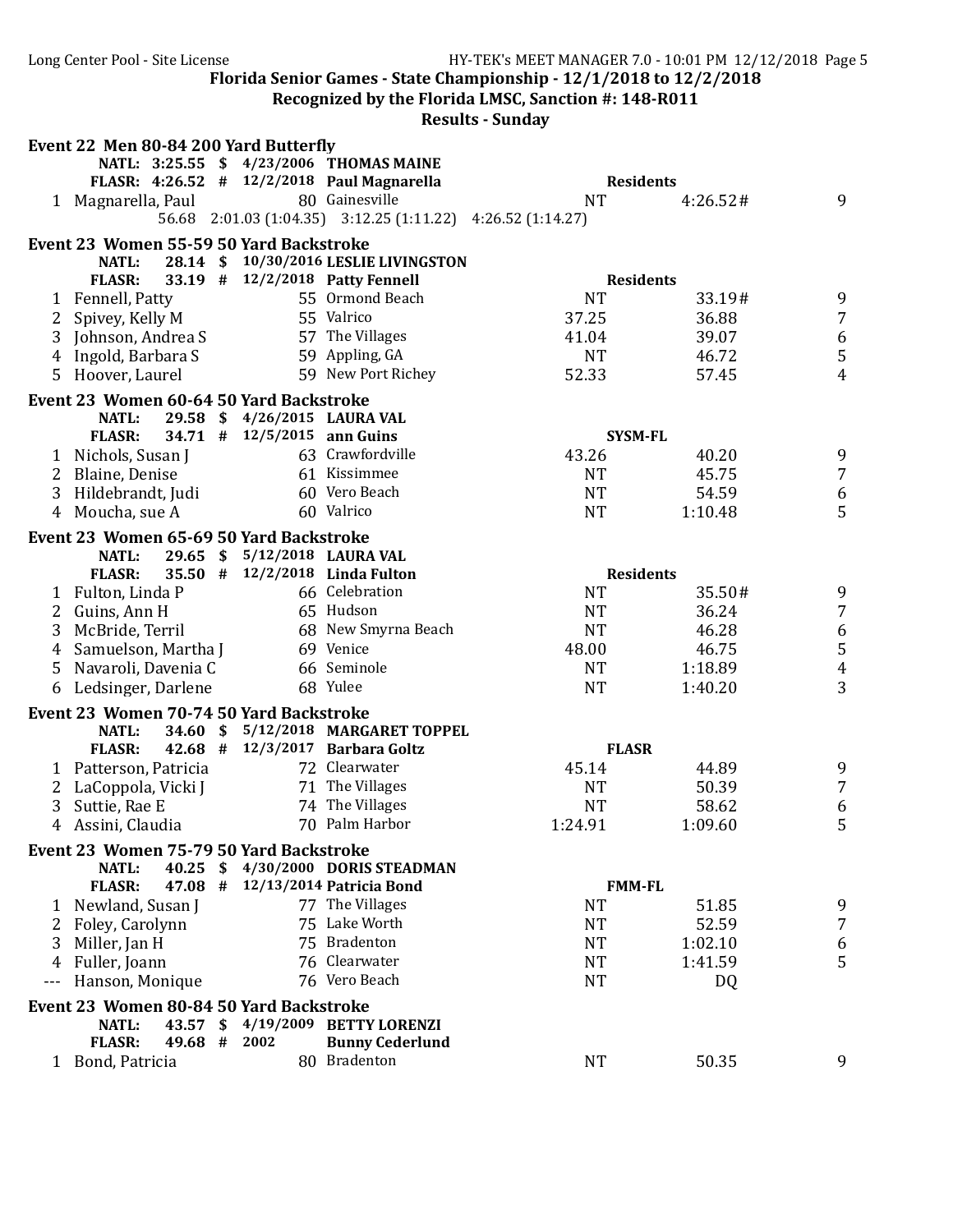**Recognized by the Florida LMSC, Sanction #: 148-R011** 

|   | Event 23 Women 90-94 50 Yard Backstroke |                   |                                     |                |                |                     |
|---|-----------------------------------------|-------------------|-------------------------------------|----------------|----------------|---------------------|
|   | <b>NATL:</b>                            |                   | 52.84 \$ 12/3/2017 BETTY LORENZI    |                |                |                     |
|   | <b>FLASR:</b>                           |                   | 52.84 # 12/3/2017 Betty * Lorenzi   | <b>FACT-FL</b> |                |                     |
|   | 1 Lorenzi, Betty S                      |                   | 91 Lake Geneva, WI                  | <b>NT</b>      | 54.96          | 9                   |
|   | Event 24 Men 50-54 50 Yard Backstroke   |                   |                                     |                |                |                     |
|   | <b>NATL:</b>                            |                   | 24.57 \$ 5/4/2014 FRITZ BEDFORD     |                |                |                     |
|   | <b>FLASR:</b>                           |                   | 28.55 # 12/5/2015 David Zimmerman   | <b>FLASR</b>   |                |                     |
|   | 1 Krieger, Dima                         |                   | 52 Fort Myers                       | <b>NT</b>      | 30.91          | 9                   |
|   | 2 Mullins, Michael                      |                   | 50 Seffner                          | <b>NT</b>      | 39.09          | $\overline{7}$      |
|   | Event 24 Men 55-59 50 Yard Backstroke   |                   |                                     |                |                |                     |
|   | <b>NATL:</b>                            |                   | 25.66 \$4/10/2016 STEVE WOOD        |                |                |                     |
|   | <b>FLASR:</b>                           |                   | 29.20 # 12/3/2017 David Zimmerman   | <b>SYSM-FL</b> |                |                     |
|   | 1 Caskey, John                          |                   | 57 Naples                           | <b>NT</b>      | 33.02          | 9                   |
|   | 2 Russell, Randy                        |                   | 57 Dalton, GA                       | <b>NT</b>      | 33.48          | $\overline{7}$      |
|   | 3 Starr, Keith                          |                   | 58 Evans, GA                        | <b>NT</b>      | 42.99          | 6                   |
|   | Event 24 Men 60-64 50 Yard Backstroke   |                   |                                     |                |                |                     |
|   | <b>NATL:</b>                            | 26.60 \$ 4/7/2018 | <b>BRUCE KONE</b>                   |                |                |                     |
|   | <b>FLASR:</b>                           |                   | 31.99 # 12/1/2012 J Nathan Leech    | <b>FACT-FL</b> |                |                     |
|   | 1 Jackson, Brian                        |                   | 61 Ponte Vedra                      | <b>NT</b>      | 35.04          | 9                   |
|   | 2 Dix, Martin                           |                   | 63 Tallahassee                      | 39.61          | 39.53          | $\overline{7}$      |
|   | 3 Weeks, Mike                           |                   | 62 Batesville, AR                   | <b>NT</b>      | 48.76          | 6                   |
|   |                                         |                   |                                     |                |                |                     |
|   | Event 24 Men 65-69 50 Yard Backstroke   |                   |                                     |                |                |                     |
|   | <b>NATL:</b>                            |                   | 27.74 \$ 5/23/2010 RICHARD ABRAHAMS |                |                |                     |
|   | <b>FLASR:</b>                           |                   | 31.26 # 12/4/2016 George Schmidt    | <b>PBM-FG</b>  |                |                     |
|   | 1 Heacock, Robert                       |                   | 69 Clermont                         | 31.50          | 31.31          | 9                   |
|   | 2 Schuckers, Lane                       |                   | 65 Martinez, GA                     | <b>NT</b>      | 33.14          | $\overline{7}$      |
| 3 | Patterson, Cliff                        |                   | 66 Safety Harbor                    | 35.00          | 34.07          | $\boldsymbol{6}$    |
|   | 4 Baggs, Robert D                       |                   | 67 Sarasota                         | <b>NT</b>      | 39.67          | 5                   |
| 5 | Dickson, Todd H                         |                   | 65 The Villages                     | <b>NT</b>      | 42.41          | $\overline{4}$      |
|   | 6 Riley, Theodore                       |                   | 68 Sun City Center                  | <b>NT</b>      | 43.56          | 3                   |
|   | Event 24 Men 70-74 50 Yard Backstroke   |                   |                                     |                |                |                     |
|   | <b>NATL:</b>                            |                   | 29.72 \$4/26/2015 RICHARD BURNS     |                |                |                     |
|   | 34.00 # 1996<br><b>FLASR:</b>           |                   | <b>Paul Hutinger</b>                |                |                |                     |
|   | 1 Jarvis, David S                       |                   | 71 The Villages                     | <b>NT</b>      | 35.61          | 9                   |
|   | 2 Parsons, Roger                        |                   | 71 Jupiter                          | <b>NT</b>      | 37.14          | $\overline{7}$      |
|   | 3 Polgar, Paul A                        |                   | 70 Clearwater                       | 36.00          | 37.73          | 6                   |
| 4 | McCaffrey, Thomas V                     |                   | 70 Tampa                            | <b>NT</b>      | 38.14          | 5                   |
|   | 5 Hellmann, Stephen D                   |                   | 74 Lexington, KY                    | 50.00          | 43.26          | $\overline{4}$      |
| 6 | Ackerman, Paul                          |                   | 73 Gainesville                      | <b>NT</b>      | 44.21          | $\sqrt{3}$          |
| 7 | Christopher, Gary                       |                   | 71 Jacksonville                     | <b>NT</b>      | 53.65          | $\overline{2}$      |
|   | Event 24 Men 75-79 50 Yard Backstroke   |                   |                                     |                |                |                     |
|   | <b>NATL:</b><br>32.11                   | \$                | 4/19/2009 YOSHI OYAKAWA             |                |                |                     |
|   | <b>FLASR:</b><br>35.83 #                | 2000              | <b>Paul Hutinger</b>                |                |                |                     |
|   |                                         |                   |                                     |                |                |                     |
| 1 | Oakes, David W                          |                   | 78 Sarasota                         | <b>NT</b>      |                |                     |
| 2 | Colburn, Harry S                        |                   | 75 Venice                           | <b>NT</b>      | 38.53<br>46.77 | 9<br>$\overline{7}$ |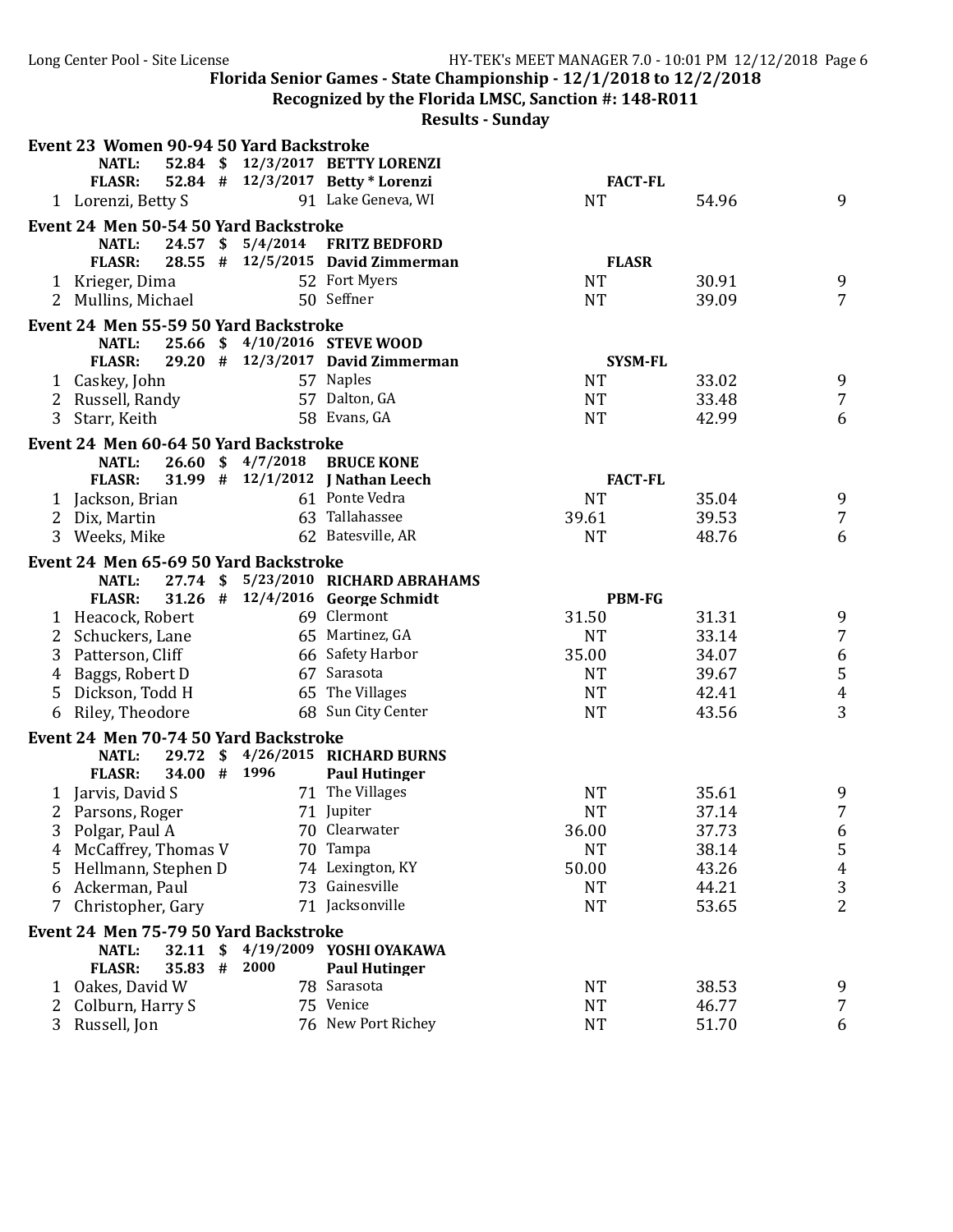**Recognized by the Florida LMSC, Sanction #: 148-R011** 

|              | Event 24 Men 80-84 50 Yard Backstroke    |                                |                                                    |                              |          |                 |
|--------------|------------------------------------------|--------------------------------|----------------------------------------------------|------------------------------|----------|-----------------|
|              | <b>NATL:</b>                             |                                | 34.49 \$4/29/2016 YOSHI OYAKAWA                    |                              |          |                 |
|              | <b>FLASR:</b>                            | 36.13 # 12/2/2018 Tom Verth    |                                                    | <b>Residents</b>             |          |                 |
|              | 1 Verth, Tom                             |                                | 80 Sarasota                                        | <b>NT</b>                    | 36.13#   | 9               |
|              | 2 Rein, Gilmore M                        |                                | 80 The Villages                                    | <b>NT</b>                    | 57.32    | $7\overline{ }$ |
|              | --- Monsein, Skip                        |                                | 84 Port St Lucie                                   | 39.00                        | DQ       |                 |
|              | Event 24 Men 85-89 50 Yard Backstroke    |                                |                                                    |                              |          |                 |
|              | <b>NATL:</b>                             |                                | 36.72 \$4/21/2018 CLARKE MITCHELL                  |                              |          |                 |
|              | <b>FLASR:</b>                            | $50.21$ # 1996                 | <b>Frederick Hauff</b>                             |                              |          |                 |
|              | 1 Ralph, Gordon P                        |                                | 87 Lady Lake                                       | <b>NT</b>                    | 50.95    | 9               |
|              | Event 24 Men 90-94 50 Yard Backstroke    |                                |                                                    |                              |          |                 |
|              | <b>NATL:</b>                             |                                | 49.02 \$4/5/2014 WILLARD LAMB                      |                              |          |                 |
|              | <b>FLASR:</b>                            | 57.47 # 12/3/2017 John Cornell |                                                    | <b>FACT-FL</b>               |          |                 |
|              | --- Cornell, John E                      |                                | 91 The Villages                                    | <b>NT</b>                    | DQ       |                 |
|              | <b>Event 25 Women 50-54 200 Yard IM</b>  |                                |                                                    |                              |          |                 |
|              |                                          |                                | NATL: 2:12.57 \$ 4/15/2018 ELLEN REYNOLDS          |                              |          |                 |
|              |                                          |                                | FLASR: 2:35.57 # 12/5/2010 Katherine Karageo       |                              |          |                 |
|              | 1 Elliott, Daphne R                      |                                | 50 Sarasota                                        | 3:13.77                      | 3:21.40  | 9               |
|              | 46.80                                    | 1:39.77 (52.97)                | 2:39.34 (59.57)                                    | 3:21.40(42.06)               |          |                 |
|              | <b>Event 25 Women 55-59 200 Yard IM</b>  |                                |                                                    |                              |          |                 |
|              |                                          |                                | NATL: 2:15.70 \$ 4/28/2017 JILL HERNANDEZ          |                              |          |                 |
|              | FLASR: 2:37.46 # 12/2/2018 Patty Fennell |                                |                                                    | <b>Residents</b>             |          |                 |
|              | 1 Fennell, Patty<br>32.55                |                                | 55 Ormond Beach                                    | <b>NT</b>                    | 2:37.46# | 9               |
|              | 2 Cunio, Paula                           |                                | $1:12.49(39.94)$ $1:59.70(47.21)$<br>57 Titusville | 2:37.46 (37.76)<br><b>NT</b> | 2:50.46  | 7               |
|              | 38.27                                    |                                | $1:24.05(45.78)$ $2:10.24(46.19)$                  | 2:50.46 (40.22)              |          |                 |
|              | 3 Ingold, Barbara S                      |                                | 59 Appling, GA                                     | <b>NT</b>                    | 3:53.17  | 6               |
|              | 55.01                                    |                                | $1:52.47(57.46)$ $3:00.57(1:08.10)$                | 3:53.17 (52.60)              |          |                 |
|              | Event 25 Women 60-64 200 Yard IM         |                                |                                                    |                              |          |                 |
|              | NATL: 2:25.40 \$ 3/4/2012 LAURA VAL      |                                |                                                    |                              |          |                 |
|              | FLASR: 2:55.52 # 12/6/2015 Pam Falcigno  |                                |                                                    | <b>UC50-50</b>               |          |                 |
|              | 1 Kryka, Nancy                           |                                | 63 Sarasota                                        | <b>NT</b>                    | 2:55.65  | 9               |
|              |                                          |                                | 38.82 1:24.34 (45.52) 2:17.43 (53.09)              | 2:55.65 (38.22)              |          |                 |
|              | 2 Grady, Marci                           |                                | 60 Fort Lauderdale                                 | <b>NT</b>                    | 3:50.70  | 7               |
|              |                                          |                                | 49.96 1:51.42 (1:01.46) 2:58.04 (1:06.62)          | 3:50.70 (52.66)              |          |                 |
|              | 3 Reich, Deborah A                       |                                | 62 Tallahassee                                     | <b>NT</b>                    | 4:24.97  | 6               |
|              | 59.88                                    |                                | 3:29.21()                                          | 4:24.97 (55.76)              |          |                 |
|              | <b>Event 25 Women 65-69 200 Yard IM</b>  |                                |                                                    |                              |          |                 |
|              | NATL: 2:30.60 \$                         |                                | 5/21/2017 LAURA VAL                                |                              |          |                 |
|              | FLASR: 3:13.78 #                         |                                | 12/6/2015 Roxanne Olmsted                          | <b>FACT-FL</b>               |          |                 |
|              | 1 Hirr, Patrice L                        |                                | 69 The Villages                                    | <b>NT</b>                    | 3:18.11  | 9               |
|              | 43.38                                    | 1:36.96 (53.58)                | 2:32.93 (55.97)                                    | 3:18.11(45.18)               |          |                 |
| $\mathbf{Z}$ | Evans, Merry L                           |                                | 67 The Villages                                    | <b>NT</b>                    | 3:53.50  | 7               |
|              | 58.41                                    |                                | 1:58.90 (1:00.49) 3:02.16 (1:03.26)                | 3:53.50 (51.34)              |          |                 |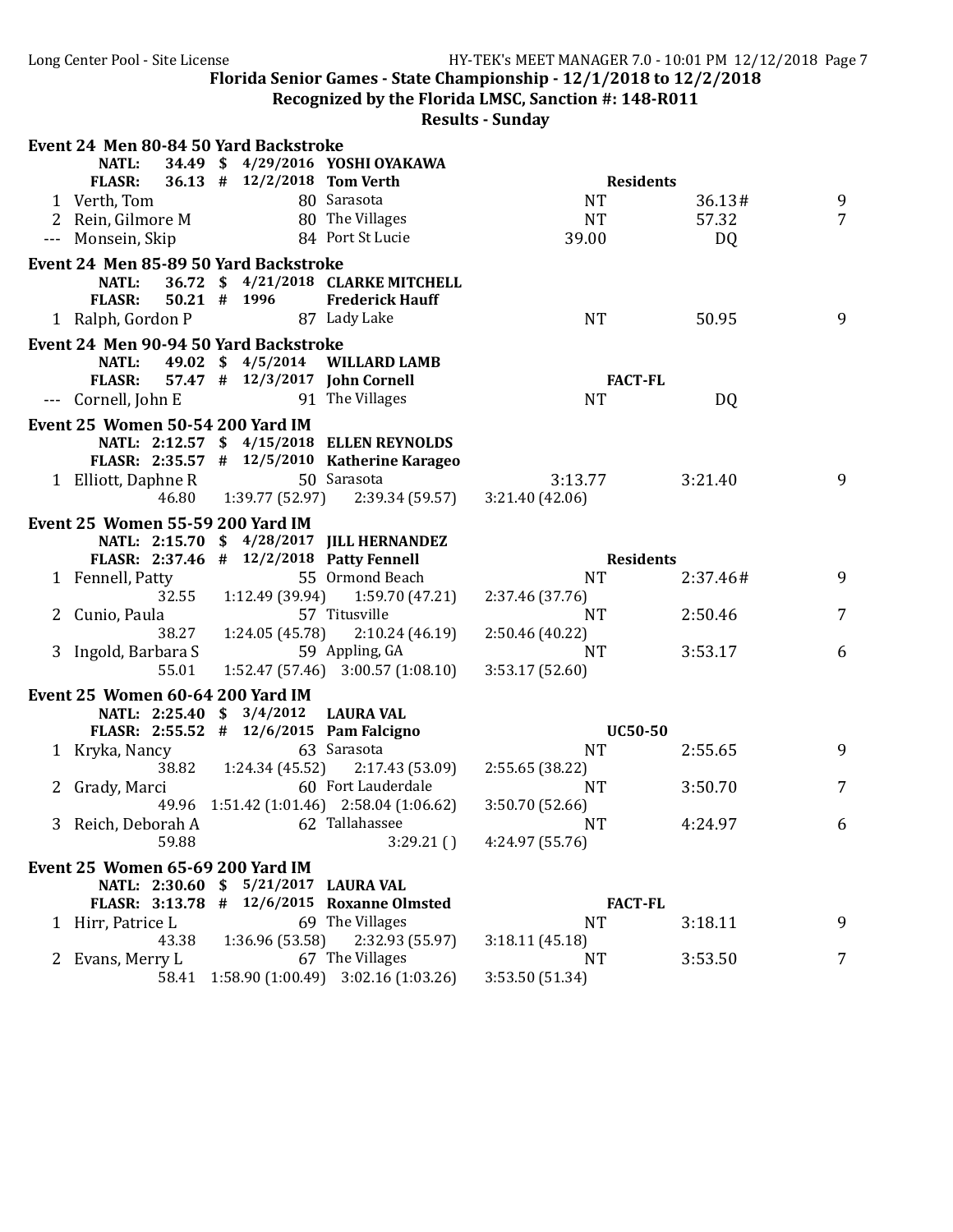**Recognized by the Florida LMSC, Sanction #: 148-R011** 

|   | <b>Event 25 Women 70-74 200 Yard IM</b>  |                                         |                                                       |                   |          |   |
|---|------------------------------------------|-----------------------------------------|-------------------------------------------------------|-------------------|----------|---|
|   |                                          |                                         | NATL: 2:51.31 \$ 5/7/2017 DIANN UUSTAL                |                   |          |   |
|   | FLASR: 3:23.77 # 2000                    |                                         | <b>June Krauser</b>                                   |                   |          |   |
|   | 1 Panker, Karen G                        |                                         | 73 Lady Lake                                          | <b>NT</b>         | 4:08.69  | 9 |
|   |                                          |                                         | 56.22 1:59.66 (1:03.44) 3:16.10 (1:16.44)             | 4:08.69 (52.59)   |          |   |
|   | 2 McKenney, Marilynn                     |                                         | 71 The Villages                                       | <b>NT</b>         | 4:44.38  | 7 |
|   |                                          |                                         | $1:05.62$ $2:23.81$ $(1:18.19)$ $4:44.38$ $(2:20.57)$ |                   |          |   |
|   | <b>Event 25 Women 80-84 200 Yard IM</b>  |                                         |                                                       |                   |          |   |
|   |                                          |                                         | NATL: 3:48.28 \$ 2/6/2016 JOHNNIE DETRICK             |                   |          |   |
|   | FLASR: 3:55.60 # 12/2/2018 Patricia Bond |                                         |                                                       | <b>Residents</b>  |          |   |
|   | 1 Bond, Patricia 80 Bradenton            |                                         |                                                       | <b>NT</b>         | 3:55.60# | 9 |
|   |                                          |                                         | $1:01.25$ $1:58.38$ (57.13) $3:06.21$ (1:07.83)       | 3:55.60 (49.39)   |          |   |
|   | Event 26 Men 55-59 200 Yard IM           |                                         |                                                       |                   |          |   |
|   |                                          | NATL: 2:02.25 \$ 5/13/2018 DAVID SIMS   |                                                       |                   |          |   |
|   | FLASR: 2:17.51 # 12/6/2009 Thomas Bliss  |                                         |                                                       |                   |          |   |
|   | 1 Matysek, jim                           |                                         | 59 Sarasota                                           | <b>NT</b>         | 2:29.45  | 9 |
|   |                                          |                                         | 34.13   1:13.38   (39.25)   1:54.23   (40.85)         | 2:29.45 (35.22)   |          |   |
|   | 2 Becker, Steven 56 Naples               |                                         |                                                       | <b>NT</b>         | 2:36.84  | 7 |
|   |                                          |                                         | 35.72 1:14.66 (38.94) 2:01.17 (46.51)                 | 2:36.84 (35.67)   |          |   |
|   | <b>Event 26 Men 60-64 200 Yard IM</b>    |                                         |                                                       |                   |          |   |
|   |                                          | NATL: 2:03.26 \$ 5/4/2014 RICK COLELLA  |                                                       |                   |          |   |
|   | FLASR: 2:24.28 # 12/3/2017 Kern Davis    |                                         |                                                       | <b>SPM-FL</b>     |          |   |
|   | 1 Bliss, Thomas                          |                                         | 64 Merritt Island                                     | <b>NT</b>         | 2:43.57  | 9 |
|   |                                          |                                         | 35.17 1:16.19 (41.02) 2:05.67 (49.48)                 | 2:43.57 (37.90)   |          |   |
|   | 2 Weeks, Mike                            |                                         | 62 Batesville, AR                                     | NT                | 3:59.79  | 7 |
|   |                                          |                                         | 45.95 2:01.10 (1:15.15) 3:09.13 (1:08.03)             | 3:59.79(50.66)    |          |   |
|   | Event 26 Men 65-69 200 Yard IM           |                                         |                                                       |                   |          |   |
|   |                                          | NATL: 2:03.63 \$ 4/28/2017 RICK COLELLA |                                                       |                   |          |   |
|   |                                          |                                         | FLASR: 2:29.67 # 12/4/2016 George Schmidt             | <b>PBM-FG</b>     |          |   |
|   | 1 Leech, J Nathan                        |                                         | 69 The Villages                                       | 2:32.00           | 2:35.98  | 9 |
|   |                                          |                                         | 37.59 1:15.75 (38.16) 2:01.62 (45.87)                 | 2:35.98(34.36)    |          |   |
|   | 2 Schmidt, George                        |                                         | 68 Singer Island                                      | <b>NT</b>         | 2:36.27  | 7 |
|   |                                          | 1:13.46()                               | 1:59.97 (46.51)                                       | 2:36.27 (36.30)   |          |   |
|   | 3 Vazmina, Rudy J                        |                                         | 68 Sarasota                                           | 2:52.35           | 2:42.34  | 6 |
|   |                                          | 34.36 1:17.14 (42.78)                   | 2:05.03 (47.89)                                       | 2:42.34 (37.31)   |          |   |
|   | 4 Knauss, Stephen C                      | 69 Tampa                                |                                                       | NT.               | 3:37.87  | 5 |
|   |                                          |                                         | 43.55 1:42.14 (58.59) 2:49.04 (1:06.90)               | 3:37.87(48.83)    |          |   |
|   | 5 Riley, Theodore                        |                                         | 68 Sun City Center                                    | NT.               | 4:24.30  | 4 |
|   |                                          |                                         | 1:03.21 2:03.33 (1:00.12) 3:29.61 (1:26.28)           | 4:24.30 (54.69)   |          |   |
|   | <b>Event 26 Men 70-74 200 Yard IM</b>    |                                         |                                                       |                   |          |   |
|   |                                          |                                         | NATL: 2:26.42 \$ 4/30/2016 ROBERT STRAND              |                   |          |   |
|   | FLASR: 2:52.39                           | $\#$ 12/3/2017 David Jarvis             |                                                       | <b>FACT-FL</b>    |          |   |
|   | 1 Winokur, Eliot                         |                                         | 74 Delray Beach                                       | 3:10.00           | 3:12.71  | 9 |
|   | 43.55                                    | 1:32.18(48.63)                          | 2:29.39 (57.21)                                       | 3:12.71 (43.32)   |          |   |
| 2 | Aulisio, Leander                         |                                         | 71 Lakeland                                           | 4:05.51           | 4:01.30  | 7 |
|   | 56.84                                    |                                         | 2:04.35 (1:07.51) 3:13.66 (1:09.31)                   | 4:01.30 (47.64)   |          |   |
| 3 | McGee, Terry R                           |                                         | 74 Big Pine Key                                       | <b>NT</b>         | 4:04.23  | 6 |
|   |                                          |                                         | 50.74 2:08.66 (1:17.92) 3:16.93 (1:08.27)             | 4:04.23 (47.30)   |          |   |
| 4 | Wang, James                              |                                         | 73 Trinity                                            | NT                | 4:48.17  | 5 |
|   | 1:04.05                                  |                                         | 2:11.58 (1:07.53) 3:28.20 (1:16.62)                   | 4:48.17 (1:19.97) |          |   |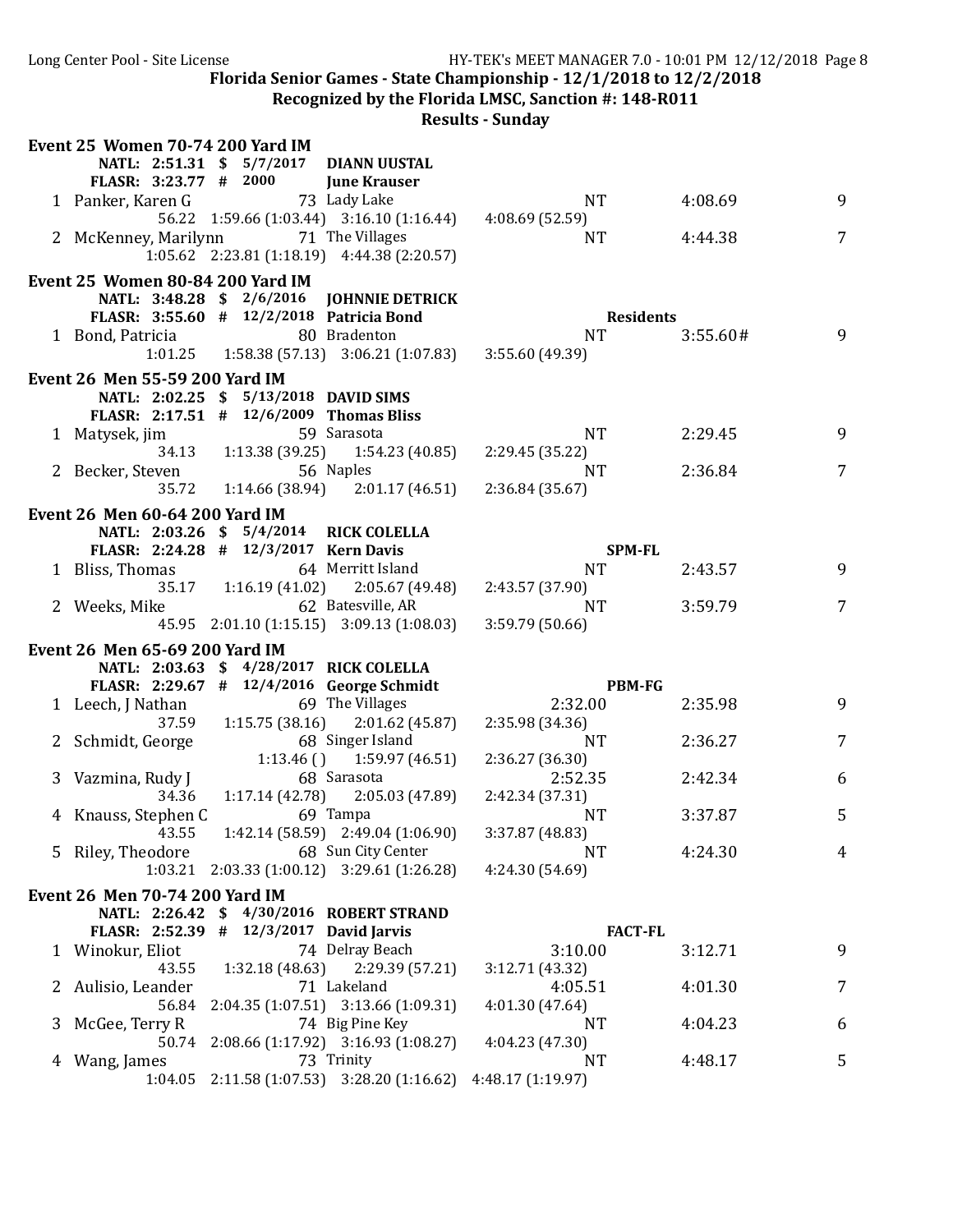|              | Long Center Pool - Site License                        |          |                                                       | HY-TEK's MEET MANAGER 7.0 - 10:01 PM 12/12/2018 Page 9             |                  |                |
|--------------|--------------------------------------------------------|----------|-------------------------------------------------------|--------------------------------------------------------------------|------------------|----------------|
|              |                                                        |          |                                                       | Florida Senior Games - State Championship - 12/1/2018 to 12/2/2018 |                  |                |
|              |                                                        |          |                                                       | Recognized by the Florida LMSC, Sanction #: 148-R011               |                  |                |
|              |                                                        |          |                                                       | <b>Results - Sunday</b>                                            |                  |                |
|              | <b>Event 26 Men 75-79 200 Yard IM</b>                  |          |                                                       |                                                                    |                  |                |
|              |                                                        |          | NATL: 2:35.67 \$ 4/30/2016 MIKE FRESHLEY              |                                                                    |                  |                |
|              | FLASR: 3:18.63 # 2000                                  |          | <b>Robert MacDonald</b>                               |                                                                    |                  |                |
|              | --- Schenk, Martin P                                   |          | 76 The Villages                                       | <b>NT</b>                                                          | DQ               |                |
|              |                                                        |          | 46.83 1:39.97 (53.14) 2:36.86 (56.89)                 | DQ (46.04)                                                         |                  |                |
|              | Event 26 Men 85-89 200 Yard IM                         |          |                                                       |                                                                    |                  |                |
|              |                                                        |          | NATL: 3:18.10 \$ 4/18/2010 FRANK PIEMME               |                                                                    |                  |                |
|              |                                                        |          | FLASR: 4:29.60 # 12/3/2017 Charlie Weatherbee         |                                                                    | <b>FMM-FL</b>    |                |
|              | 1 Weatherbee, Charles E                                |          | 86 Clermont                                           | <b>NT</b>                                                          | 4:42.65          | 9              |
|              |                                                        |          | $1:13.42$ $2:23.82$ $(1:10.40)$ $3:48.18$ $(1:24.36)$ | 4:42.65 (54.47)                                                    |                  |                |
|              |                                                        |          |                                                       |                                                                    |                  |                |
|              | Event 27 Women 50-54 50 Yard Butterfly<br><b>NATL:</b> |          | 25.70 \$ 5/11/2013 LESLIE LIVINGSTON                  |                                                                    |                  |                |
|              | <b>FLASR:</b>                                          |          | 30.39 # 12/2/2018 Karen Westerman                     |                                                                    | <b>Residents</b> |                |
|              | 1 Westerman, Karen L                                   |          | 51 Land O Lakes                                       | <b>NT</b>                                                          | 30.39#           | 9              |
|              |                                                        |          | 50 Treasure Island                                    |                                                                    | 34.49            |                |
|              | 2 Brandt, Tabitha A                                    |          |                                                       | 34.45                                                              |                  | 7              |
|              | 3 Elliott, Daphne R                                    |          | 50 Sarasota                                           | 37.96                                                              | 37.47            | 6              |
|              | Event 27 Women 55-59 50 Yard Butterfly                 |          |                                                       |                                                                    |                  |                |
|              | <b>NATL:</b>                                           |          | 27.04 \$10/30/2016 LESLIE LIVINGSTON                  |                                                                    |                  |                |
|              | <b>FLASR:</b>                                          |          | 29.72 # 12/11/2011 Pat Sargeant                       |                                                                    | GOLD-FG          |                |
|              | 1 Spivey, Kelly M                                      |          | 55 Valrico                                            | 34.05                                                              | 33.14            | 9              |
|              | 2 Scheidt, Phyllis A                                   |          | 58 St Petersburg                                      | 58.71                                                              | 51.41            | 7              |
|              | 3 McFadden, Renee' L                                   |          | 56 Bradenton                                          | <b>NT</b>                                                          | 53.63            | 6              |
|              | Event 27 Women 60-64 50 Yard Butterfly                 |          |                                                       |                                                                    |                  |                |
|              | <b>NATL:</b>                                           |          | 27.93 \$ 5/13/2018 TRACI GRANGER                      |                                                                    |                  |                |
|              | <b>FLASR:</b>                                          |          | 33.80 # 12/6/2015 Pam Falcigno                        |                                                                    | <b>UC50-50</b>   |                |
|              | 1 Kryka, Nancy                                         |          | 63 Sarasota                                           | <b>NT</b>                                                          | 34.44            | 9              |
|              | 2 McNulty, Barbara A                                   |          | 61 Clearwater                                         | <b>NT</b>                                                          | 35.32            | $\overline{7}$ |
|              | Event 27 Women 65-69 50 Yard Butterfly                 |          |                                                       |                                                                    |                  |                |
|              | NATL:                                                  |          | 29.58 \$ 3/19/2017 LAURA VAL                          |                                                                    |                  |                |
|              | <b>FLASR:</b>                                          |          | 35.13 # 12/2/2018 Linda Fulton                        |                                                                    | <b>Residents</b> |                |
|              | 1 Fulton, Linda P                                      |          | 66 Celebration                                        | <b>NT</b>                                                          | 35.13#           | 9              |
|              | 2 Hirr, Patrice L                                      |          | 69 The Villages                                       | <b>NT</b>                                                          | 37.63            | $\overline{7}$ |
| 3            | McBride, Terril                                        |          | 68 New Smyrna Beach                                   | <b>NT</b>                                                          | 42.83            | 6              |
| 4            | Hayes, Julia Y                                         |          | 65 The Villages                                       | <b>NT</b>                                                          | 52.91            | 5              |
| 5.           | Dennis, Martha                                         |          | 66 Kissimmee                                          | <b>NT</b>                                                          | 1:00.96          | 4              |
|              | Ledsinger, Darlene                                     |          | 68 Yulee                                              | <b>NT</b>                                                          | DQ               |                |
| $\cdots$     |                                                        |          |                                                       |                                                                    |                  |                |
|              | Event 27 Women 70-74 50 Yard Butterfly                 |          |                                                       |                                                                    |                  |                |
|              | <b>NATL:</b><br>32.41 \$                               | 5/5/2017 | <b>DIANN UUSTAL</b>                                   |                                                                    |                  |                |
|              | <b>FLASR:</b><br>$37.15$ #                             |          | 12/2/2018 Julianna Holbrook                           |                                                                    | <b>Residents</b> |                |
|              | 1 Holbrook, Julianna F                                 |          | 71 Plant City                                         | <b>NT</b>                                                          | 37.15#           | 9              |
|              | 2 Patterson, Patricia                                  |          | 72 Clearwater                                         | 44.28                                                              | 44.56            | 7              |
| 3            | LaCoppola, Vicki J                                     |          | 71 The Villages                                       | NT                                                                 | 51.98            | 6              |
| 4            | Suttie, Rae E                                          |          | 74 The Villages                                       | <b>NT</b>                                                          | 59.16            | 5              |
|              | Event 27 Women 80-84 50 Yard Butterfly                 |          |                                                       |                                                                    |                  |                |
|              | NATL:<br>$50.10 \text{ }$                              |          | 4/15/2007 LOIS KIVI NOCHMAN                           |                                                                    |                  |                |
|              | <b>FLASR:</b><br>$53.32$ #                             |          | 12/3/2017 Patricia Tullman                            |                                                                    | <b>FACT-FL</b>   |                |
|              | Tullman, Patricia A                                    |          | 81 Tampa                                              | <b>NT</b>                                                          | 54.78            | 9              |
| $\mathbf{2}$ | Bond, Patricia                                         |          | 80 Bradenton                                          | <b>NT</b>                                                          | 56.56            | 7              |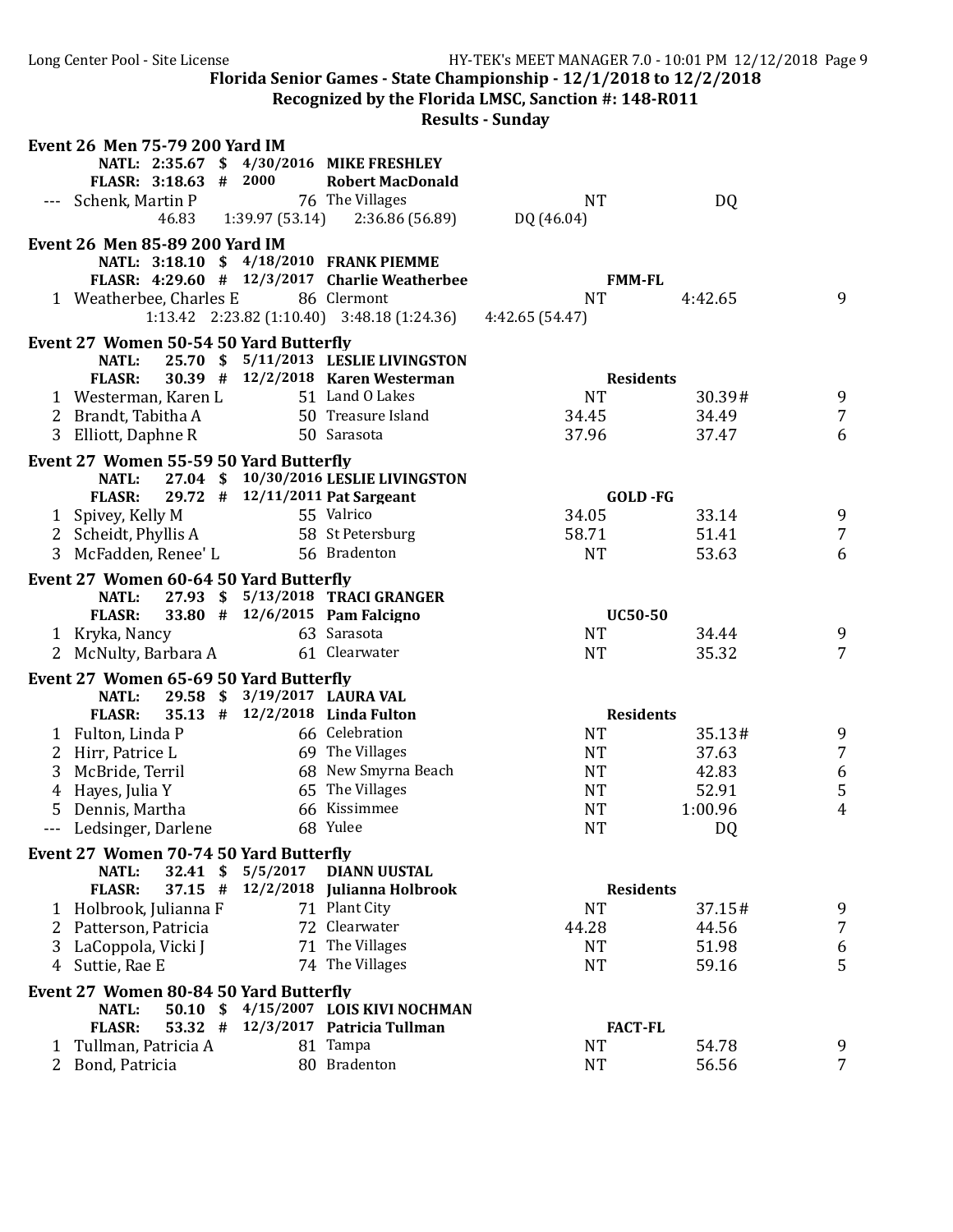**Recognized by the Florida LMSC, Sanction #: 148-R011** 

|   |                      |                     | Event 28 Men 55-59 50 Yard Butterfly    |                                     |           |                  |                  |
|---|----------------------|---------------------|-----------------------------------------|-------------------------------------|-----------|------------------|------------------|
|   | NATL:                | $24.00 \; \text{S}$ | 5/1/2016                                | <b>BRUCE KONE</b>                   |           |                  |                  |
|   | <b>FLASR:</b>        | 26.65 # 2004        |                                         | <b>Thomas Peek</b>                  |           |                  |                  |
|   | 1 Becker, Steven     |                     |                                         | 56 Naples                           | <b>NT</b> | 28.82            | 9                |
|   | 2 Russell, Randy     |                     |                                         | 57 Dalton, GA                       | <b>NT</b> | 29.56            | $\overline{7}$   |
|   |                      |                     | Event 28 Men 60-64 50 Yard Butterfly    |                                     |           |                  |                  |
|   | <b>NATL:</b>         |                     |                                         | 24.36 \$ 2/10/2018 BRUCE KONE       |           |                  |                  |
|   | <b>FLASR:</b>        |                     |                                         | 28.15 # 12/3/2017 Michael Smith     |           | <b>SPM-FL</b>    |                  |
|   | 1 Smith, Michael R   |                     |                                         | 61 Ruskin                           | 28.32     | 28.23            | 9                |
|   | 2 Brown, Bradley     |                     |                                         | 60 Ponte Vedra Beach                | <b>NT</b> | 30.72            | $\overline{7}$   |
| 3 | Boothe, Frank S      |                     |                                         | 62 Venice                           | <b>NT</b> | 31.15            | $\boldsymbol{6}$ |
|   | 4 Weeks, Mike        |                     |                                         | 62 Batesville, AR                   | <b>NT</b> | 42.19            | 5                |
|   |                      |                     | Event 28 Men 65-69 50 Yard Butterfly    |                                     |           |                  |                  |
|   | <b>NATL:</b>         |                     |                                         | 24.94 \$ 5/22/2010 RICHARD ABRAHAMS |           |                  |                  |
|   | <b>FLASR:</b>        |                     |                                         | 28.08 # 12/11/2011 Keefe Lodwig     |           | Sarasota YMCA Sh |                  |
|   | 1 Vazmina, Rudy J    |                     |                                         | 68 Sarasota                         | 28.97     | 29.34            | 9                |
|   | 2 Patterson, Cliff   |                     |                                         | 66 Safety Harbor                    | 30.00     | 29.79            | $\sqrt{7}$       |
| 3 | Delehanty, Timothy A |                     |                                         | 67 The Villages, HI                 | 32.32     | 32.03            | 6                |
|   | 4 Fross, Jack        |                     |                                         | 68 Clearwater                       | <b>NT</b> | 37.16            | 5                |
|   | 5 Knauss, Stephen C  |                     |                                         | 69 Tampa                            | <b>NT</b> | 39.42            | $\overline{4}$   |
|   | 6 Vayens, William    |                     |                                         | 68 The Villages                     | <b>NT</b> | 1:03.94          | 3                |
|   |                      |                     |                                         |                                     |           |                  |                  |
|   | <b>NATL:</b>         |                     | Event 28 Men 70-74 50 Yard Butterfly    | 26.92 \$4/26/2015 RICHARD ABRAHAMS  |           |                  |                  |
|   | <b>FLASR:</b>        |                     |                                         | 29.01 # 12/6/2015 Keefe Lodwig      |           | GOLD-FG          |                  |
|   |                      |                     |                                         | 70 Clearwater                       | 33.05     | 33.50            | 9                |
|   | 1 Polgar, Paul A     |                     |                                         | 73 Lakeland                         | 38.81     |                  |                  |
|   | 2 Wickman, Robin     |                     |                                         |                                     |           | 36.32            | $\overline{7}$   |
| 3 | Cornell, tom         |                     |                                         | 71 Longboat Key<br>73 Trinity       | <b>NT</b> | 36.90            | 6                |
|   | 4 Wang, James        |                     |                                         |                                     | <b>NT</b> | 1:02.02          | 5                |
|   |                      |                     | Event 28 Men 75-79 50 Yard Butterfly    |                                     |           |                  |                  |
|   | <b>NATL:</b>         |                     |                                         | 28.99 \$ 1/14/2017 MIKE FRESHLEY    |           |                  |                  |
|   | <b>FLASR:</b>        |                     |                                         | 35.52 # 12/3/2017 Martin Schenk     |           | <b>FACT-FL</b>   |                  |
|   | 1 Miller, Andrew R   |                     |                                         | 77 The Villages                     | <b>NT</b> | 42.35            | 9                |
|   | 2 Lyon, Bruce V      |                     |                                         | 79 Palm Beach Gardens               | <b>NT</b> | 1:39.63          | $\overline{7}$   |
|   |                      |                     | Event 28 Men 80-84 50 Yard Butterfly    |                                     |           |                  |                  |
|   | NATL:                |                     |                                         | 33.32 \$ 3/11/2017 DAVID COSTILL    |           |                  |                  |
|   | <b>FLASR:</b>        |                     | 36.43 # 12/2/2018 Tom Verth             |                                     |           | <b>Residents</b> |                  |
|   | 1 Verth, Tom         |                     |                                         | 80 Sarasota                         | <b>NT</b> | 36.43#           | 9                |
|   |                      |                     | Event 29 Women 50-54 100 Yard Freestyle |                                     |           |                  |                  |
|   | NATL:                | $53.60 \text{ }$    |                                         | 4/29/2016 FALL WILLEBOORDSE         |           |                  |                  |
|   | FLASR: 1:00.54 #     |                     | 2007                                    | Patricia Sargeant                   |           |                  |                  |
|   | 1 Brandt, Tabitha A  |                     |                                         | 50 Treasure Island                  | 1:08.05   | 1:07.44          | 9                |
|   |                      | 32.02               | 1:07.44(35.42)                          |                                     |           |                  |                  |
| 2 | Maurer, Jody A       |                     |                                         | 54 Tampa                            | 1:06.51   | 1:10.79          | 7                |
|   |                      | 33.28               | 1:10.79 (37.51)                         |                                     |           |                  |                  |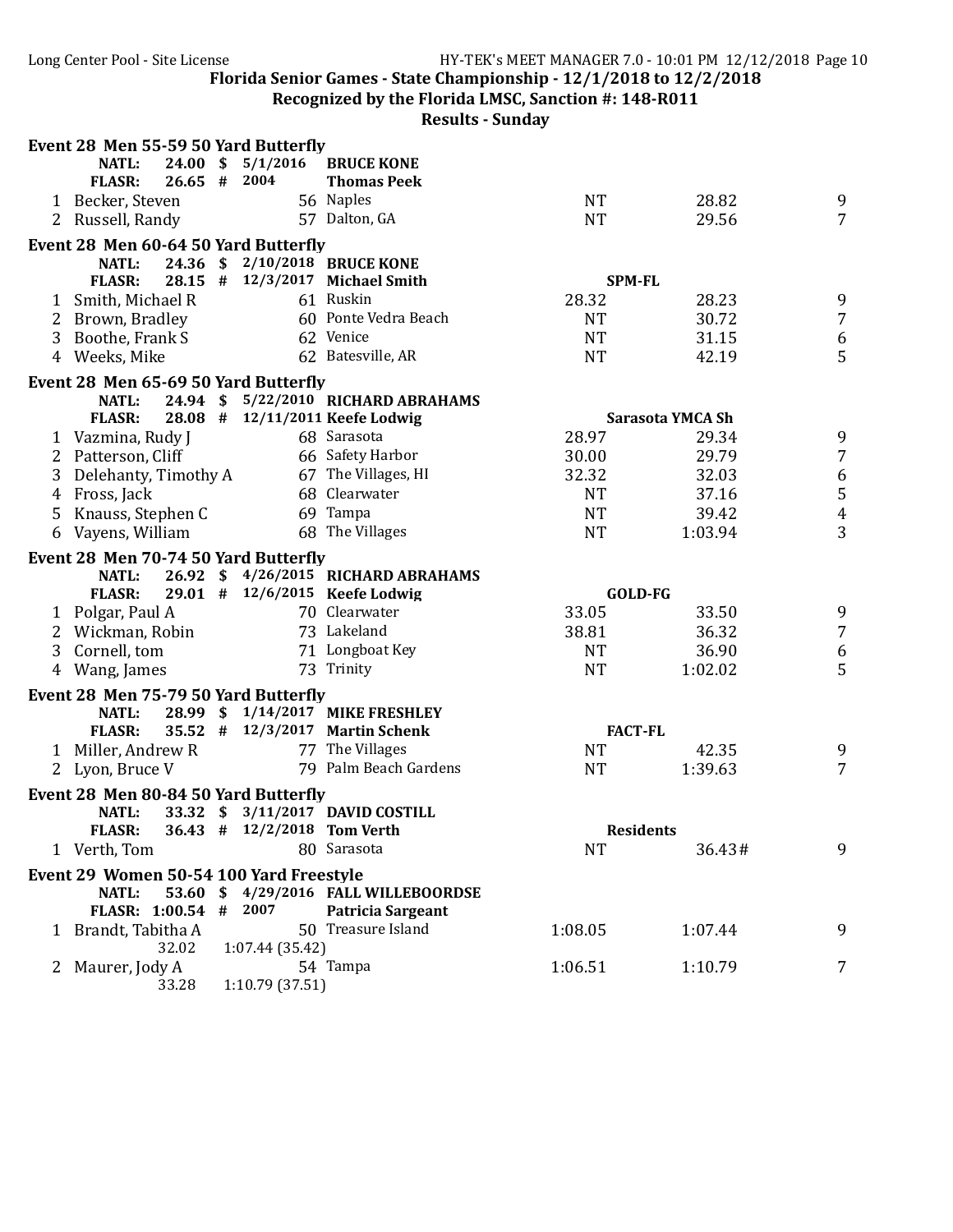**Recognized by the Florida LMSC, Sanction #: 148-R011** 

|   | Event 29 Women 55-59 100 Yard Freestyle                                           |                                          |                                              |                    |          |   |
|---|-----------------------------------------------------------------------------------|------------------------------------------|----------------------------------------------|--------------------|----------|---|
|   | NATL:                                                                             | 54.72 \$ 5/4/2008 LAURA VAL              |                                              |                    |          |   |
|   | FLASR: 1:00.52 # 12/11/2011 Pat Sargeant<br>1 Johnson, Andrea S                   |                                          | 57 The Villages                              | GOLD-FG<br>1:11.29 | 1:12.02  | 9 |
|   | 35.07                                                                             | 1:12.02(36.95)                           |                                              |                    |          |   |
|   | 2 Wruck, Marilyn                                                                  |                                          | 59 The Villages                              | <b>NT</b>          | 1:15.35  | 7 |
|   | 35.58                                                                             | 1:15.35(39.77)                           |                                              |                    |          |   |
|   | 3 McFadden, Renee' L                                                              |                                          | 56 Bradenton                                 | <b>NT</b>          | 1:36.85  | 6 |
|   | 46.00                                                                             | 1:36.85(50.85)                           |                                              |                    |          |   |
|   | Event 29 Women 60-64 100 Yard Freestyle                                           |                                          |                                              |                    |          |   |
|   | <b>NATL:</b>                                                                      | 56.45 \$4/29/2012 LAURA VAL              |                                              |                    |          |   |
|   | FLASR: 1:08.42 # 12/2/2018 Nancy Kryka                                            |                                          |                                              | <b>Residents</b>   |          |   |
|   | 1 Kryka, Nancy                                                                    |                                          | 63 Sarasota                                  | <b>NT</b>          | 1:08.42# | 9 |
|   | 33.12<br>Fisk, Debbie                                                             | 1:08.42 (35.30)                          | 61 The Villages                              | <b>NT</b>          | 1:10.63  | 7 |
|   | 34.46                                                                             | 1:10.63(36.17)                           |                                              |                    |          |   |
| 3 | Nichols, Susan J                                                                  |                                          | 63 Crawfordville                             | 1:20.43            | 1:21.66  | 6 |
|   | 38.39                                                                             | 1:21.66 (43.27)                          |                                              |                    |          |   |
| 4 | Blaine, Denise                                                                    |                                          | 61 Kissimmee                                 | <b>NT</b>          | 1:30.05  | 5 |
|   | 39.90                                                                             | 1:30.05(50.15)                           |                                              |                    |          |   |
| 5 | Barnhart, Janice                                                                  |                                          | 61 Stuart                                    | <b>NT</b>          | 1:30.82  | 4 |
|   | 41.45                                                                             | 1:30.82 (49.37)                          |                                              |                    |          |   |
|   | 6 Moucha, sue A                                                                   |                                          | 60 Valrico                                   | <b>NT</b>          | 2:27.21  | 3 |
|   |                                                                                   | $1:07.99$ $2:27.21$ $(1:19.22)$          |                                              |                    |          |   |
|   | Event 29 Women 65-69 100 Yard Freestyle                                           |                                          |                                              |                    |          |   |
|   | <b>NATL:</b><br>FLASR: 1:10.26 # 12/6/2015 June Carson                            | 57.88 \$ 5/12/2018 LAURA VAL             |                                              | <b>SYSM-FL</b>     |          |   |
|   | 1 Medendorp, Marjorie J 65 The Villages                                           |                                          |                                              | <b>NT</b>          | 1:23.30  | 9 |
|   | 39.62                                                                             | 1:23.30 (43.68)                          |                                              |                    |          |   |
|   | 2 Schechter, Judy                                                                 | 65 The Villages                          |                                              | <b>NT</b>          | 1:24.00  | 7 |
|   | 41.22                                                                             | 1:24.00 (42.78)                          |                                              |                    |          |   |
|   | 3 Miles, Rebecca                                                                  |                                          | 68 St Augustine                              | <b>NT</b>          | 1:30.40  | 6 |
|   | 42.57                                                                             | 1:30.40 (47.83)                          |                                              |                    |          |   |
|   | 4 Dennis, Martha                                                                  |                                          | 66 Kissimmee                                 | <b>NT</b>          | 1:32.90  | 5 |
|   | 44.55                                                                             | 1:32.90 (48.35)                          |                                              |                    |          |   |
| 5 | Navaroli, Davenia C                                                               | 66 Seminole<br>1:06.48 2:19.24 (1:12.76) |                                              | <b>NT</b>          | 2:19.24  | 4 |
|   | 6 Smith, Candis                                                                   |                                          | 67 Lakewood Ranch                            | NT                 | 2:30.21  | 3 |
|   |                                                                                   |                                          |                                              |                    |          |   |
|   | Event 29 Women 70-74 100 Yard Freestyle<br>NATL: 1:06.41 \$ 5/7/2017 DIANN UUSTAL |                                          |                                              |                    |          |   |
|   |                                                                                   |                                          | FLASR: 1:10.88 # 12/2/2018 Julianna Holbrook | <b>Residents</b>   |          |   |
|   | 1 Holbrook, Julianna F                                                            |                                          | 71 Plant City                                | <b>NT</b>          | 1:10.88# | 9 |
|   | 35.21                                                                             | 1:10.88(35.67)                           |                                              |                    |          |   |
|   | Carson, June                                                                      |                                          | 70 Sarasota                                  | 1:13.10            | 1:11.20  | 7 |
|   | 35.25                                                                             | 1:11.20(35.95)                           |                                              |                    |          |   |
| 3 | Panker, Karen G                                                                   |                                          | 73 Lady Lake                                 | <b>NT</b>          | 1:28.08  | 6 |
|   | 43.99                                                                             | 1:28.08 (44.09)                          |                                              |                    |          |   |
|   | Ferber, Jane                                                                      |                                          | 73 The Villages                              | 1:24.20            | 1:28.46  | 5 |
| 5 | 44.01<br>Hansen, Lorrie                                                           | 1:28.46 (44.45)                          | 70 Venice                                    | <b>NT</b>          | 1:37.97  | 4 |
|   | 44.08                                                                             | 1:37.97 (53.89)                          |                                              |                    |          |   |
|   |                                                                                   |                                          |                                              |                    |          |   |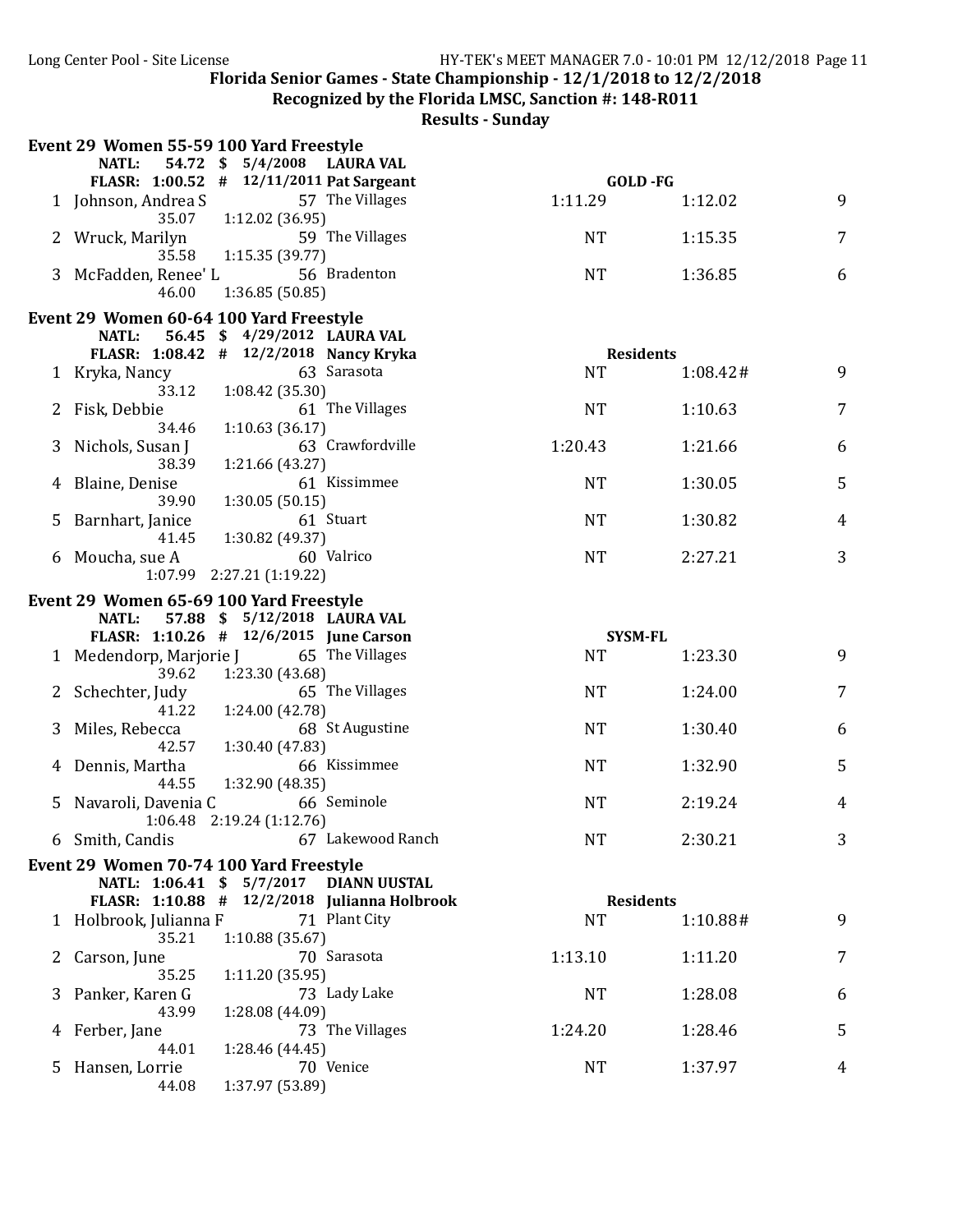**Recognized by the Florida LMSC, Sanction #: 148-R011** 

|              | (Event 29 Women 70-74 100 Yard Freestyle) |                               |                                    |           |               |   |
|--------------|-------------------------------------------|-------------------------------|------------------------------------|-----------|---------------|---|
|              | 6 LaCoppola, Vicki J                      |                               | 71 The Villages                    | <b>NT</b> | 1:41.26       | 3 |
|              | 48.20                                     | 1:41.26 (53.06)               |                                    |           |               |   |
|              | 7 Assini, Claudia                         |                               | 70 Palm Harbor                     | 2:55.66   | 2:24.30       | 2 |
|              |                                           | 1:09.22 2:24.30 (1:15.08)     |                                    |           |               |   |
|              | Event 29 Women 75-79 100 Yard Freestyle   |                               |                                    |           |               |   |
|              | NATL: 1:16.23 \$ 4/24/2005 GAIL ROPER     |                               |                                    |           |               |   |
|              | FLASR: 1:23.77 # 2000                     |                               | <b>Florence Carr</b>               |           |               |   |
|              | 1 Hanson, Monique                         |                               | 76 Vero Beach                      | <b>NT</b> | 1:35.47       | 9 |
|              | 43.58                                     | 1:35.47 (51.89)               |                                    |           |               |   |
|              | 2 Newland, Susan J                        |                               | 77 The Villages                    | <b>NT</b> | 1:39.05       | 7 |
|              | 46.46                                     | 1:39.05 (52.59)               |                                    |           |               |   |
| 3            | Miller, Jan H                             |                               | 75 Bradenton                       | <b>NT</b> | 1:55.85       | 6 |
|              |                                           | 55.67 1:55.85 (1:00.18)       |                                    |           |               |   |
|              | 4 Fuller, Joann                           |                               | 76 Clearwater                      | <b>NT</b> | 3:10.18       | 5 |
|              |                                           | $1:34.53$ $3:10.18$ (1:35.65) |                                    |           |               |   |
|              | Event 29 Women 90-94 100 Yard Freestyle   |                               |                                    |           |               |   |
|              | NATL: 1:48.77 \$ 3/25/2018 JEAN TROY      |                               |                                    |           |               |   |
|              | FLASR: 1:58.99 # 12/2/2018 Betty Lorenzi  |                               |                                    |           | non-Residents |   |
|              | 1 Lorenzi, Betty S                        |                               | 91 Lake Geneva, WI                 | <b>NT</b> | 1:58.99#      | 9 |
|              |                                           | 56.64 1:58.99 (1:02.35)       |                                    |           |               |   |
|              | 2 Chase, Shirley                          |                               | 93 St Augustine                    | <b>NT</b> | 3:23.78       | 7 |
|              |                                           | 1:36.70 3:23.78 (1:47.08)     |                                    |           |               |   |
|              | Event 30 Men 50-54 100 Yard Freestyle     |                               |                                    |           |               |   |
|              | <b>NATL:</b>                              |                               | 46.59 \$ 5/10/2009 ROWDY GAINES    |           |               |   |
|              | <b>FLASR:</b>                             |                               | 52.88 # 12/7/2008 John Newman      |           |               |   |
|              | 1 Krieger, Dima                           |                               | 52 Fort Myers                      | <b>NT</b> | 57.99         | 9 |
|              | 28.58                                     | 57.99 (29.41)                 |                                    |           |               |   |
|              | Event 30 Men 55-59 100 Yard Freestyle     |                               |                                    |           |               |   |
|              | <b>NATL:</b>                              |                               | 48.37 \$4/30/2000 RICHARD ABRAHAMS |           |               |   |
|              | <b>FLASR:</b>                             |                               | 52.46 # 12/2/2012 Michael Scott    | TPA -FL   |               |   |
|              | 1 Russell, Randy                          |                               | 57 Dalton, GA                      | <b>NT</b> | 59.87         | 9 |
|              | 27.93                                     | 59.87 (31.94)                 |                                    |           |               |   |
|              | 2 Caskey, John                            |                               | 57 Naples                          | <b>NT</b> | 1:01.43       | 7 |
|              | 29.60                                     | 1:01.43(31.83)                |                                    |           |               |   |
|              | 3 Drongosky, Michael                      |                               | 58 Ocala                           | <b>NT</b> | 1:05.05       | 6 |
|              | 30.33 1:05.05 (34.72)                     |                               |                                    |           |               |   |
|              | Event 30 Men 60-64 100 Yard Freestyle     |                               |                                    |           |               |   |
|              | 49.14 \$<br>NATL:                         |                               | 5/22/2005 RICHARD ABRAHAMS         |           |               |   |
|              | <b>FLASR:</b><br>56.95 #                  | 2007                          | <b>Bruce Mohl</b>                  |           |               |   |
| 1            | Smith, Michael R                          |                               | 61 Ruskin                          | 1:00.18   | 1:00.64       | 9 |
|              | 28.58                                     | 1:00.64(32.06)                |                                    |           |               |   |
| $\mathbf{z}$ | Brown, Bradley                            |                               | 60 Ponte Vedra Beach               | <b>NT</b> | 1:04.51       | 7 |
|              | 32.14                                     | 1:04.51 (32.37)               |                                    |           |               |   |
| 3            | Fanfani, Stefano                          |                               | 63 Cutler Bay                      | <b>NT</b> | 1:28.17       | 6 |
|              | 43.18                                     | 1:28.17 (44.99)               |                                    |           |               |   |
| 4            | Weeks, Mike                               |                               | 62 Batesville, AR                  | NT        | 1:28.34       | 5 |
|              | 45.15                                     | 1:28.34 (43.19)               |                                    |           |               |   |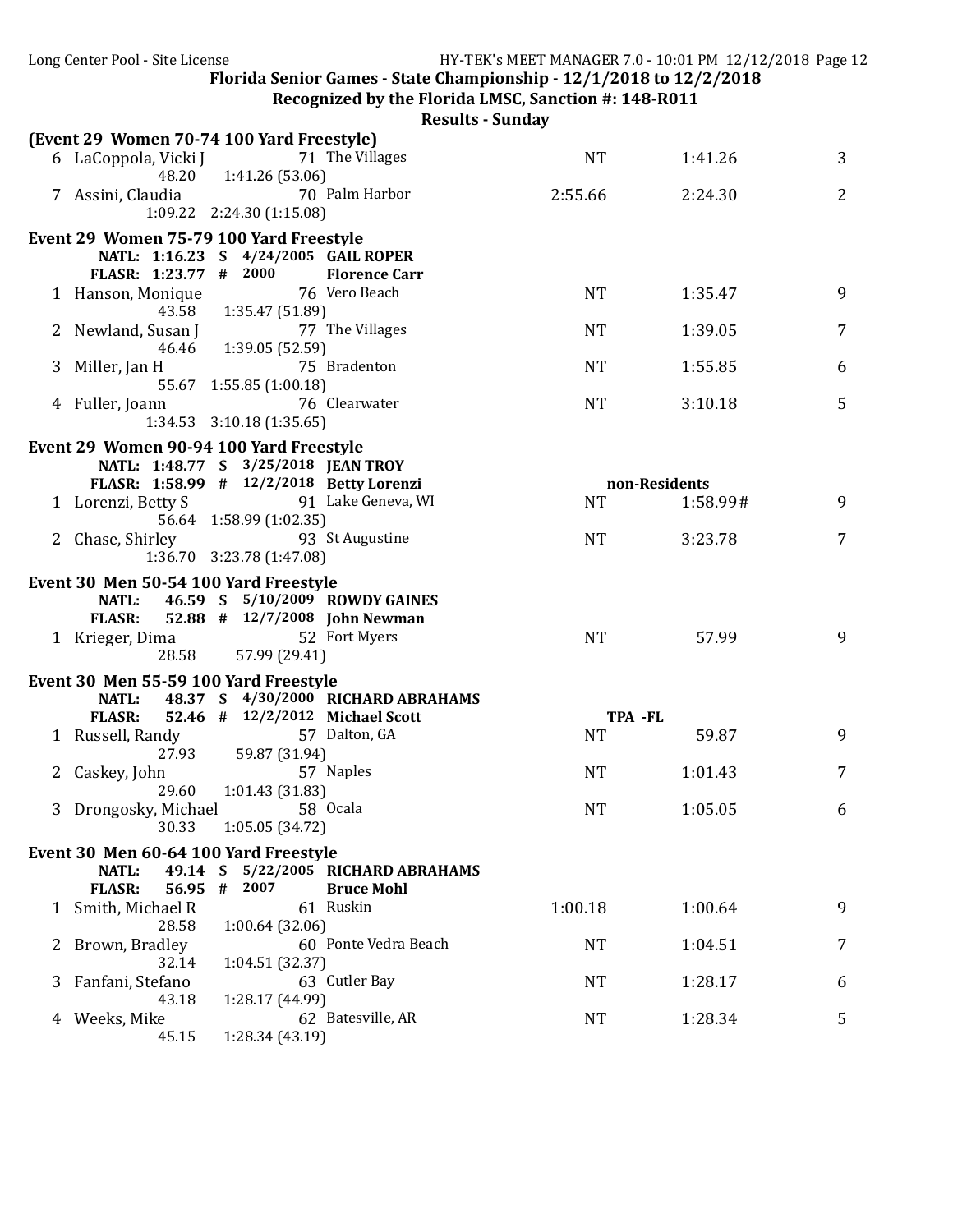**Recognized by the Florida LMSC, Sanction #: 148-R011** 

|   | Event 30 Men 65-69 100 Yard Freestyle                               |      |                                    |                                    |           |                |                |
|---|---------------------------------------------------------------------|------|------------------------------------|------------------------------------|-----------|----------------|----------------|
|   | <b>NATL:</b><br>49.42                                               | - \$ |                                    | 5/22/2010 RICHARD ABRAHAMS         |           |                |                |
|   | <b>FLASR:</b><br>58.40 #                                            |      | 2000                               | <b>Cav Cavanaugh</b>               |           |                |                |
|   | 1 Schmidt, George<br>29.03                                          |      | 1:00.07(31.04)                     | 68 Singer Island                   | <b>NT</b> | 1:00.07        | 9              |
|   | Heacock, Robert<br>29.23                                            |      | 1:00.28 (31.05)                    | 69 Clermont                        | 1:01.00   | 1:00.28        | 7              |
| 3 | Leech, J Nathan                                                     |      |                                    | 69 The Villages                    | 1:05.00   | 1:00.42        | 6              |
|   | 29.45<br>Patterson, Cliff                                           |      | 1:00.42 (30.97)                    | 66 Safety Harbor                   | 1:00.00   | 1:01.89        | 5              |
| 5 | 29.69<br>Bowman, Bruce A                                            |      | 1:01.89 (32.20)                    | 67 Jacksonville                    | <b>NT</b> | 1:05.95        | 4              |
| 6 | 32.00<br>Dickson, Todd H                                            |      | 1:05.95 (33.95)                    | 65 The Villages                    | <b>NT</b> | 1:06.25        | 3              |
|   | 32.27<br>Beuttenmuller, David J                                     |      | 1:06.25 (33.98)                    | 68 North Palm Beach                | 1:15.00   | 1:11.13        | $\overline{2}$ |
| 8 | 33.51<br>Gerber, Charles                                            |      | 1:11.13(37.62)                     | 69 Boyton Beach                    | 1:27.52   | 1:25.84        | $\mathbf{1}$   |
|   | 40.76<br>9 Vayens, William                                          |      | 1:25.84 (45.08)                    | 68 The Villages                    | <b>NT</b> | 1:32.19        |                |
|   | 44.48                                                               |      | 1:32.19 (47.71)                    |                                    |           |                |                |
|   | Event 30 Men 70-74 100 Yard Freestyle                               |      |                                    |                                    |           |                |                |
|   | <b>NATL:</b>                                                        |      |                                    | 54.58 \$4/26/2015 RICHARD ABRAHAMS |           |                |                |
|   | <b>FLASR:</b>                                                       |      |                                    | 58.74 # 12/6/2015 Keefe Lodwig     |           | <b>GOLD-FG</b> |                |
|   | Polgar, Paul A<br>32.27                                             |      |                                    | 70 Clearwater                      | 1:08.00   | 1:08.27        | 9              |
|   | Zarzecki, Stephen<br>33.30                                          |      | 1:08.27 (36.00)<br>1:08.46 (35.16) | 72 Cutler Bay                      | <b>NT</b> | 1:08.46        | 7              |
|   | Cornell, tom<br>36.71                                               |      |                                    | 71 Longboat Key                    | <b>NT</b> | 1:14.24        | 6              |
|   | McGee, Terry R                                                      |      | 1:14.24 (37.53)                    | 74 Big Pine Key                    | <b>NT</b> | 1:19.08        | 5              |
|   | 35.94<br>Kehoe, William                                             |      | 1:19.08 (43.14)                    | 73 Stuart                          | 1:28.30   | 1:27.07        | 4              |
|   | 41.88<br>Welsh, Wayne                                               |      | 1:27.07 (45.19)                    | 73 Miami                           | 1:20.00   | 1:28.58        | 3              |
|   | 42.66<br>Christopher, Gary<br>42.09                                 |      | 1:28.58 (45.92)<br>1:34.84 (52.75) | 71 Jacksonville                    | <b>NT</b> | 1:34.84        | $\overline{2}$ |
|   |                                                                     |      |                                    |                                    |           |                |                |
|   | Event 30 Men 75-79 100 Yard Freestyle                               |      |                                    | 5/10/2009 DAVID RADCLIFF           |           |                |                |
|   | <b>NATL:</b><br>58.68 \$<br>FLASR: 1:08.52 # 12/15/2013 Andy Morrow |      |                                    |                                    |           |                |                |
|   | 1 Oakes, David W<br>37.51                                           |      | 1:16.79 (39.28)                    | 78 Sarasota                        | <b>NT</b> | 1:16.79        | 9              |
| 2 | Miller, Andrew R<br>38.05                                           |      | 1:19.26 (41.21)                    | 77 The Villages                    | <b>NT</b> | 1:19.26        | 7              |
| 3 | Rodenfels, Bill<br>42.55                                            |      | 1:28.22 (45.67)                    | 76 Gainesville                     | <b>NT</b> | 1:28.22        | 6              |
| 4 | Russell, Jon<br>49.37                                               |      | 1:47.19 (57.82)                    | 76 New Port Richey                 | <b>NT</b> | 1:47.19        | 5              |
| 5 | Bolog, Kenneth<br>50.47                                             |      | 1:56.05 (1:05.58)                  | 78 Palm Beach Garden               | <b>NT</b> | 1:56.05        | 4              |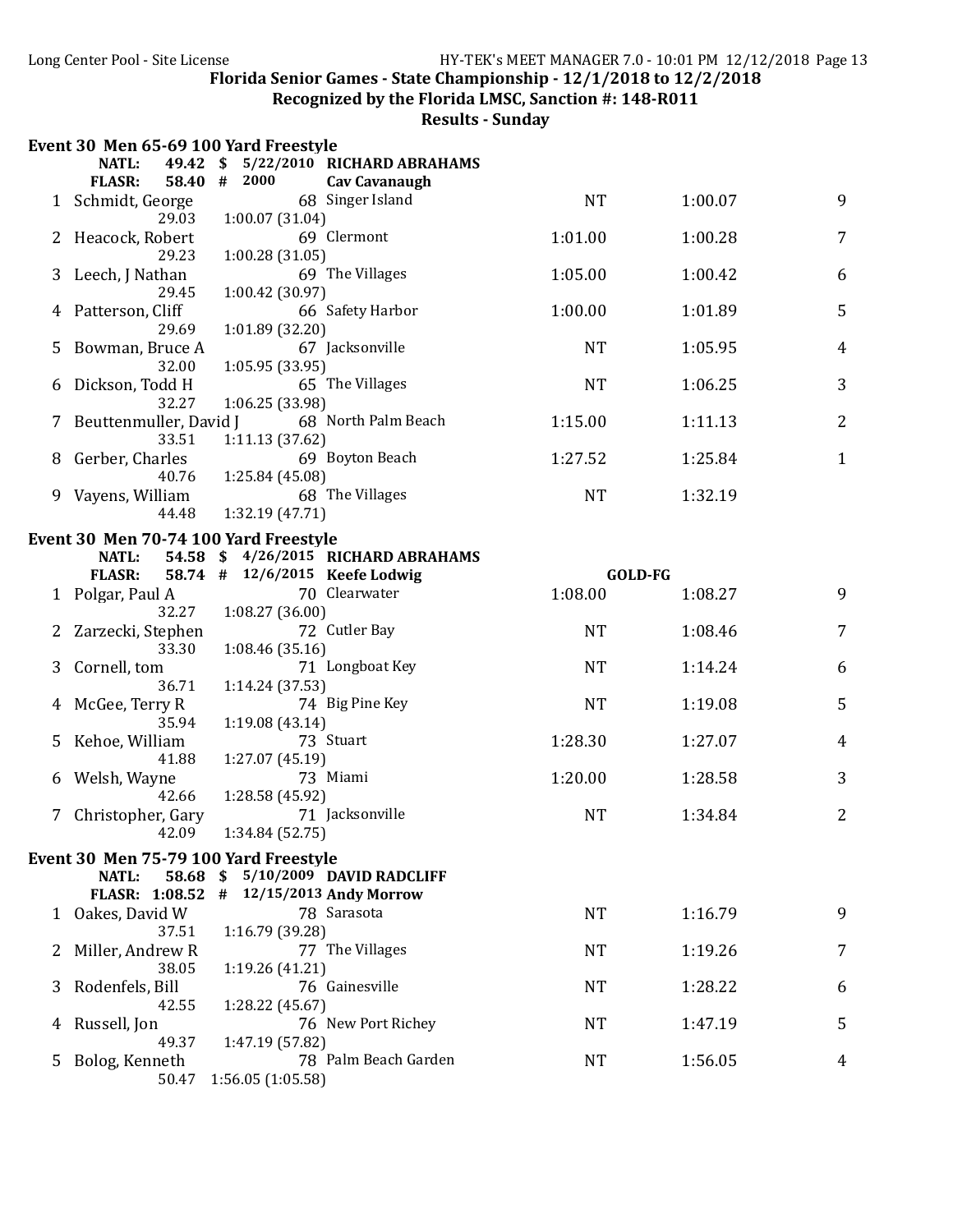**Recognized by the Florida LMSC, Sanction #: 148-R011** 

|   | Event 30 Men 80-84 100 Yard Freestyle                                             |                         |                                                               |                   |                        |   |
|---|-----------------------------------------------------------------------------------|-------------------------|---------------------------------------------------------------|-------------------|------------------------|---|
|   |                                                                                   |                         | NATL: 1:04.60 \$ 5/3/2014 DAVID RADCLIFF                      |                   |                        |   |
|   |                                                                                   |                         | FLASR: 1:24.73 # 12/11/2011 Tom Whiteleather                  | <b>SEBR</b>       |                        |   |
|   | 1 Doe, Donald                                                                     |                         | 83 Findlay, OH                                                | <b>NT</b>         | 1:47.58                | 9 |
|   |                                                                                   | 48.89 1:47.58 (58.69)   |                                                               |                   |                        |   |
|   | Event 30 Men 85-89 100 Yard Freestyle                                             |                         |                                                               |                   |                        |   |
|   |                                                                                   |                         | NATL: 1:10.92 \$ 4/18/2010 FRANK PIEMME                       |                   |                        |   |
|   | FLASR: 1:40.07 # 12/6/2015 James Pitts                                            |                         |                                                               | <b>FMM-FL</b>     |                        |   |
|   | 1 Weatherbee, Charles E 86 Clermont                                               |                         |                                                               | <b>NT</b>         | 1:47.03                | 9 |
|   |                                                                                   | 52.24 1:47.03 (54.79)   |                                                               |                   |                        |   |
|   | Event 30 Men 90-94 100 Yard Freestyle                                             |                         |                                                               |                   |                        |   |
|   |                                                                                   |                         | NATL: 1:27.26 \$ 3/21/2004 WOODROW BOWERSOCK                  |                   |                        |   |
|   | FLASR: 1:51.98 # 12/3/2017 John Cornell                                           |                         |                                                               | <b>FACT-FL</b>    |                        |   |
|   | 1 Cornell, John E 91 The Villages                                                 |                         |                                                               | <b>NT</b>         | 2:04.70                | 9 |
|   |                                                                                   | 57.86 2:04.70 (1:06.84) |                                                               |                   |                        |   |
|   | Event 31 Women 50-54 200 Yard Breaststroke                                        |                         |                                                               |                   |                        |   |
|   |                                                                                   |                         | NATL: 2:29.92 \$ 2/20/2012 CAROLINE KRATTLI                   |                   |                        |   |
|   | FLASR: 2:58.87 # 12/14/2014 Paula Cunio                                           |                         |                                                               | <b>FACT-FL</b>    |                        |   |
|   | 1 Maurer, Jody A                                                                  |                         | 54 Tampa                                                      | 3:00.00           | 3:03.63                | 9 |
|   |                                                                                   |                         | 41.58   1:28.51 (46.93)   2:16.30 (47.79)   3:03.63 (47.33)   |                   |                        |   |
|   | Event 31 Women 55-59 200 Yard Breaststroke                                        |                         |                                                               |                   |                        |   |
|   |                                                                                   |                         | NATL: 2:40.19 \$ 5/10/2009 CATHERINE KOHN                     |                   |                        |   |
|   | FLASR: 2:56.40 # 12/5/2010 Deb Walker                                             |                         |                                                               |                   |                        |   |
|   | 1 Cunio, Paula                                                                    |                         | 57 Titusville                                                 | NT.               | 3:02.33                | 9 |
|   |                                                                                   |                         | 41.86   1:28.96 (47.10)   2:15.82 (46.86)                     | 3:02.33 (46.51)   |                        |   |
|   | McClure, Pam                                                                      |                         | 55 Marietta, GA                                               | <b>NT</b>         | 3:34.45                | 7 |
|   |                                                                                   |                         | 50.75   1:46.13   (55.38)   2:41.28   (55.15)                 | 3:34.45 (53.17)   |                        |   |
|   | 3 Ingold, Barbara S                                                               |                         | 59 Appling, GA                                                | <b>NT</b>         | 4:14.39                | 6 |
|   |                                                                                   |                         | 57.87 2:04.17 (1:06.30) 3:09.28 (1:05.11) 4:14.39 (1:05.11)   |                   |                        |   |
|   |                                                                                   |                         |                                                               |                   |                        |   |
|   | Event 31 Women 60-64 200 Yard Breaststroke<br>NATL: 2:44.73 \$ 4/26/2015 LO KNAPP |                         |                                                               |                   |                        |   |
|   | FLASR: 3:14.27 # 12/11/2011 Patrice Hirr                                          |                         |                                                               |                   | <b>Florida Aquatic</b> |   |
|   | 1 Manger, Kathy                                                                   | 64 Bradenton            |                                                               | 3:25.00           | 3:25.68                | 9 |
|   |                                                                                   |                         | 46.44 1:38.11 (51.67) 2:31.99 (53.88)                         | 3:25.68 (53.69)   |                        |   |
|   | 2 Grady, Marci                                                                    |                         | 60 Fort Lauderdale                                            | <b>NT</b>         | 4:23.13                | 7 |
|   |                                                                                   |                         | 1:00.28 2:07.25 (1:06.97) 3:15.73 (1:08.48) 4:23.13 (1:07.40) |                   |                        |   |
|   | 3 Reich, Deborah A                                                                |                         | 62 Tallahassee                                                | NT                | 4:29.19                | 6 |
|   |                                                                                   |                         | 1:00.71 2:11.89 (1:11.18) 3:22.67 (1:10.78) 4:29.19 (1:06.52) |                   |                        |   |
|   | Event 31 Women 65-69 200 Yard Breaststroke                                        |                         |                                                               |                   |                        |   |
|   |                                                                                   |                         | NATL: 3:01.50 \$ 4/4/2004 JOANN LEILICH                       |                   |                        |   |
|   | FLASR: 3:23.67 # 12/4/2016 Laurie Grubbs                                          |                         |                                                               | <b>FLASR</b>      |                        |   |
|   | 1 Hirr, Patrice L                                                                 |                         | 69 The Villages                                               | <b>NT</b>         | 3:29.46                | 9 |
|   | 46.39                                                                             | 1:38.56 (52.17)         | 2:35.06(56.50)                                                | 3:29.46 (54.40)   |                        |   |
|   | Fitzpatrick, Maureen                                                              |                         | 67 Singer Island                                              | NT                | 3:38.09                | 7 |
|   | 48.55                                                                             | 1:42.18(53.63)          | 2:39.87 (57.69)                                               | 3:38.09 (58.22)   |                        |   |
| 3 | Samuelson, Martha J                                                               |                         | 69 Venice                                                     | 3:47.00           | 3:52.17                | 6 |
|   | 50.76                                                                             |                         | 1:49.12 (58.36) 2:51.20 (1:02.08)                             | 3:52.17 (1:00.97) |                        |   |
|   | 4 Hayes, Julia Y                                                                  |                         | 65 The Villages                                               | NT                | 4:39.48                | 5 |
|   |                                                                                   |                         | 54.88 2:02.99 (1:08.11) 3:21.65 (1:18.66)                     | 4:39.48 (1:17.83) |                        |   |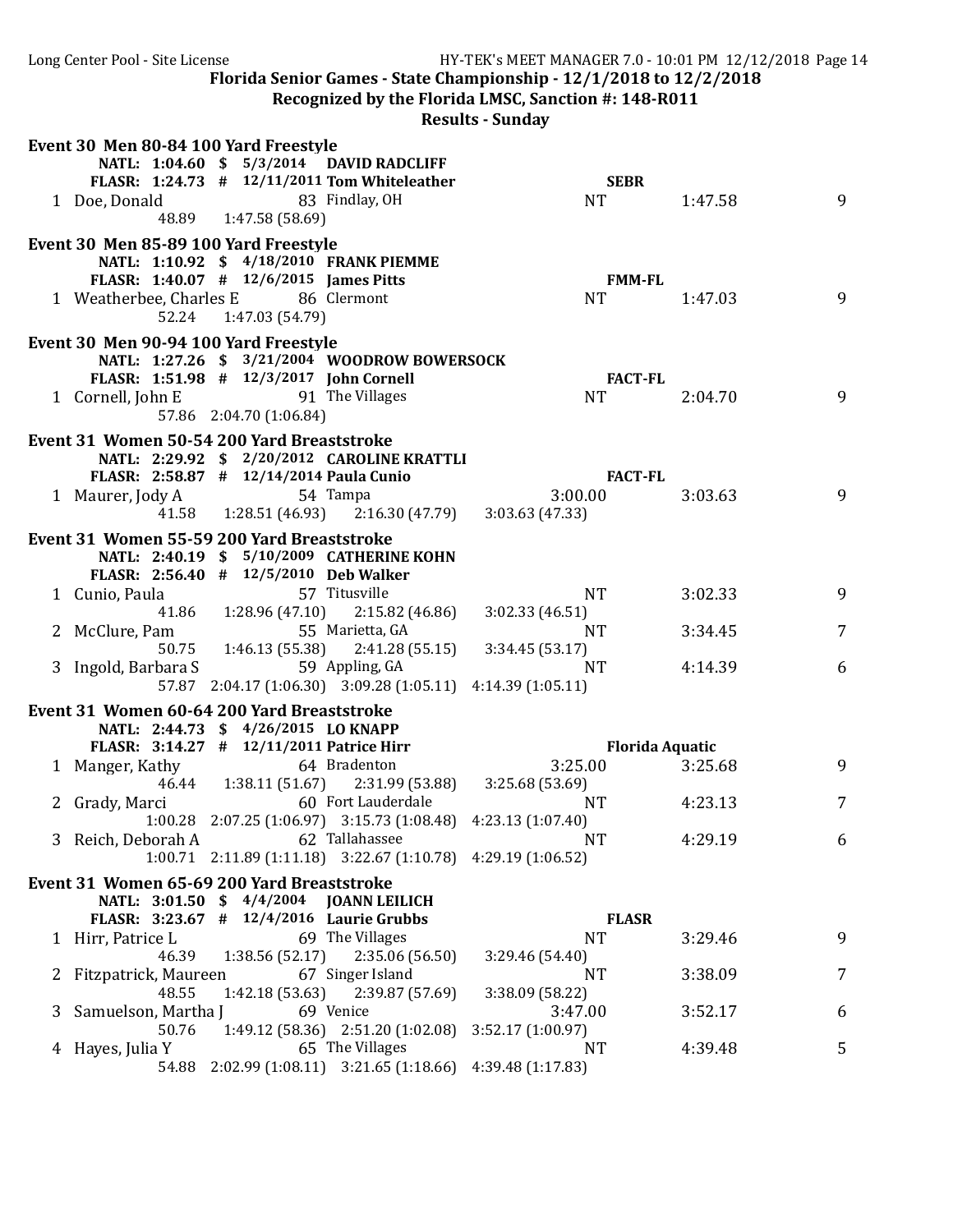**Recognized by the Florida LMSC, Sanction #: 148-R011** 

|              | Event 31 Women 70-74 200 Yard Breaststroke |                 |                                                                             |                                                                                                        |          |                 |
|--------------|--------------------------------------------|-----------------|-----------------------------------------------------------------------------|--------------------------------------------------------------------------------------------------------|----------|-----------------|
|              |                                            |                 | NATL: 3:07.28 \$ 2/2/2009 JOANN LEILICH                                     |                                                                                                        |          |                 |
|              | FLASR: 3:43.08 # 12/2/2018 June Carson     |                 |                                                                             | on $3:41.8$<br><b>Residents</b>                                                                        |          |                 |
|              |                                            |                 |                                                                             | 1 Carson, June 70 Sarasota 3:41.86<br>50.66 1:48.54 (57.88) 2:48.48 (59.94) 3:43.08 (54.60)<br>3:41.86 | 3:43.08# | 9               |
|              |                                            |                 |                                                                             |                                                                                                        |          |                 |
|              | 2 McKenney, Marilynn 71 The Villages       |                 |                                                                             | NT <sub>1</sub>                                                                                        | 4:40.90  | 7               |
|              |                                            |                 | $1:05.00$ $2:15.63$ $(1:10.63)$ $3:28.63$ $(1:13.00)$ $4:40.90$ $(1:12.27)$ |                                                                                                        |          |                 |
|              | 3 Camp, Robyne 71 Hobe Sound               |                 |                                                                             | NT                                                                                                     | 5:25.01  | 6               |
|              |                                            |                 | 1:19.42 2:42.75 (1:23.33) 4:04.41 (1:21.66) 5:25.01 (1:20.60)               |                                                                                                        |          |                 |
|              | Event 31 Women 75-79 200 Yard Breaststroke |                 |                                                                             |                                                                                                        |          |                 |
|              |                                            |                 | NATL: 3:16.31 \$ 4/5/2014 JOANN LEILICH                                     |                                                                                                        |          |                 |
|              | FLASR: 3:50.44 # 2006 Sylvia Eisele        |                 |                                                                             |                                                                                                        |          |                 |
|              | 1 Shire, Sarah 76 The Villages             |                 |                                                                             | NT                                                                                                     | 4:33.46  | 9               |
|              |                                            |                 |                                                                             | $3:21.47$ () $4:33.46$ (1:11.99)                                                                       |          |                 |
|              | Event 31 Women 80-84 200 Yard Breaststroke |                 |                                                                             |                                                                                                        |          |                 |
|              |                                            |                 | NATL: 3:37.95 \$ 9/23/2018 ANNE WILLIAMS                                    |                                                                                                        |          |                 |
|              | FLASR: 4:22.52 # 12/2/2018 Patricia Bond   |                 |                                                                             | Residents                                                                                              |          |                 |
|              | 1 Bond, Patricia 60 Bradenton              |                 |                                                                             | NT 4:22.52#                                                                                            |          | -9              |
|              |                                            |                 | 1:03.27 2:08.95 (1:05.68) 3:15.95 (1:07.00) 4:22.52 (1:06.57)               |                                                                                                        |          |                 |
|              | Event 32 Men 50-54 200 Yard Breaststroke   |                 |                                                                             |                                                                                                        |          |                 |
|              |                                            |                 | NATL: 2:07.25 \$ 3/30/2014 DAVID GUTHRIE                                    |                                                                                                        |          |                 |
|              |                                            |                 | FLASR: $2:38.16$ # $12/3/2017$ Jorge Gonzalez                               | <b>UC14-FL</b>                                                                                         |          |                 |
|              | 1 Mullins, Michael 50 Seffner              |                 |                                                                             | <b>NT</b>                                                                                              | 3:17.82  | 9               |
|              |                                            |                 | 43.25 1:32.72 (49.47) 2:25.48 (52.76) 3:17.82 (52.34)                       |                                                                                                        |          |                 |
|              | Event 32 Men 55-59 200 Yard Breaststroke   |                 |                                                                             |                                                                                                        |          |                 |
|              |                                            |                 |                                                                             |                                                                                                        |          |                 |
|              |                                            |                 | NATL: 2:07.80 \$ 5/12/2018 CARLO TRAVAINI                                   |                                                                                                        |          |                 |
|              | FLASR: 2:36.20 # 12/2/2018 Jorge Gonzalez  |                 |                                                                             | <b>Residents</b>                                                                                       |          |                 |
|              | 1 Gonzalez, Jorge                          |                 | 55 Tampa                                                                    | NT                                                                                                     | 2:36.20# | 9               |
|              |                                            |                 | 35.03 1:15.66 (40.63) 1:56.37 (40.71) 2:36.20 (39.83)                       |                                                                                                        |          |                 |
|              |                                            |                 |                                                                             | 2:37.82<br>NT                                                                                          |          | 7               |
|              |                                            |                 | 2 Matysek, jim 59 Sarasota 1:18.10 (41.29) 58.847 (40.37) 2:37.82 (39.35)   |                                                                                                        |          |                 |
|              | Event 32 Men 60-64 200 Yard Breaststroke   |                 |                                                                             |                                                                                                        |          |                 |
|              |                                            |                 | NATL: 2:16.71 \$ 5/3/2014 RICK COLELLA                                      |                                                                                                        |          |                 |
|              | FLASR: 2:38.27 # 12/3/2017 Kern Davis      |                 |                                                                             | SPM-FL                                                                                                 |          |                 |
|              | 1 Eddy, Pat                                |                 | 62 Acworth, GA                                                              | <b>NT</b>                                                                                              | 2:52.50  | 9               |
|              |                                            |                 | 39.96 1:24.09 (44.13) 2:08.52 (44.43) 2:52.50 (43.98)                       |                                                                                                        |          |                 |
|              | 2 Cervis, Richard W 64 Tampa               |                 |                                                                             | NT NT                                                                                                  | 3:37.92  | $7\overline{ }$ |
|              | 46.98                                      |                 | $1:42.69(55.71)$ $2:41.96(59.27)$                                           | 3:37.92 (55.96)                                                                                        |          |                 |
|              | 3 Weeks, Mike                              |                 | 62 Batesville, AR                                                           | NT.                                                                                                    | 4:02.86  | 6               |
|              |                                            |                 | 55.65 1:57.20 (1:01.55) 3:01.82 (1:04.62) 4:02.86 (1:01.04)                 |                                                                                                        |          |                 |
|              | Event 32 Men 65-69 200 Yard Breaststroke   |                 |                                                                             |                                                                                                        |          |                 |
|              |                                            |                 | NATL: 2:16.70 \$ 4/29/2017 RICK COLELLA                                     |                                                                                                        |          |                 |
|              | FLASR: 2:44.90 # 12/6/2015 Rudy Vazmina    |                 |                                                                             | <b>SYSM-FL</b>                                                                                         |          |                 |
|              | 1 Vazmina, Rudy J                          |                 | 68 Sarasota                                                                 | 2:52.17                                                                                                | 2:54.69  | 9               |
|              | 41.13                                      | 1:26.57 (45.44) | 2:11.09(44.52)                                                              | 2:54.69 (43.60)                                                                                        |          |                 |
| $\mathbf{Z}$ | Stichter, Blake                            |                 | 66 Ponte Vedra                                                              | NT                                                                                                     | 3:06.75  | 7               |
|              | 42.73                                      | 1:30.68 (47.95) | 2:19.14(48.46)                                                              | 3:06.75(47.61)                                                                                         |          |                 |
| 3            | Cope, Allen E<br>43.89                     | 1:33.06(49.17)  | 68 Hudson<br>2:25.65 (52.59)                                                | 3:17.54<br>3:16.53 (50.88)                                                                             | 3:16.53  | 6               |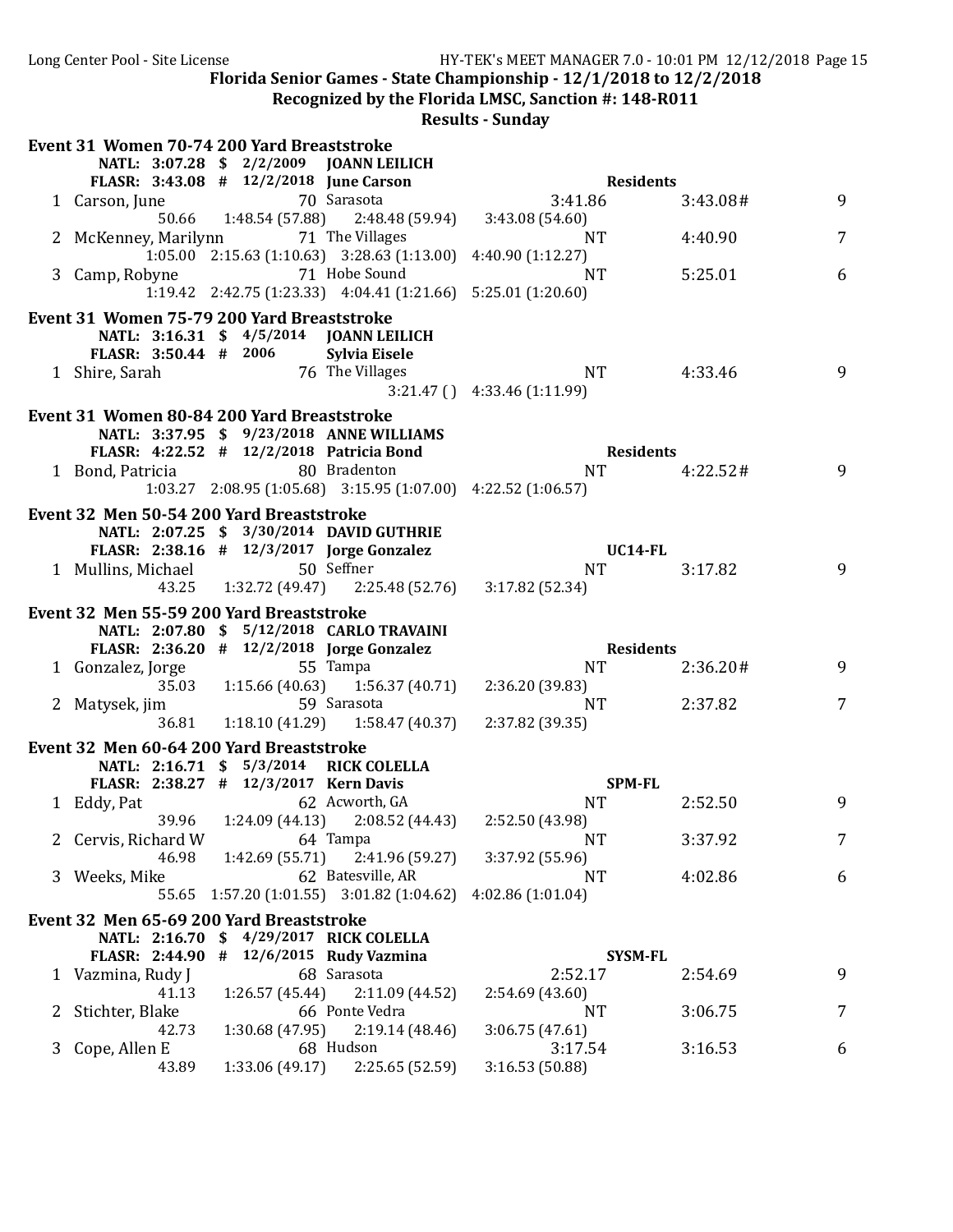**Recognized by the Florida LMSC, Sanction #: 148-R011** 

|   | Event 32 Men 70-74 200 Yard Breaststroke  |                                    |                                                                     |                 |                  |                |
|---|-------------------------------------------|------------------------------------|---------------------------------------------------------------------|-----------------|------------------|----------------|
|   |                                           |                                    | NATL: 2:35.66 \$ 4/29/2016 ROBERT STRAND                            |                 |                  |                |
|   | FLASR: 3:09.81 # 12/6/2015 Darryl Sjoberg |                                    |                                                                     | <b>SYSM-FL</b>  |                  |                |
|   | 1 Jarvis, David S                         |                                    | 71 The Villages                                                     | <b>NT</b>       | 3:15.99          | 9              |
|   | 42.53                                     |                                    | $1:29.71(47.18)$ $2:21.23(51.52)$                                   | 3:15.99(54.76)  |                  |                |
|   | 2 Parsons, Roger                          |                                    | 71 Jupiter                                                          | NT              | 3:26.98          | $\overline{7}$ |
|   | 47.32                                     |                                    | 1:40.77 (53.45) 2:35.49 (54.72)                                     | 3:26.98 (51.49) |                  |                |
|   | 3 Sjoberg, Darryl W                       |                                    | 73 Nokomis                                                          | NT              | 3:32.59          | 6              |
|   | 47.41                                     |                                    | $1:40.72(53.31)$ $2:36.92(56.20)$                                   | 3:32.59 (55.67) |                  |                |
|   | 4 Wang, James                             |                                    | 73 Trinity                                                          | NT              | 4:43.18          | 5              |
|   |                                           |                                    | 59.72 2:13.99 (1:14.27) 3:31.72 (1:17.73) 4:43.18 (1:11.46)         |                 |                  |                |
|   | Event 32 Men 75-79 200 Yard Breaststroke  |                                    |                                                                     |                 |                  |                |
|   |                                           |                                    | NATL: 2:45.33 \$ 4/29/2016 MIKE FRESHLEY                            |                 |                  |                |
|   |                                           |                                    | FLASR: 3:19.80 # 12/14/2014 Karl Wiedamann                          |                 | <b>GOLD</b> -FG  |                |
|   | 1 Schenk, Martin P                        |                                    | 76 The Villages                                                     | <b>NT</b>       | 3:25.51          | 9              |
|   |                                           |                                    | 43.94   1:35.87 (51.93)   2:31.73 (55.86)                           | 3:25.51 (53.78) |                  |                |
|   | 2 Lyon, Bruce V                           |                                    | 79 Palm Beach Gardens                                               | NT.             | 7:17.66          | 7              |
|   |                                           |                                    | 1:29.03 3:28.51 (1:59.48) 5:28.32 (1:59.81) 7:17.66 (1:49.34)       |                 |                  |                |
|   |                                           |                                    |                                                                     |                 |                  |                |
|   | Event 32 Men 80-84 200 Yard Breaststroke  |                                    |                                                                     |                 |                  |                |
|   |                                           |                                    | NATL: 3:09.84 \$ 3/12/2016 DAVID COSTILL                            |                 |                  |                |
|   | FLASR: 3:45.78 # 12/2/2018 William Zani   |                                    |                                                                     |                 | <b>Residents</b> |                |
|   | 1 Zani, William M                         |                                    | 80 The Villages                                                     | <b>NT</b>       | 3:45.78#         | 9              |
|   |                                           |                                    | 50.74   1:47.53   (56.79)   2:47.44   (59.91)   3:45.78   (58.34)   |                 |                  |                |
|   | 2 Wendel, Hans D                          | 82 Hudson                          |                                                                     | <b>NT</b>       | 4:47.88          | $\overline{7}$ |
|   |                                           |                                    | 1:03.12  2:15.49  (1:12.37)  3:31.45  (1:15.96)  4:47.88  (1:16.43) |                 |                  |                |
|   | 3 Rein, Gilmore M 80 The Villages         |                                    |                                                                     | <b>NT</b>       | 5:19.92          | 6              |
|   |                                           |                                    | 1:12.13 2:34.33 (1:22.20) 4:00.64 (1:26.31) 5:19.92 (1:19.28)       |                 |                  |                |
|   | Event 32 Men 85-89 200 Yard Breaststroke  |                                    |                                                                     |                 |                  |                |
|   |                                           |                                    | NATL: 3:46.18 \$ 3/20/2010 FRANK PIEMME                             |                 |                  |                |
|   | FLASR: 4:57.07 # 12/4/2016 Gordon Ralph   |                                    |                                                                     | <b>FACT-FL</b>  |                  |                |
|   | 1 Ralph, Gordon P 87 Lady Lake            |                                    |                                                                     | <b>NT</b>       | 5:07.74          | 9              |
|   |                                           |                                    | 1:06.08 2:23.47 (1:17.39) 3:47.13 (1:23.66) 5:07.74 (1:20.61)       |                 |                  |                |
|   | Event 33 Women 50-54 500 Yard Freestyle   |                                    |                                                                     |                 |                  |                |
|   |                                           |                                    | NATL: 5:14.56 \$ 5/12/2013 JILL HERNANDEZ                           |                 |                  |                |
|   |                                           |                                    | FLASR: 6:03.17 # 12/2/2018 Karen Westerman                          |                 | <b>Residents</b> |                |
|   | 1 Westerman, Karen L 51 Land 0 Lakes      |                                    |                                                                     | <b>NT</b>       | 6:03.17#         | 9              |
|   |                                           |                                    | 33.00 1:08.19 (35.19) 1:44.29 (36.10) 2:20.84 (36.55)               |                 |                  |                |
|   |                                           |                                    |                                                                     |                 |                  |                |
|   | 2:57.45 (36.61)                           | 3:34.58 (37.13)                    | 4:11.97 (37.39)                                                     | 4:49.30 (37.33) |                  |                |
|   | 5:26.56 (37.26)                           | 6:03.17(36.61)                     |                                                                     |                 |                  |                |
|   | 2 Walleshauser, Penelope                  |                                    | 51 Marietta, GA                                                     | <b>NT</b>       | 7:20.26          | 7              |
|   | 40.75                                     | 1:24.59 (43.84)                    | 2:09.19(44.60)                                                      | 2:53.65 (44.46) |                  |                |
|   | 3:39.18 (45.53)                           | 4:23.60 (44.42)                    | 5:07.98 (44.38)                                                     | 5:52.70 (44.72) |                  |                |
|   | 6:37.03 (44.33)                           | 7:20.26 (43.23)                    |                                                                     |                 |                  |                |
| 3 | Elliott, Daphne R                         | 1:25.07 (44.47)                    | 50 Sarasota                                                         | 7:15.45         | 7:40.31          | 6              |
|   | 40.60                                     |                                    | 2:11.23(46.16)                                                      | 2:58.22 (46.99) |                  |                |
|   |                                           |                                    |                                                                     |                 |                  |                |
|   | 3:45.74 (47.52)                           | 4:33.54 (47.80)                    | 5:21.45 (47.91)                                                     | 6:09.44 (47.99) |                  |                |
|   | 6:56.30(46.86)                            | 7:40.31 (44.01)                    |                                                                     |                 |                  |                |
| 4 | Ness, Karen R                             |                                    | 50 Tampa                                                            | <b>NT</b>       | 7:52.46          | 5              |
|   | 42.30                                     | 1:28.27 (45.97)                    | 2:15.99 (47.72)                                                     | 3:04.12(48.13)  |                  |                |
|   | 3:52.93 (48.81)<br>7:05.80 (47.41)        | 4:41.74 (48.81)<br>7:52.46 (46.66) | 5:30.47 (48.73)                                                     | 6:18.39 (47.92) |                  |                |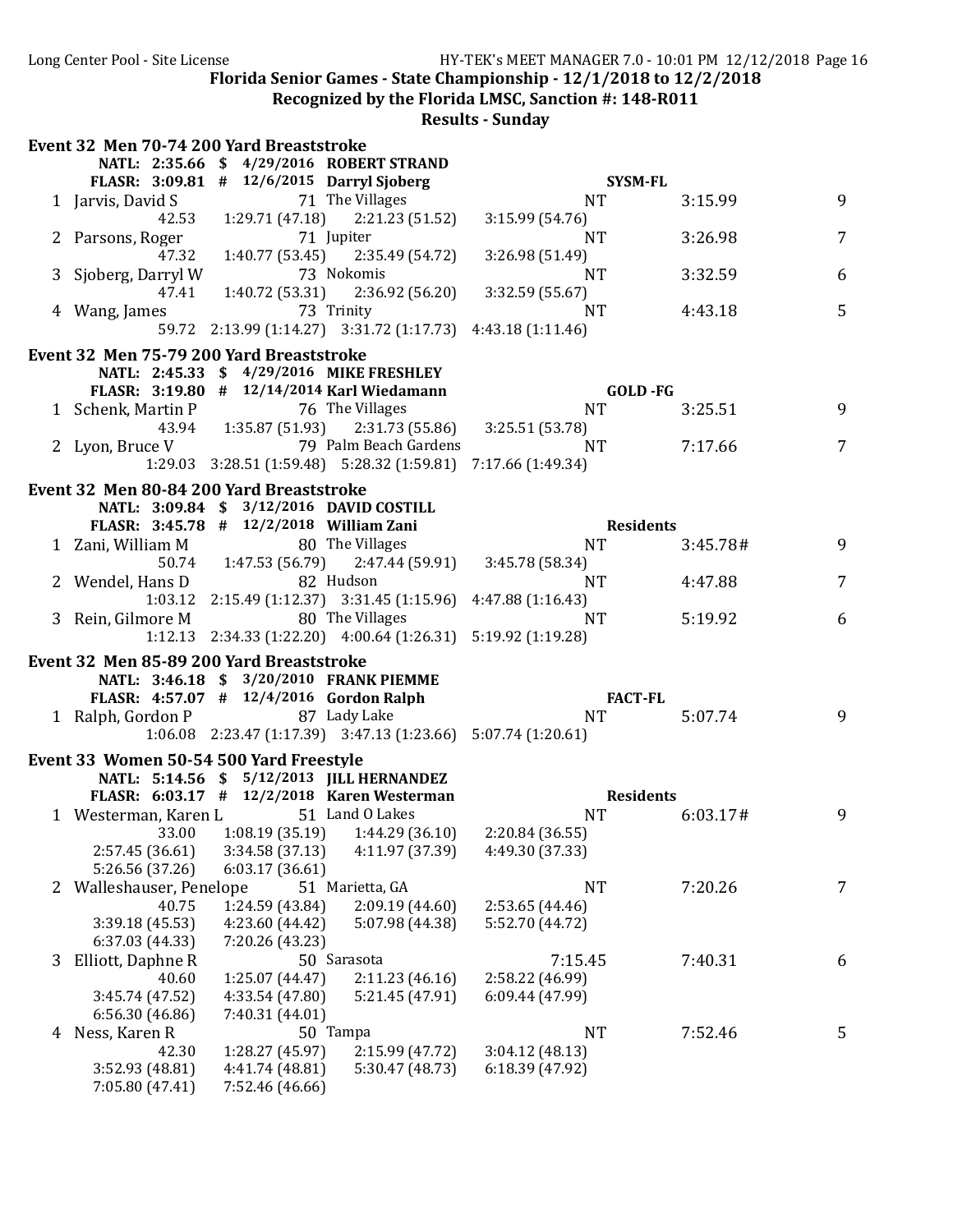**Recognized by the Florida LMSC, Sanction #: 148-R011** 

| NATL: 5:20.68 \$ 4/29/2017 JILL HERNANDEZ<br>FLASR: 6:35.49 # 12/5/2015 Barbara McNulty<br><b>FACT-FL</b><br>57 Titusville<br><b>NT</b><br>9<br>1 Cunio, Paula<br>6:38.92<br>1:14.77 (39.31)<br>1:55.30 (40.53)<br>2:35.90(40.60)<br>35.46<br>5:18.95 (40.76)<br>3:16.67(40.77)<br>3:57.45 (40.78)<br>4:38.19 (40.74)<br>5:59.57 (40.62)<br>6:38.92 (39.35)<br>2 McClure, Pam<br>55 Marietta, GA<br><b>NT</b><br>7:49.45<br>$7\overline{ }$<br>1:31.52 (47.81)<br>2:20.22 (48.70)<br>3:08.33 (48.11)<br>43.71<br>3:56.41 (48.08)<br>4:44.35 (47.94)<br>5:32.21 (47.86)<br>6:19.07(46.86)<br>7:49.45 (43.81)<br>7:05.64 (46.57)<br>57 The Villages<br><b>NT</b><br>Christensen, Rebecca<br>8:35.93<br>6<br>3<br>1:32.52 (48.39)<br>44.13<br>2:23.47 (50.95)<br>3:15.95 (52.48)<br>4:08.25(52.30)<br>5:01.14(52.89)<br>5:54.50 (53.36)<br>6:48.18(53.68)<br>8:35.93 (53.20)<br>7:42.73 (54.55)<br>Event 33 Women 60-64 500 Yard Freestyle<br>NATL: 5:39.00 \$ 1/26/2014 LAURA VAL<br>FLASR: 6:33.51 #<br>12/2/2018 Sharon Steinmann<br><b>Residents</b><br>1 Steinmann, Sharon B<br>60 St Petersburg<br>9<br>6:30.00<br>6:33.51#<br>1:13.56 (37.98)<br>1:52.76 (39.20)<br>2:32.79 (40.03)<br>35.58<br>3:12.67 (39.88)<br>3:52.71 (40.04)<br>4:32.77 (40.06)<br>5:13.00(40.23)<br>5:53.49 (40.49)<br>6:33.51(40.02)<br>McNulty, Barbara A<br>61 Clearwater<br><b>NT</b><br>6:53.35<br>7<br>37.56<br>1:18.88(41.32)<br>2:00.70(41.82)<br>2:43.18 (42.48)<br>3:25.02 (41.84)<br>4:07.17(42.15)<br>4:49.55 (42.38)<br>5:31.42 (41.87)<br>6:13.62(42.20)<br>6:53.35 (39.73)<br>61 The Villages<br><b>NT</b><br>7:25.09<br>3<br>Fisk, Debbie<br>6<br>38.66<br>1:21.45 (42.79)<br>2:06.89(45.44)<br>2:52.37 (45.48)<br>4:23.00(45.25)<br>3:37.75 (45.38)<br>5:07.58 (44.58)<br>5:53.73 (46.15)<br>6:39.91 (46.18)<br>7:25.09 (45.18)<br>8:15.00<br>8:08.75<br>4 Ford, Karen<br>63 St Augustine<br>5<br>1:31.48 (48.13)<br>2:20.82 (49.34)<br>3:10.75 (49.93)<br>43.35<br>4:50.34(49.83)<br>6:30.71 (50.09)<br>4:00.51 (49.76)<br>5:40.62 (50.28)<br>7:20.54 (49.83)<br>8:08.75 (48.21)<br>61 Stuart<br><b>NT</b><br>9:10.16<br>Barnhart, Janice<br>5.<br>4<br>48.93<br>1:44.07(55.14)<br>2:37.27 (53.20)<br>3:30.96 (53.69)<br>5:22.21(56.26)<br>7:18.86 (1:02.13)<br>4:25.95 (54.99)<br>6:16.73 (54.52)<br>8:16.74 (57.88)<br>9:10.16 (53.42)<br>Event 33 Women 65-69 500 Yard Freestyle<br>NATL: 5:52.39 \$ 5/21/2017 LAURA VAL<br>FLASR: $7:08.31$ # $12/5/2015$ June Carson<br><b>SYSM-FL</b><br>67 The Villages<br>9<br><b>NT</b><br>8:23.50<br>1 Evans, Merry L<br>1:33.91 (49.60)<br>2:25.50 (51.59)<br>3:16.65(51.15)<br>44.31<br>4:07.85 (51.20)<br>4:59.36 (51.51)<br>5:51.08 (51.72)<br>6:42.36 (51.28)<br>7:33.61 (51.25)<br>8:23.50 (49.89)<br>2 Medendorp, Marjorie J<br>65 The Villages<br>NT<br>8:26.15<br>7<br>45.06<br>2:29.07()<br>6:50.16()<br>8:26.15 (45.21)<br>7:40.94 (50.78)<br>68 St Augustine<br>Miles, Rebecca<br><b>NT</b><br>8:53.15<br>3<br>6<br>3:26.88 (55.44)<br>1:37.63 (51.57)<br>2:31.44 (53.81)<br>46.06<br>4:21.93 (55.05)<br>5:17.28 (55.35)<br>6:13.24(55.96)<br>7:07.72 (54.48) | Event 33 Women 55-59 500 Yard Freestyle |                |  |  |
|------------------------------------------------------------------------------------------------------------------------------------------------------------------------------------------------------------------------------------------------------------------------------------------------------------------------------------------------------------------------------------------------------------------------------------------------------------------------------------------------------------------------------------------------------------------------------------------------------------------------------------------------------------------------------------------------------------------------------------------------------------------------------------------------------------------------------------------------------------------------------------------------------------------------------------------------------------------------------------------------------------------------------------------------------------------------------------------------------------------------------------------------------------------------------------------------------------------------------------------------------------------------------------------------------------------------------------------------------------------------------------------------------------------------------------------------------------------------------------------------------------------------------------------------------------------------------------------------------------------------------------------------------------------------------------------------------------------------------------------------------------------------------------------------------------------------------------------------------------------------------------------------------------------------------------------------------------------------------------------------------------------------------------------------------------------------------------------------------------------------------------------------------------------------------------------------------------------------------------------------------------------------------------------------------------------------------------------------------------------------------------------------------------------------------------------------------------------------------------------------------------------------------------------------------------------------------------------------------------------------------------------------------------------------------------------------------------------------------------------------------------------------------------------------------------------------------------------------------------------------------------------------------------------------------------------------------------------------------------------------------------------------------------------------------------------------------------------------------------------|-----------------------------------------|----------------|--|--|
|                                                                                                                                                                                                                                                                                                                                                                                                                                                                                                                                                                                                                                                                                                                                                                                                                                                                                                                                                                                                                                                                                                                                                                                                                                                                                                                                                                                                                                                                                                                                                                                                                                                                                                                                                                                                                                                                                                                                                                                                                                                                                                                                                                                                                                                                                                                                                                                                                                                                                                                                                                                                                                                                                                                                                                                                                                                                                                                                                                                                                                                                                                                  |                                         |                |  |  |
|                                                                                                                                                                                                                                                                                                                                                                                                                                                                                                                                                                                                                                                                                                                                                                                                                                                                                                                                                                                                                                                                                                                                                                                                                                                                                                                                                                                                                                                                                                                                                                                                                                                                                                                                                                                                                                                                                                                                                                                                                                                                                                                                                                                                                                                                                                                                                                                                                                                                                                                                                                                                                                                                                                                                                                                                                                                                                                                                                                                                                                                                                                                  |                                         |                |  |  |
|                                                                                                                                                                                                                                                                                                                                                                                                                                                                                                                                                                                                                                                                                                                                                                                                                                                                                                                                                                                                                                                                                                                                                                                                                                                                                                                                                                                                                                                                                                                                                                                                                                                                                                                                                                                                                                                                                                                                                                                                                                                                                                                                                                                                                                                                                                                                                                                                                                                                                                                                                                                                                                                                                                                                                                                                                                                                                                                                                                                                                                                                                                                  |                                         |                |  |  |
|                                                                                                                                                                                                                                                                                                                                                                                                                                                                                                                                                                                                                                                                                                                                                                                                                                                                                                                                                                                                                                                                                                                                                                                                                                                                                                                                                                                                                                                                                                                                                                                                                                                                                                                                                                                                                                                                                                                                                                                                                                                                                                                                                                                                                                                                                                                                                                                                                                                                                                                                                                                                                                                                                                                                                                                                                                                                                                                                                                                                                                                                                                                  |                                         |                |  |  |
|                                                                                                                                                                                                                                                                                                                                                                                                                                                                                                                                                                                                                                                                                                                                                                                                                                                                                                                                                                                                                                                                                                                                                                                                                                                                                                                                                                                                                                                                                                                                                                                                                                                                                                                                                                                                                                                                                                                                                                                                                                                                                                                                                                                                                                                                                                                                                                                                                                                                                                                                                                                                                                                                                                                                                                                                                                                                                                                                                                                                                                                                                                                  |                                         |                |  |  |
|                                                                                                                                                                                                                                                                                                                                                                                                                                                                                                                                                                                                                                                                                                                                                                                                                                                                                                                                                                                                                                                                                                                                                                                                                                                                                                                                                                                                                                                                                                                                                                                                                                                                                                                                                                                                                                                                                                                                                                                                                                                                                                                                                                                                                                                                                                                                                                                                                                                                                                                                                                                                                                                                                                                                                                                                                                                                                                                                                                                                                                                                                                                  |                                         |                |  |  |
|                                                                                                                                                                                                                                                                                                                                                                                                                                                                                                                                                                                                                                                                                                                                                                                                                                                                                                                                                                                                                                                                                                                                                                                                                                                                                                                                                                                                                                                                                                                                                                                                                                                                                                                                                                                                                                                                                                                                                                                                                                                                                                                                                                                                                                                                                                                                                                                                                                                                                                                                                                                                                                                                                                                                                                                                                                                                                                                                                                                                                                                                                                                  |                                         |                |  |  |
|                                                                                                                                                                                                                                                                                                                                                                                                                                                                                                                                                                                                                                                                                                                                                                                                                                                                                                                                                                                                                                                                                                                                                                                                                                                                                                                                                                                                                                                                                                                                                                                                                                                                                                                                                                                                                                                                                                                                                                                                                                                                                                                                                                                                                                                                                                                                                                                                                                                                                                                                                                                                                                                                                                                                                                                                                                                                                                                                                                                                                                                                                                                  |                                         |                |  |  |
|                                                                                                                                                                                                                                                                                                                                                                                                                                                                                                                                                                                                                                                                                                                                                                                                                                                                                                                                                                                                                                                                                                                                                                                                                                                                                                                                                                                                                                                                                                                                                                                                                                                                                                                                                                                                                                                                                                                                                                                                                                                                                                                                                                                                                                                                                                                                                                                                                                                                                                                                                                                                                                                                                                                                                                                                                                                                                                                                                                                                                                                                                                                  |                                         |                |  |  |
|                                                                                                                                                                                                                                                                                                                                                                                                                                                                                                                                                                                                                                                                                                                                                                                                                                                                                                                                                                                                                                                                                                                                                                                                                                                                                                                                                                                                                                                                                                                                                                                                                                                                                                                                                                                                                                                                                                                                                                                                                                                                                                                                                                                                                                                                                                                                                                                                                                                                                                                                                                                                                                                                                                                                                                                                                                                                                                                                                                                                                                                                                                                  |                                         |                |  |  |
|                                                                                                                                                                                                                                                                                                                                                                                                                                                                                                                                                                                                                                                                                                                                                                                                                                                                                                                                                                                                                                                                                                                                                                                                                                                                                                                                                                                                                                                                                                                                                                                                                                                                                                                                                                                                                                                                                                                                                                                                                                                                                                                                                                                                                                                                                                                                                                                                                                                                                                                                                                                                                                                                                                                                                                                                                                                                                                                                                                                                                                                                                                                  |                                         |                |  |  |
|                                                                                                                                                                                                                                                                                                                                                                                                                                                                                                                                                                                                                                                                                                                                                                                                                                                                                                                                                                                                                                                                                                                                                                                                                                                                                                                                                                                                                                                                                                                                                                                                                                                                                                                                                                                                                                                                                                                                                                                                                                                                                                                                                                                                                                                                                                                                                                                                                                                                                                                                                                                                                                                                                                                                                                                                                                                                                                                                                                                                                                                                                                                  |                                         |                |  |  |
|                                                                                                                                                                                                                                                                                                                                                                                                                                                                                                                                                                                                                                                                                                                                                                                                                                                                                                                                                                                                                                                                                                                                                                                                                                                                                                                                                                                                                                                                                                                                                                                                                                                                                                                                                                                                                                                                                                                                                                                                                                                                                                                                                                                                                                                                                                                                                                                                                                                                                                                                                                                                                                                                                                                                                                                                                                                                                                                                                                                                                                                                                                                  |                                         |                |  |  |
|                                                                                                                                                                                                                                                                                                                                                                                                                                                                                                                                                                                                                                                                                                                                                                                                                                                                                                                                                                                                                                                                                                                                                                                                                                                                                                                                                                                                                                                                                                                                                                                                                                                                                                                                                                                                                                                                                                                                                                                                                                                                                                                                                                                                                                                                                                                                                                                                                                                                                                                                                                                                                                                                                                                                                                                                                                                                                                                                                                                                                                                                                                                  |                                         |                |  |  |
|                                                                                                                                                                                                                                                                                                                                                                                                                                                                                                                                                                                                                                                                                                                                                                                                                                                                                                                                                                                                                                                                                                                                                                                                                                                                                                                                                                                                                                                                                                                                                                                                                                                                                                                                                                                                                                                                                                                                                                                                                                                                                                                                                                                                                                                                                                                                                                                                                                                                                                                                                                                                                                                                                                                                                                                                                                                                                                                                                                                                                                                                                                                  |                                         |                |  |  |
|                                                                                                                                                                                                                                                                                                                                                                                                                                                                                                                                                                                                                                                                                                                                                                                                                                                                                                                                                                                                                                                                                                                                                                                                                                                                                                                                                                                                                                                                                                                                                                                                                                                                                                                                                                                                                                                                                                                                                                                                                                                                                                                                                                                                                                                                                                                                                                                                                                                                                                                                                                                                                                                                                                                                                                                                                                                                                                                                                                                                                                                                                                                  |                                         |                |  |  |
|                                                                                                                                                                                                                                                                                                                                                                                                                                                                                                                                                                                                                                                                                                                                                                                                                                                                                                                                                                                                                                                                                                                                                                                                                                                                                                                                                                                                                                                                                                                                                                                                                                                                                                                                                                                                                                                                                                                                                                                                                                                                                                                                                                                                                                                                                                                                                                                                                                                                                                                                                                                                                                                                                                                                                                                                                                                                                                                                                                                                                                                                                                                  |                                         |                |  |  |
|                                                                                                                                                                                                                                                                                                                                                                                                                                                                                                                                                                                                                                                                                                                                                                                                                                                                                                                                                                                                                                                                                                                                                                                                                                                                                                                                                                                                                                                                                                                                                                                                                                                                                                                                                                                                                                                                                                                                                                                                                                                                                                                                                                                                                                                                                                                                                                                                                                                                                                                                                                                                                                                                                                                                                                                                                                                                                                                                                                                                                                                                                                                  |                                         |                |  |  |
|                                                                                                                                                                                                                                                                                                                                                                                                                                                                                                                                                                                                                                                                                                                                                                                                                                                                                                                                                                                                                                                                                                                                                                                                                                                                                                                                                                                                                                                                                                                                                                                                                                                                                                                                                                                                                                                                                                                                                                                                                                                                                                                                                                                                                                                                                                                                                                                                                                                                                                                                                                                                                                                                                                                                                                                                                                                                                                                                                                                                                                                                                                                  |                                         |                |  |  |
|                                                                                                                                                                                                                                                                                                                                                                                                                                                                                                                                                                                                                                                                                                                                                                                                                                                                                                                                                                                                                                                                                                                                                                                                                                                                                                                                                                                                                                                                                                                                                                                                                                                                                                                                                                                                                                                                                                                                                                                                                                                                                                                                                                                                                                                                                                                                                                                                                                                                                                                                                                                                                                                                                                                                                                                                                                                                                                                                                                                                                                                                                                                  |                                         |                |  |  |
|                                                                                                                                                                                                                                                                                                                                                                                                                                                                                                                                                                                                                                                                                                                                                                                                                                                                                                                                                                                                                                                                                                                                                                                                                                                                                                                                                                                                                                                                                                                                                                                                                                                                                                                                                                                                                                                                                                                                                                                                                                                                                                                                                                                                                                                                                                                                                                                                                                                                                                                                                                                                                                                                                                                                                                                                                                                                                                                                                                                                                                                                                                                  |                                         |                |  |  |
|                                                                                                                                                                                                                                                                                                                                                                                                                                                                                                                                                                                                                                                                                                                                                                                                                                                                                                                                                                                                                                                                                                                                                                                                                                                                                                                                                                                                                                                                                                                                                                                                                                                                                                                                                                                                                                                                                                                                                                                                                                                                                                                                                                                                                                                                                                                                                                                                                                                                                                                                                                                                                                                                                                                                                                                                                                                                                                                                                                                                                                                                                                                  |                                         |                |  |  |
|                                                                                                                                                                                                                                                                                                                                                                                                                                                                                                                                                                                                                                                                                                                                                                                                                                                                                                                                                                                                                                                                                                                                                                                                                                                                                                                                                                                                                                                                                                                                                                                                                                                                                                                                                                                                                                                                                                                                                                                                                                                                                                                                                                                                                                                                                                                                                                                                                                                                                                                                                                                                                                                                                                                                                                                                                                                                                                                                                                                                                                                                                                                  |                                         |                |  |  |
|                                                                                                                                                                                                                                                                                                                                                                                                                                                                                                                                                                                                                                                                                                                                                                                                                                                                                                                                                                                                                                                                                                                                                                                                                                                                                                                                                                                                                                                                                                                                                                                                                                                                                                                                                                                                                                                                                                                                                                                                                                                                                                                                                                                                                                                                                                                                                                                                                                                                                                                                                                                                                                                                                                                                                                                                                                                                                                                                                                                                                                                                                                                  |                                         |                |  |  |
|                                                                                                                                                                                                                                                                                                                                                                                                                                                                                                                                                                                                                                                                                                                                                                                                                                                                                                                                                                                                                                                                                                                                                                                                                                                                                                                                                                                                                                                                                                                                                                                                                                                                                                                                                                                                                                                                                                                                                                                                                                                                                                                                                                                                                                                                                                                                                                                                                                                                                                                                                                                                                                                                                                                                                                                                                                                                                                                                                                                                                                                                                                                  |                                         |                |  |  |
|                                                                                                                                                                                                                                                                                                                                                                                                                                                                                                                                                                                                                                                                                                                                                                                                                                                                                                                                                                                                                                                                                                                                                                                                                                                                                                                                                                                                                                                                                                                                                                                                                                                                                                                                                                                                                                                                                                                                                                                                                                                                                                                                                                                                                                                                                                                                                                                                                                                                                                                                                                                                                                                                                                                                                                                                                                                                                                                                                                                                                                                                                                                  |                                         |                |  |  |
|                                                                                                                                                                                                                                                                                                                                                                                                                                                                                                                                                                                                                                                                                                                                                                                                                                                                                                                                                                                                                                                                                                                                                                                                                                                                                                                                                                                                                                                                                                                                                                                                                                                                                                                                                                                                                                                                                                                                                                                                                                                                                                                                                                                                                                                                                                                                                                                                                                                                                                                                                                                                                                                                                                                                                                                                                                                                                                                                                                                                                                                                                                                  |                                         |                |  |  |
|                                                                                                                                                                                                                                                                                                                                                                                                                                                                                                                                                                                                                                                                                                                                                                                                                                                                                                                                                                                                                                                                                                                                                                                                                                                                                                                                                                                                                                                                                                                                                                                                                                                                                                                                                                                                                                                                                                                                                                                                                                                                                                                                                                                                                                                                                                                                                                                                                                                                                                                                                                                                                                                                                                                                                                                                                                                                                                                                                                                                                                                                                                                  |                                         |                |  |  |
|                                                                                                                                                                                                                                                                                                                                                                                                                                                                                                                                                                                                                                                                                                                                                                                                                                                                                                                                                                                                                                                                                                                                                                                                                                                                                                                                                                                                                                                                                                                                                                                                                                                                                                                                                                                                                                                                                                                                                                                                                                                                                                                                                                                                                                                                                                                                                                                                                                                                                                                                                                                                                                                                                                                                                                                                                                                                                                                                                                                                                                                                                                                  |                                         |                |  |  |
|                                                                                                                                                                                                                                                                                                                                                                                                                                                                                                                                                                                                                                                                                                                                                                                                                                                                                                                                                                                                                                                                                                                                                                                                                                                                                                                                                                                                                                                                                                                                                                                                                                                                                                                                                                                                                                                                                                                                                                                                                                                                                                                                                                                                                                                                                                                                                                                                                                                                                                                                                                                                                                                                                                                                                                                                                                                                                                                                                                                                                                                                                                                  |                                         |                |  |  |
|                                                                                                                                                                                                                                                                                                                                                                                                                                                                                                                                                                                                                                                                                                                                                                                                                                                                                                                                                                                                                                                                                                                                                                                                                                                                                                                                                                                                                                                                                                                                                                                                                                                                                                                                                                                                                                                                                                                                                                                                                                                                                                                                                                                                                                                                                                                                                                                                                                                                                                                                                                                                                                                                                                                                                                                                                                                                                                                                                                                                                                                                                                                  |                                         |                |  |  |
|                                                                                                                                                                                                                                                                                                                                                                                                                                                                                                                                                                                                                                                                                                                                                                                                                                                                                                                                                                                                                                                                                                                                                                                                                                                                                                                                                                                                                                                                                                                                                                                                                                                                                                                                                                                                                                                                                                                                                                                                                                                                                                                                                                                                                                                                                                                                                                                                                                                                                                                                                                                                                                                                                                                                                                                                                                                                                                                                                                                                                                                                                                                  |                                         |                |  |  |
|                                                                                                                                                                                                                                                                                                                                                                                                                                                                                                                                                                                                                                                                                                                                                                                                                                                                                                                                                                                                                                                                                                                                                                                                                                                                                                                                                                                                                                                                                                                                                                                                                                                                                                                                                                                                                                                                                                                                                                                                                                                                                                                                                                                                                                                                                                                                                                                                                                                                                                                                                                                                                                                                                                                                                                                                                                                                                                                                                                                                                                                                                                                  |                                         |                |  |  |
|                                                                                                                                                                                                                                                                                                                                                                                                                                                                                                                                                                                                                                                                                                                                                                                                                                                                                                                                                                                                                                                                                                                                                                                                                                                                                                                                                                                                                                                                                                                                                                                                                                                                                                                                                                                                                                                                                                                                                                                                                                                                                                                                                                                                                                                                                                                                                                                                                                                                                                                                                                                                                                                                                                                                                                                                                                                                                                                                                                                                                                                                                                                  |                                         |                |  |  |
|                                                                                                                                                                                                                                                                                                                                                                                                                                                                                                                                                                                                                                                                                                                                                                                                                                                                                                                                                                                                                                                                                                                                                                                                                                                                                                                                                                                                                                                                                                                                                                                                                                                                                                                                                                                                                                                                                                                                                                                                                                                                                                                                                                                                                                                                                                                                                                                                                                                                                                                                                                                                                                                                                                                                                                                                                                                                                                                                                                                                                                                                                                                  |                                         |                |  |  |
|                                                                                                                                                                                                                                                                                                                                                                                                                                                                                                                                                                                                                                                                                                                                                                                                                                                                                                                                                                                                                                                                                                                                                                                                                                                                                                                                                                                                                                                                                                                                                                                                                                                                                                                                                                                                                                                                                                                                                                                                                                                                                                                                                                                                                                                                                                                                                                                                                                                                                                                                                                                                                                                                                                                                                                                                                                                                                                                                                                                                                                                                                                                  |                                         |                |  |  |
|                                                                                                                                                                                                                                                                                                                                                                                                                                                                                                                                                                                                                                                                                                                                                                                                                                                                                                                                                                                                                                                                                                                                                                                                                                                                                                                                                                                                                                                                                                                                                                                                                                                                                                                                                                                                                                                                                                                                                                                                                                                                                                                                                                                                                                                                                                                                                                                                                                                                                                                                                                                                                                                                                                                                                                                                                                                                                                                                                                                                                                                                                                                  |                                         |                |  |  |
|                                                                                                                                                                                                                                                                                                                                                                                                                                                                                                                                                                                                                                                                                                                                                                                                                                                                                                                                                                                                                                                                                                                                                                                                                                                                                                                                                                                                                                                                                                                                                                                                                                                                                                                                                                                                                                                                                                                                                                                                                                                                                                                                                                                                                                                                                                                                                                                                                                                                                                                                                                                                                                                                                                                                                                                                                                                                                                                                                                                                                                                                                                                  |                                         |                |  |  |
|                                                                                                                                                                                                                                                                                                                                                                                                                                                                                                                                                                                                                                                                                                                                                                                                                                                                                                                                                                                                                                                                                                                                                                                                                                                                                                                                                                                                                                                                                                                                                                                                                                                                                                                                                                                                                                                                                                                                                                                                                                                                                                                                                                                                                                                                                                                                                                                                                                                                                                                                                                                                                                                                                                                                                                                                                                                                                                                                                                                                                                                                                                                  |                                         |                |  |  |
|                                                                                                                                                                                                                                                                                                                                                                                                                                                                                                                                                                                                                                                                                                                                                                                                                                                                                                                                                                                                                                                                                                                                                                                                                                                                                                                                                                                                                                                                                                                                                                                                                                                                                                                                                                                                                                                                                                                                                                                                                                                                                                                                                                                                                                                                                                                                                                                                                                                                                                                                                                                                                                                                                                                                                                                                                                                                                                                                                                                                                                                                                                                  |                                         |                |  |  |
|                                                                                                                                                                                                                                                                                                                                                                                                                                                                                                                                                                                                                                                                                                                                                                                                                                                                                                                                                                                                                                                                                                                                                                                                                                                                                                                                                                                                                                                                                                                                                                                                                                                                                                                                                                                                                                                                                                                                                                                                                                                                                                                                                                                                                                                                                                                                                                                                                                                                                                                                                                                                                                                                                                                                                                                                                                                                                                                                                                                                                                                                                                                  |                                         |                |  |  |
|                                                                                                                                                                                                                                                                                                                                                                                                                                                                                                                                                                                                                                                                                                                                                                                                                                                                                                                                                                                                                                                                                                                                                                                                                                                                                                                                                                                                                                                                                                                                                                                                                                                                                                                                                                                                                                                                                                                                                                                                                                                                                                                                                                                                                                                                                                                                                                                                                                                                                                                                                                                                                                                                                                                                                                                                                                                                                                                                                                                                                                                                                                                  |                                         |                |  |  |
|                                                                                                                                                                                                                                                                                                                                                                                                                                                                                                                                                                                                                                                                                                                                                                                                                                                                                                                                                                                                                                                                                                                                                                                                                                                                                                                                                                                                                                                                                                                                                                                                                                                                                                                                                                                                                                                                                                                                                                                                                                                                                                                                                                                                                                                                                                                                                                                                                                                                                                                                                                                                                                                                                                                                                                                                                                                                                                                                                                                                                                                                                                                  |                                         |                |  |  |
|                                                                                                                                                                                                                                                                                                                                                                                                                                                                                                                                                                                                                                                                                                                                                                                                                                                                                                                                                                                                                                                                                                                                                                                                                                                                                                                                                                                                                                                                                                                                                                                                                                                                                                                                                                                                                                                                                                                                                                                                                                                                                                                                                                                                                                                                                                                                                                                                                                                                                                                                                                                                                                                                                                                                                                                                                                                                                                                                                                                                                                                                                                                  |                                         |                |  |  |
|                                                                                                                                                                                                                                                                                                                                                                                                                                                                                                                                                                                                                                                                                                                                                                                                                                                                                                                                                                                                                                                                                                                                                                                                                                                                                                                                                                                                                                                                                                                                                                                                                                                                                                                                                                                                                                                                                                                                                                                                                                                                                                                                                                                                                                                                                                                                                                                                                                                                                                                                                                                                                                                                                                                                                                                                                                                                                                                                                                                                                                                                                                                  |                                         |                |  |  |
|                                                                                                                                                                                                                                                                                                                                                                                                                                                                                                                                                                                                                                                                                                                                                                                                                                                                                                                                                                                                                                                                                                                                                                                                                                                                                                                                                                                                                                                                                                                                                                                                                                                                                                                                                                                                                                                                                                                                                                                                                                                                                                                                                                                                                                                                                                                                                                                                                                                                                                                                                                                                                                                                                                                                                                                                                                                                                                                                                                                                                                                                                                                  |                                         |                |  |  |
|                                                                                                                                                                                                                                                                                                                                                                                                                                                                                                                                                                                                                                                                                                                                                                                                                                                                                                                                                                                                                                                                                                                                                                                                                                                                                                                                                                                                                                                                                                                                                                                                                                                                                                                                                                                                                                                                                                                                                                                                                                                                                                                                                                                                                                                                                                                                                                                                                                                                                                                                                                                                                                                                                                                                                                                                                                                                                                                                                                                                                                                                                                                  |                                         |                |  |  |
|                                                                                                                                                                                                                                                                                                                                                                                                                                                                                                                                                                                                                                                                                                                                                                                                                                                                                                                                                                                                                                                                                                                                                                                                                                                                                                                                                                                                                                                                                                                                                                                                                                                                                                                                                                                                                                                                                                                                                                                                                                                                                                                                                                                                                                                                                                                                                                                                                                                                                                                                                                                                                                                                                                                                                                                                                                                                                                                                                                                                                                                                                                                  |                                         |                |  |  |
|                                                                                                                                                                                                                                                                                                                                                                                                                                                                                                                                                                                                                                                                                                                                                                                                                                                                                                                                                                                                                                                                                                                                                                                                                                                                                                                                                                                                                                                                                                                                                                                                                                                                                                                                                                                                                                                                                                                                                                                                                                                                                                                                                                                                                                                                                                                                                                                                                                                                                                                                                                                                                                                                                                                                                                                                                                                                                                                                                                                                                                                                                                                  | 8:01.99 (54.27)                         | 8:53.15(51.16) |  |  |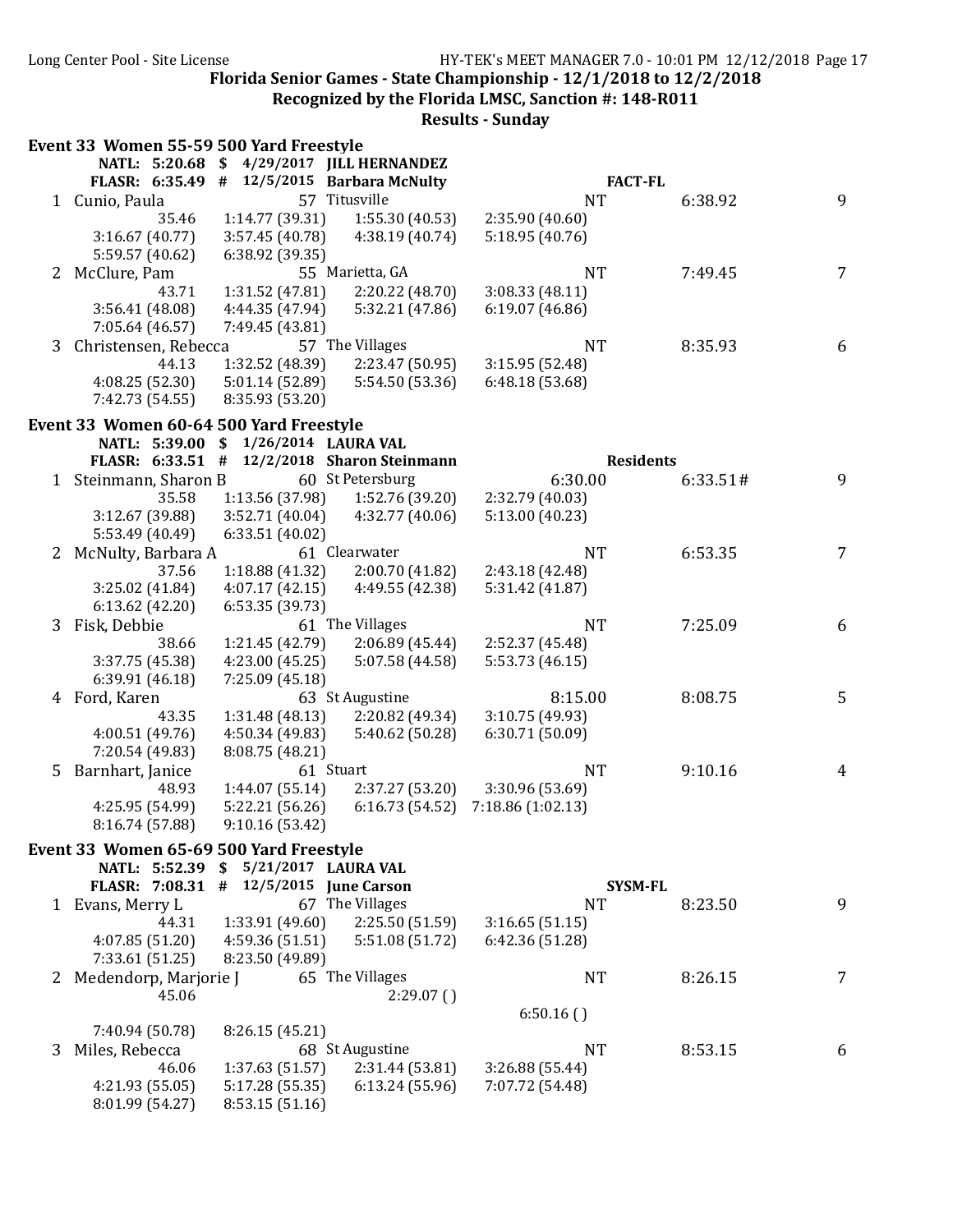**Recognized by the Florida LMSC, Sanction #: 148-R011** 

|   |                                           |                                           |                                                                            | Results - Sulludy |                  |   |
|---|-------------------------------------------|-------------------------------------------|----------------------------------------------------------------------------|-------------------|------------------|---|
|   | (Event 33 Women 65-69 500 Yard Freestyle) |                                           |                                                                            |                   |                  |   |
|   | 4 Dennis, Martha                          |                                           | 66 Kissimmee                                                               | <b>NT</b>         | 8:54.46          | 5 |
|   | 46.25                                     | 1:38.63 (52.38)                           | 2:30.34(51.71)                                                             | 3:25.26 (54.92)   |                  |   |
|   | 4:20.46 (55.20)                           | 5:16.16(55.70)                            | 6:11.62(55.46)                                                             | 7:07.43 (55.81)   |                  |   |
|   | 8:02.51 (55.08)                           | 8:54.46 (51.95)                           |                                                                            |                   |                  |   |
| 5 | Tittle, Kathleen A                        |                                           | 67 The Villages                                                            | <b>NT</b>         | 8:54.75          | 4 |
|   | 50.03                                     | 1:45.90 (55.87)                           | 2:40.96(55.06)                                                             | 3:36.63 (55.67)   |                  |   |
|   | 4:31.00 (54.37)                           | 5:24.70 (53.70)                           | 6:18.18(53.48)                                                             | 7:11.02 (52.84)   |                  |   |
|   | 8:04.42 (53.40)                           | 8:54.75 (50.33)                           |                                                                            |                   |                  |   |
|   |                                           |                                           | 68 St Petersburg                                                           |                   |                  | 3 |
| 6 | Stein, Mary A                             |                                           |                                                                            | <b>NT</b>         | 10:59.05         |   |
|   |                                           | 2:02.34()                                 | 3:08.79 (1:06.45)                                                          | 4:15.29 (1:06.50) |                  |   |
|   |                                           |                                           | $6:33.52$ () $7:39.95$ (1:06.43)                                           | 8:47.29 (1:07.34) |                  |   |
|   | 10:59.05 (2:11.76)                        |                                           |                                                                            |                   |                  |   |
|   | 7 Navaroli, Davenia C                     |                                           | 66 Seminole                                                                | <b>NT</b>         | 12:45.19         | 2 |
|   |                                           | $1:09.81$ $2:26.26$ (1:16.45)             | 3:44.76 (1:18.50)                                                          | 5:04.44(1:19.68)  |                  |   |
|   |                                           |                                           | $6:22.09$ (1:17.65) 7:40.98 (1:18.89) 8:57.66 (1:16.68)                    |                   |                  |   |
|   |                                           | 11:33.03 () 12:45.19 (1:12.16)            |                                                                            |                   |                  |   |
| 8 | Cohen, Janice                             |                                           | 69 Tampa                                                                   | <b>NT</b>         | 12:50.55         | 1 |
|   | 56.45                                     |                                           | 3:31.70()                                                                  | 4:50.80 (1:19.10) |                  |   |
|   |                                           |                                           | 8:56.35 (4:05.55) 10:15.79 (1:19.44) 11:34.37 (1:18.58) 12:50.55 (1:16.18) |                   |                  |   |
|   | Event 33 Women 70-74 500 Yard Freestyle   |                                           |                                                                            |                   |                  |   |
|   |                                           | NATL: 6:42.57 \$ 5/12/2018 CHRISTIE HAYES |                                                                            |                   |                  |   |
|   |                                           | FLASR: 7:27.14 # 12/2/2018 June Carson    |                                                                            |                   | <b>Residents</b> |   |
|   | 1 Carson, June                            |                                           | 70 Sarasota                                                                | 7:35.08           | 7:27.14#         | 9 |
|   | 39.20                                     | 1:23.82 (44.62)                           | 2:10.18 (46.36)                                                            | 2:56.61(46.43)    |                  |   |
|   | 3:42.61 (46.00)                           | 4:28.33 (45.72)                           | 5:14.17 (45.84)                                                            | 5:59.66 (45.49)   |                  |   |
|   | 6:44.76(45.10)                            | 7:27.14 (42.38)                           |                                                                            |                   |                  |   |
|   | 2 Ferber, Jane                            |                                           | 73 The Villages                                                            | 8:26.42           | 8:49.89          | 7 |
|   | 47.23                                     | 1:39.82 (52.59)                           | 2:34.39 (54.57)                                                            | 3:28.75 (54.36)   |                  |   |
|   |                                           | 5:18.17(54.74)                            |                                                                            | 7:07.89 (55.00)   |                  |   |
|   | 4:23.43 (54.68)                           |                                           | 6:12.89(54.72)                                                             |                   |                  |   |
|   | 8:01.78 (53.89)                           | 8:49.89 (48.11)                           |                                                                            |                   |                  |   |
|   | Hansen, Lorrie                            |                                           | 70 Venice                                                                  | <b>NT</b>         | 9:35.66          | 6 |
|   | 48.84                                     | 1:46.76 (57.92)                           | 2:45.36 (58.60)                                                            | 3:44.11(58.75)    |                  |   |
|   | 4:43.93 (59.82)                           | 5:43.08 (59.15)                           | 6:43.41(1:00.33)                                                           | 7:42.03 (58.62)   |                  |   |
|   | 8:41.39 (59.36)                           | 9:35.66 (54.27)                           |                                                                            |                   |                  |   |
|   | 4 Camp, Robyne                            |                                           | 71 Hobe Sound                                                              | <b>NT</b>         | 14:29.12         | 5 |
|   |                                           |                                           | 1:21.56 2:46.35 (1:24.79) 4:14.13 (1:27.78) 5:39.71 (1:25.58)              |                   |                  |   |
|   |                                           |                                           | 7:11.25 (1:31.54) 8:38.65 (1:27.40) 10:10.25 (1:31.60) 11:37.68 (1:27.43)  |                   |                  |   |
|   | 13:09.45 (1:31.77) 14:29.12 (1:19.67)     |                                           |                                                                            |                   |                  |   |
|   | Event 33 Women 75-79 500 Yard Freestyle   |                                           |                                                                            |                   |                  |   |
|   | NATL: 7:32.58                             |                                           | \$5/16/2009 RONNIE KAMPHAUSEN                                              |                   |                  |   |
|   | FLASR: 8:01.54 #                          |                                           | 12/13/2014 Patricia Bond                                                   |                   | <b>FMM-FL</b>    |   |
|   | 1 Newland, Susan J                        |                                           | 77 The Villages                                                            | <b>NT</b>         | 9:43.33          | 9 |
|   | 52.42                                     | 1:49.22 (56.80)                           | 2:47.06 (57.84)                                                            | 3:47.40 (1:00.34) |                  |   |
|   |                                           | 5:48.38()                                 | 6:48.65(1:00.27)                                                           | 7:48.53 (59.88)   |                  |   |
|   | 8:47.45 (58.92)                           | 9:43.33 (55.88)                           |                                                                            |                   |                  |   |
|   | 2 Foley, Carolynn                         |                                           | 75 Lake Worth                                                              | <b>NT</b>         | 9:49.01          | 7 |
|   | 55.91                                     |                                           | 2:53.86()                                                                  | 3:53.33 (59.47)   |                  |   |
|   | 4:55.23 (1:01.90)                         | 5:55.99 (1:00.76)                         |                                                                            | 7:53.29(          |                  |   |
|   | 8:55.00 (1:01.71)                         | 9:49.01 (54.01)                           |                                                                            |                   |                  |   |
|   |                                           |                                           |                                                                            |                   |                  |   |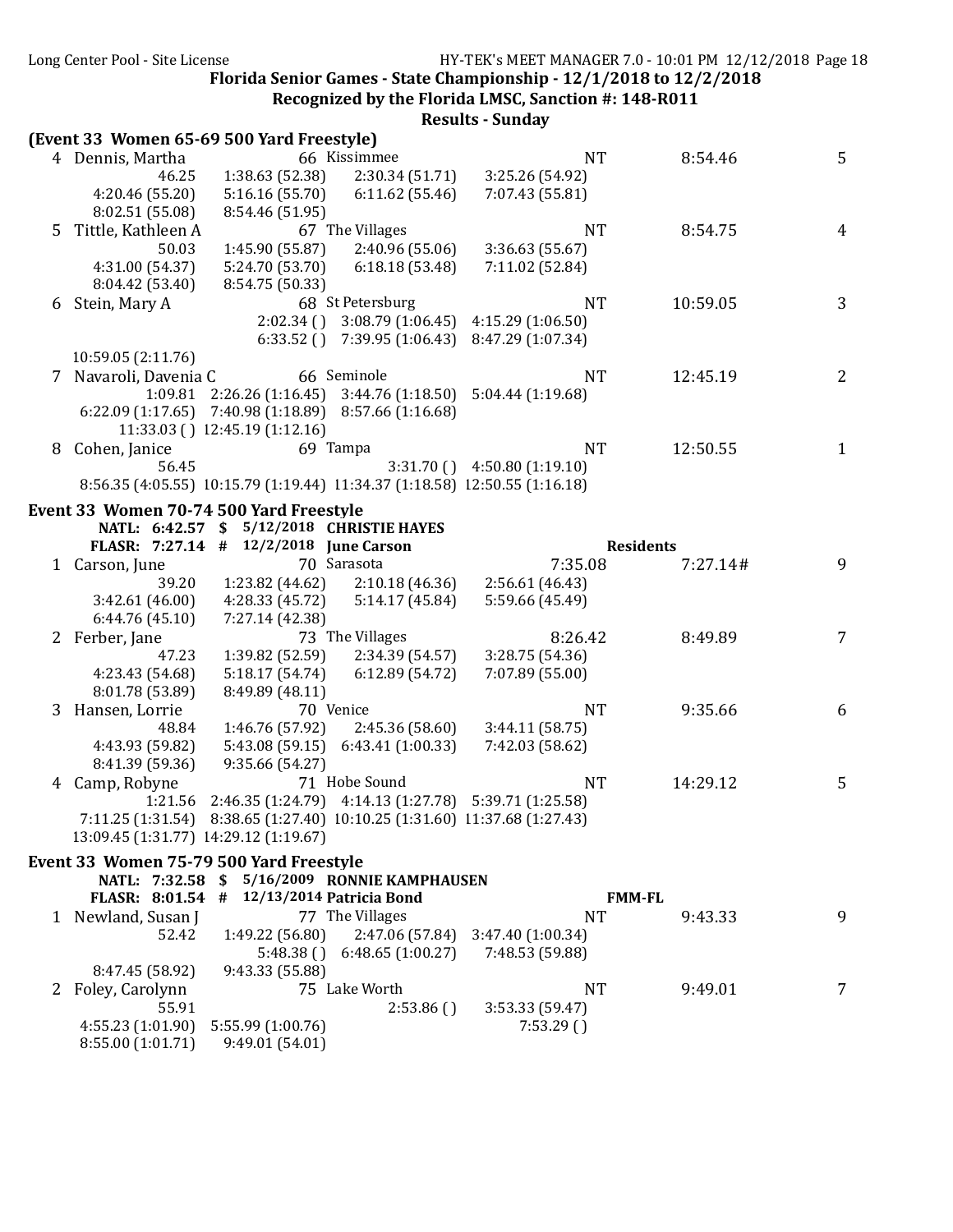Florida Senior Games - State Championship -  $12/1/2018$  to  $12/2/2018$ **Recognized by the Florida LMSC, Sanction #: 148-R011** 

|                                                               |                                          |                                                                                                                                        | <b>Results - Sunday</b>            |          |   |
|---------------------------------------------------------------|------------------------------------------|----------------------------------------------------------------------------------------------------------------------------------------|------------------------------------|----------|---|
| (Event 33 Women 75-79 500 Yard Freestyle)                     |                                          |                                                                                                                                        |                                    |          |   |
| 3 Miller, Jan H                                               |                                          | 75 Bradenton                                                                                                                           | <b>NT</b>                          | 11:02.16 | 6 |
|                                                               |                                          | 57.19 2:00.30 (1:03.11) 3:05.94 (1:05.64) 4:13.42 (1:07.48)                                                                            |                                    |          |   |
|                                                               |                                          | 5:20.02 (1:06.60) 6:28.99 (1:08.97) 7:39.28 (1:10.29) 8:47.43 (1:08.15)                                                                |                                    |          |   |
| 11:02.16 (2:14.73)                                            |                                          |                                                                                                                                        |                                    |          |   |
| Event 33 Women 80-84 500 Yard Freestyle                       |                                          |                                                                                                                                        |                                    |          |   |
|                                                               |                                          | NATL: 8:19.98 \$ 9/23/2018 ANNE WILLIAMS                                                                                               |                                    |          |   |
| FLASR: 8:44.79 # 12/2/2018 Patricia Bond                      |                                          |                                                                                                                                        | <b>Residents</b>                   |          |   |
| 1 Bond, Patricia                                              |                                          | 80 Bradenton                                                                                                                           | <b>NT</b>                          | 8:44.79# | 9 |
| 48.02                                                         | 1:39.30 (51.28)                          | 2:32.23 (52.93)                                                                                                                        | 3:25.73 (53.50)                    |          |   |
| 4:19.26 (53.53)                                               |                                          | $5:12.54(53.28)$ $6:06.26(53.72)$                                                                                                      | 7:00.45 (54.19)                    |          |   |
| 7:53.83 (53.38)                                               | 8:44.79 (50.96)                          |                                                                                                                                        |                                    |          |   |
| 2 Henderson, Martha J                                         |                                          | 82 Cocoa                                                                                                                               | <b>NT</b>                          | 10:20.81 | 7 |
|                                                               |                                          | 57.55 1:59.81 (1:02.26) 3:02.91 (1:03.10) 4:07.47 (1:04.56)<br>5:09.04 (1:01.57) 6:12.31 (1:03.27) 7:14.32 (1:02.01) 8:18.38 (1:04.06) |                                    |          |   |
| 9:21.42 (1:03.04) 10:20.81 (59.39)                            |                                          |                                                                                                                                        |                                    |          |   |
|                                                               |                                          |                                                                                                                                        |                                    |          |   |
| Event 33 Women 85-89 500 Yard Freestyle                       |                                          |                                                                                                                                        |                                    |          |   |
|                                                               |                                          | NATL: 9:07.55 \$ 4/13/2013 BETTY LORENZI                                                                                               |                                    |          |   |
| FLASR: 10:45.24 # 12/5/2015 Joan Campbell<br>1 Campbell, Joan |                                          | 88 Palm Harbor                                                                                                                         | <b>FACT-FL</b><br><b>NT</b>        | 12:34.79 | 9 |
| 1:09.75                                                       |                                          | 3:44.56()                                                                                                                              |                                    |          |   |
|                                                               | $6:20.91$ () $7:38.08$ (1:17.17)         |                                                                                                                                        |                                    |          |   |
|                                                               | 11:23.16 () 12:34.79 (1:11.63)           |                                                                                                                                        |                                    |          |   |
| Event 33 Women 90-94 500 Yard Freestyle                       |                                          |                                                                                                                                        |                                    |          |   |
|                                                               |                                          | NATL: 10:22.61 \$ 5/10/2009 RITA SIMONTON                                                                                              |                                    |          |   |
| FLASR: 19:49.68 # 12/5/2015 Shirley Chase                     |                                          |                                                                                                                                        | <b>FLASR</b>                       |          |   |
| 1 Chase, Shirley                                              |                                          | 93 St Augustine                                                                                                                        | <b>NT</b>                          | 21:20.67 | 9 |
|                                                               |                                          |                                                                                                                                        | 8:25.40(                           |          |   |
|                                                               |                                          | 10:42.11 (2:16.71) 12:59.45 (2:17.34) 15:15.00 (2:15.55) 21:20.67 (6:05.67)                                                            |                                    |          |   |
| Event 34 Men 50-54 500 Yard Freestyle                         |                                          |                                                                                                                                        |                                    |          |   |
|                                                               | NATL: 4:47.57 \$ 5/20/2001 JIM MCCONICA  |                                                                                                                                        |                                    |          |   |
| FLASR: 5:39.47 # 2005                                         |                                          | <b>Brian Voisard</b>                                                                                                                   |                                    |          |   |
| 1 Krieger, Dima                                               |                                          | 52 Fort Myers                                                                                                                          | <b>NT</b>                          | 5:41.83  | 9 |
| 30.29                                                         | 1:03.45 (33.16)                          | 1:37.50 (34.05)                                                                                                                        | 2:11.67(34.17)                     |          |   |
| 2:46.38 (34.71)                                               | 3:21.46 (35.08)                          | 3:57.04(35.58)                                                                                                                         | 4:32.80 (35.76)                    |          |   |
| 5:08.69 (35.89)                                               | 5:41.83 (33.14)                          |                                                                                                                                        |                                    |          |   |
| Event 34 Men 55-59 500 Yard Freestyle                         |                                          |                                                                                                                                        |                                    |          |   |
|                                                               |                                          | NATL: 4:56.82 \$ 4/11/2010 MICHAEL MANN                                                                                                |                                    |          |   |
| FLASR: 5:34.57 # 2007                                         |                                          | <b>Brian Voisard</b>                                                                                                                   |                                    |          |   |
| 1 Caskey, John                                                |                                          | 57 Naples                                                                                                                              | <b>NT</b>                          | 6:45.17  | 9 |
| 35.96                                                         | 1:17.13(41.17)                           | 1:59.89 (42.76)                                                                                                                        | 2:42.92 (43.03)                    |          |   |
| 3:24.84 (41.92)                                               | 4:06.82 (41.98)                          | 4:49.03 (42.21)                                                                                                                        | 5:30.55(41.52)                     |          |   |
| 6:09.91 (39.36)                                               | 6:45.17(35.26)                           |                                                                                                                                        |                                    |          |   |
| Event 34 Men 60-64 500 Yard Freestyle                         |                                          |                                                                                                                                        |                                    |          |   |
|                                                               | NATL: 5:11.17 \$ 4/29/2012 JIM MC CONICA |                                                                                                                                        |                                    |          |   |
| FLASR: 5:51.61 #                                              |                                          | 12/10/2011 Brian Voisard                                                                                                               | <b>WIN-FL</b>                      |          |   |
| 1 Brown, Bradley                                              |                                          | 60 Ponte Vedra Beach                                                                                                                   | <b>NT</b>                          | 6:40.37  | 9 |
| 36.32<br>3:19.92 (41.03)                                      | 1:16.49(40.17)<br>4:00.74 (40.82)        | 1:57.42 (40.93)<br>4:40.96 (40.22)                                                                                                     | 2:38.89 (41.47)<br>5:21.26 (40.30) |          |   |
| 6:01.56(40.30)                                                | 6:40.37 (38.81)                          |                                                                                                                                        |                                    |          |   |
|                                                               |                                          |                                                                                                                                        |                                    |          |   |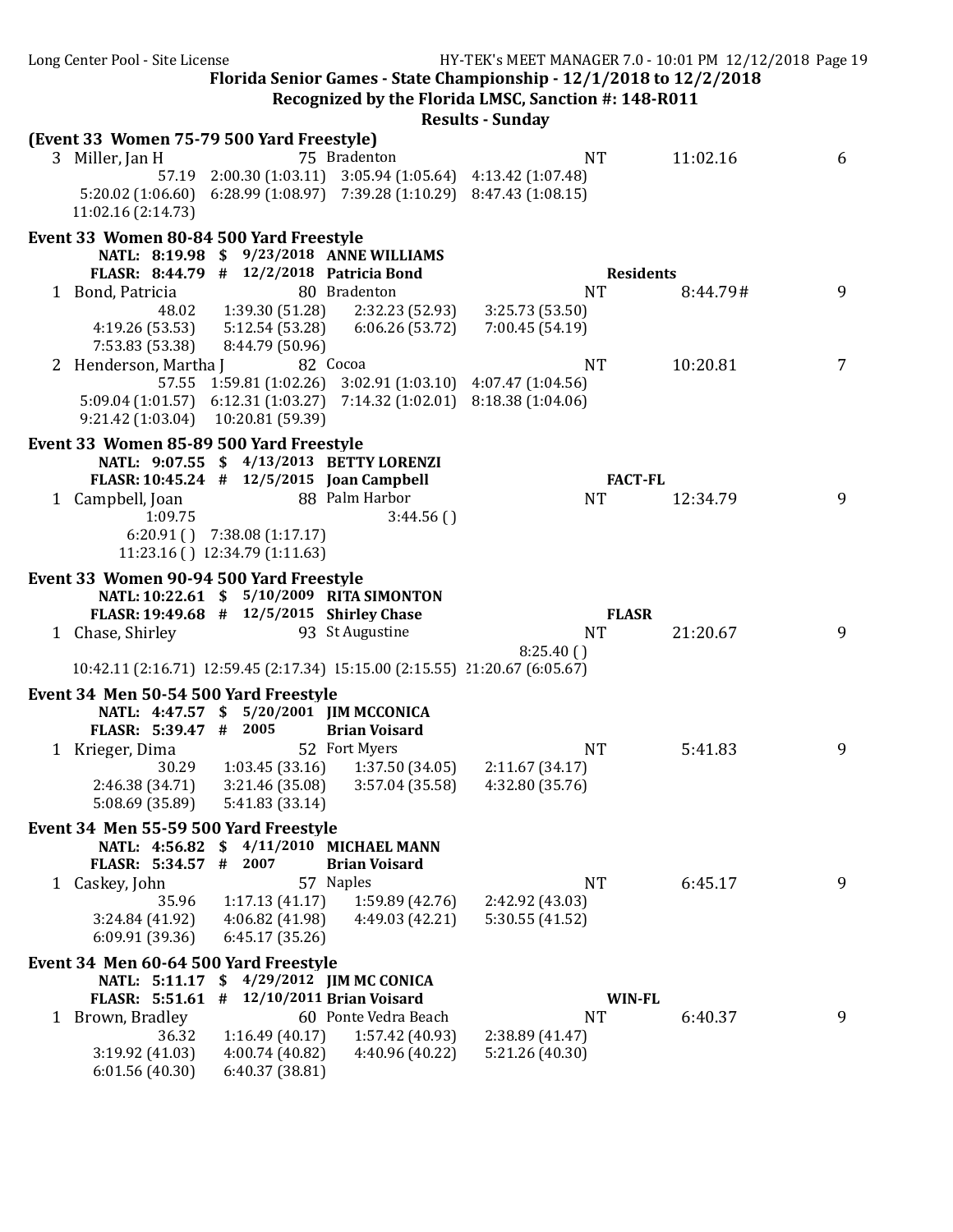**Recognized by the Florida LMSC, Sanction #: 148-R011** 

|              | (Event 34 Men 60-64 500 Yard Freestyle) |                                         |                     |                 |         |                |
|--------------|-----------------------------------------|-----------------------------------------|---------------------|-----------------|---------|----------------|
|              | 2 Boothe, Frank S                       | 62 Venice                               |                     | <b>NT</b>       | 6:51.75 | 7              |
|              | 34.14                                   | 1:12.01 (37.87)                         | 1:52.99 (40.98)     | 2:34.74 (41.75) |         |                |
|              | 3:17.92 (43.18)                         |                                         |                     | 5:27.88()       |         |                |
|              | 6:10.96(43.08)                          | 6:51.75 (40.79)                         |                     |                 |         |                |
|              | Event 34 Men 65-69 500 Yard Freestyle   |                                         |                     |                 |         |                |
|              | NATL: 5:05.44                           | \$<br>4/9/2017                          | <b>RICK COLELLA</b> |                 |         |                |
|              | <b>FLASR: 5:58.93</b>                   | 12/13/2014 J Nathan Leech<br>#          |                     | <b>FACT-FL</b>  |         |                |
|              | 1 Leech, J Nathan                       |                                         | 69 The Villages     | 6:30.00         | 6:15.25 | 9              |
|              | 33.03                                   | 1:09.54(36.51)                          | 1:47.32 (37.78)     | 2:25.98 (38.66) |         |                |
|              | 3:05.15 (39.17)                         | 3:43.63 (38.48)                         | 4:22.19 (38.56)     | 5:00.39 (38.20) |         |                |
|              | 5:38.42 (38.03)                         | 6:15.25(36.83)                          |                     |                 |         |                |
| $\mathbf{z}$ | Jennings, Bob                           |                                         | 65 The Villages     | <b>NT</b>       | 6:35.52 | 7              |
|              | 37.11                                   | 1:15.97 (38.86)                         | 1:56.79 (40.82)     | 2:37.64 (40.85) |         |                |
|              | 3:17.53 (39.89)                         | 3:58.16 (40.63)                         | 4:38.01 (39.85)     | 5:18.20 (40.19) |         |                |
|              | 5:57.53 (39.33)                         | 6:35.52 (37.99)                         |                     |                 |         |                |
| 3            | Siconolfi, David J                      |                                         | 67 The Villages     | <b>NT</b>       | 6:44.01 | 6              |
|              | 36.48                                   | 1:15.81 (39.33)                         | 1:57.01 (41.20)     | 2:38.28 (41.27) |         |                |
|              | 3:19.83 (41.55)                         | 4:01.36 (41.53)                         | 4:41.86(40.50)      | 5:23.31 (41.45) |         |                |
|              | 6:03.83(40.52)                          | 6:44.01 (40.18)                         | 66 Sarasota         | <b>NT</b>       | 7:05.37 | 5              |
|              | Whaley, Richard M<br>36.81              | 1:17.69 (40.88)                         | 2:01.06 (43.37)     | 2:44.65 (43.59) |         |                |
|              | 3:28.47 (43.82)                         | 4:12.55 (44.08)                         | 4:56.68 (44.13)     | 5:40.16 (43.48) |         |                |
|              | 6:23.75 (43.59)                         | 7:05.37 (41.62)                         |                     |                 |         |                |
| 5            | Knauss, Stephen C                       | 69 Tampa                                |                     | <b>NT</b>       | 8:15.57 | $\overline{4}$ |
|              | 42.83                                   | 1:32.62 (49.79)                         | 2:24.31 (51.69)     | 3:17.06 (52.75) |         |                |
|              | 4:09.18 (52.12)                         | 5:00.19(51.01)                          | 5:50.35(50.16)      | 6:40.11 (49.76) |         |                |
|              | 7:29.38 (49.27)                         | 8:15.57 (46.19)                         |                     |                 |         |                |
| 6            | Gerber, Charles                         |                                         | 69 Boyton Beach     | 10:40.00        | 9:11.85 | 3              |
|              | 43.20                                   | 1:34.01 (50.81)                         | 2:27.45 (53.44)     | 3:22.26 (54.81) |         |                |
|              | 4:19.19 (56.93)                         | 5:17.35(58.16)                          | 6:16.34(58.99)      | 7:15.55 (59.21) |         |                |
|              | 8:14.09 (58.54)                         | 9:11.85(57.76)                          |                     |                 |         |                |
|              | Event 34 Men 70-74 500 Yard Freestyle   |                                         |                     |                 |         |                |
|              | NATL: 5:47.46                           | 10/13/2018 DAN KIRKLAND<br>S.           |                     |                 |         |                |
|              |                                         | FLASR: 6:18.80 # 12/5/2015 Keefe Lodwig |                     | GOLD-FG         |         |                |
|              | 1 Cornell, tom                          |                                         | 71 Longboat Key     | <b>NT</b>       | 8:18.50 | 9              |
|              | 41.05                                   | 1:28.75 (47.70)                         | 2:18.49 (49.74)     | 3:09.20 (50.71) |         |                |
|              | 4:00.62 (51.42)                         | 4:53.46 (52.84)                         | 5:45.64 (52.18)     | 6:37.21 (51.57) |         |                |
|              | 7:29.36 (52.15)                         | 8:18.50 (49.14)                         |                     |                 |         |                |
|              | 2 Hellmann, Stephen D                   |                                         | 74 Lexington, KY    | 9:30.00         | 8:21.89 | 7              |
|              | 45.78                                   | 1:34.53(48.75)                          | 2:24.73 (50.20)     | 3:15.12 (50.39) |         |                |
|              | 4:06.21(51.09)                          | 4:57.64(51.43)                          | 5:49.27 (51.63)     | 6:40.94(51.67)  |         |                |
|              | 7:32.28 (51.34)                         | 8:21.89 (49.61)                         |                     |                 |         |                |
| 3            | McGee, Terry R                          |                                         | 74 Big Pine Key     | <b>NT</b>       | 8:25.47 | 6              |
|              | 39.80                                   | 1:27.52 (47.72)                         | 2:19.19(51.67)      | 3:12.64(53.45)  |         |                |
|              | 4:06.11(53.47)                          | 4:59.50 (53.39)                         | 5:53.29 (53.79)     | 6:46.38 (53.09) |         |                |
|              | 7:38.08 (51.70)                         | 8:25.47 (47.39)                         |                     |                 |         |                |
|              | 4 Kehoe, William                        | 73 Stuart                               |                     | <b>NT</b>       | 8:34.18 | 5              |
|              | 46.67                                   | 1:37.39 (50.72)                         | 2:28.71 (51.32)     | 3:20.28 (51.57) |         |                |
|              | 4:12.87 (52.59)                         | 5:05.36 (52.49)                         | 5:57.78 (52.42)     | 6:50.17 (52.39) |         |                |
|              | 7:43.30 (53.13)                         | 8:34.18 (50.88)                         |                     |                 |         |                |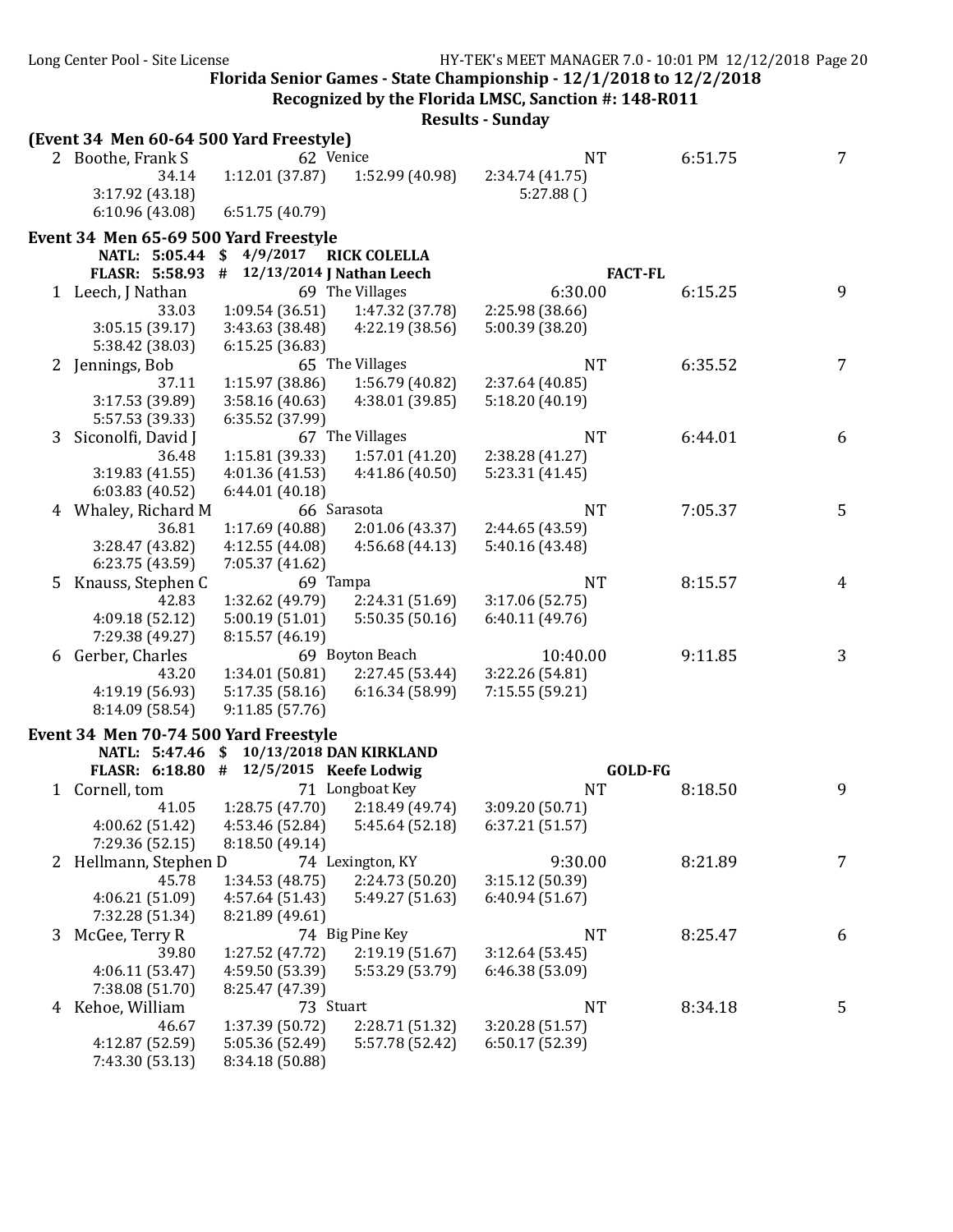**Recognized by the Florida LMSC, Sanction #: 148-R011** 

| (Event 34 Men 70-74 500 Yard Freestyle) |                                                 |                                                                   |                                                    |                           |    |
|-----------------------------------------|-------------------------------------------------|-------------------------------------------------------------------|----------------------------------------------------|---------------------------|----|
| 5 Eichelbaum, Neil                      |                                                 | 72 Coconut Creek                                                  | 8:10.00                                            | 8:56.02                   | 4  |
| 47.11                                   | 1:38.01 (50.90)                                 | 2:30.71 (52.70)                                                   | 3:24.91 (54.20)                                    |                           |    |
| 4:20.25 (55.34)                         | 5:16.05(55.80)                                  | 6:12.01(55.96)                                                    | 7:07.98 (55.97)                                    |                           |    |
| 8:03.82 (55.84)                         | 8:56.02 (52.20)                                 |                                                                   |                                                    |                           |    |
| 6 Aulisio, Leander                      |                                                 | 71 Lakeland                                                       | 9:03.42                                            | 9:02.22                   | 3  |
|                                         |                                                 |                                                                   |                                                    |                           |    |
| 48.36                                   | 1:41.70 (53.34)                                 | 2:37.17 (55.47)                                                   | 3:32.78 (55.61)                                    |                           |    |
| 4:28.59(55.81)                          | 5:24.10 (55.51)                                 | 6:20.28(56.18)                                                    | 7:15.96 (55.68)                                    |                           |    |
| 8:11.27(55.31)                          | 9:02.22(50.95)                                  |                                                                   |                                                    |                           |    |
| 7 Jasper, Stephen V                     |                                                 | 70 The Villages                                                   | <b>NT</b>                                          | 14:35.78                  | 2  |
| 1:07.59                                 | 2:23.44 (1:15.85)                               |                                                                   | 3:46.22 (1:22.78) 5:16.58 (1:30.36)                |                           |    |
| 6:45.75(1:29.17)                        | 8:20.05 (1:34.30)                               |                                                                   | 9:53.41 (1:33.36) 11:25.63 (1:32.22)               |                           |    |
| 13:03.90 (1:38.27) 14:35.78 (1:31.88)   |                                                 |                                                                   |                                                    |                           |    |
| Event 34 Men 75-79 500 Yard Freestyle   |                                                 |                                                                   |                                                    |                           |    |
|                                         | NATL: 6:03.87 \$ 5/8/2010                       | <b>DAVID RADCLIFF</b>                                             |                                                    |                           |    |
|                                         |                                                 | FLASR: $7:43.61$ # $12/6/2008$ Charles Weatherbe                  |                                                    |                           |    |
| 1 Rodenfels, Bill                       |                                                 | 76 Gainesville                                                    | <b>NT</b>                                          | 9:30.77                   | 9  |
| 44.04                                   | 1:38.85(54.81)                                  | 2:35.74 (56.89)                                                   | 3:34.90 (59.16)                                    |                           |    |
| 4:35.60(1:00.70)                        |                                                 |                                                                   | 7:35.42()                                          |                           |    |
| 8:34.72 (59.30)                         | 9:30.77 (56.05)                                 |                                                                   |                                                    |                           |    |
| 2 Colburn, Harry S                      |                                                 | 75 Venice                                                         | <b>NT</b>                                          | 10:21.98                  | 7  |
| 57.54                                   |                                                 |                                                                   | $3:13.96$ () $4:16.37$ (1:02.41)                   |                           |    |
| 5:17.55(1:01.18)                        |                                                 | $6:19.69$ $(1:02.14)$ $7:22.62$ $(1:02.93)$ $8:25.96$ $(1:03.34)$ |                                                    |                           |    |
| 9:26.74 (1:00.78)                       | 10:21.98 (55.24)                                |                                                                   |                                                    |                           |    |
|                                         |                                                 |                                                                   |                                                    |                           |    |
| Event 34 Men 80-84 500 Yard Freestyle   |                                                 |                                                                   |                                                    |                           |    |
|                                         | NATL: 6:27.81 \$ 5/1/2014                       | <b>DAVID RADCLIFF</b>                                             |                                                    |                           |    |
| FLASR: 9:08.10 # 2006                   |                                                 | <b>Robert Sigersmith</b>                                          |                                                    |                           |    |
| 1 Zani, William M                       |                                                 | 80 The Villages                                                   | <b>NT</b>                                          | 9:14.84                   | 9  |
| 48.62                                   | 1:45.61 (56.99)                                 | 2:44.57(58.96)                                                    | 3:42.91 (58.34)                                    |                           |    |
| 4:39.94 (57.03)                         | 5:37.40 (57.46)                                 | 6:32.92 (55.52)                                                   | 7:27.97 (55.05)                                    |                           |    |
| 8:23.03 (55.06)                         | 9:14.84(51.81)                                  |                                                                   |                                                    |                           |    |
| Event 35 Women 65+200 Yard Medley Relay |                                                 |                                                                   |                                                    |                           |    |
|                                         | NATL: 2:28.14 \$ 2/4/2017                       | <b>VIRGINIA MASTER</b>                                            |                                                    |                           |    |
|                                         |                                                 |                                                                   | M BARRY, B BOSLEGO, S LOFTUS-CHARLEY, K UMBDENSTOC |                           |    |
|                                         |                                                 | FLASR: 3:09.53 # 12/3/2017 Florida Aquatic Combined Team          |                                                    | <b>FACT-FL</b>            |    |
|                                         |                                                 |                                                                   | K Panker, J Hackett, V LaCoppola, r suttie         |                           |    |
| 1 Florida Aquatic Combined T            |                                                 | A                                                                 | <b>NT</b>                                          | 3:19.92                   | 18 |
| 1) Panker, Karen G W73                  |                                                 |                                                                   | 2) Medendorp, Marjorie J W653) Evans, Merry L W67  | 4) LaCoppola, Vicki J W71 |    |
| 47.69                                   |                                                 | 1:37.09 (49.40) 3:19.92 (1:42.83)                                 |                                                    |                           |    |
| Event 35 Mixed 45+200 Yard Medley Relay |                                                 |                                                                   |                                                    |                           |    |
|                                         | NATL: 1:44.02 \$ 5/4/2008                       | <b>ARIZONA MASTERS</b>                                            |                                                    |                           |    |
|                                         |                                                 |                                                                   | J SMITH, G MILLS, S ROLLINS, M BAILEY              |                           |    |
|                                         |                                                 | FLASR: $2:07.16$ # $12/2/2018$ Residents - Fla Senior Games       |                                                    | <b>Residents</b>          |    |
|                                         |                                                 |                                                                   | k westerman, J Maurer, R Russell, B Brown          |                           |    |
| 1 Residents - Fla Senior Game:          |                                                 |                                                                   | NT                                                 | 2:07.16#                  | 18 |
|                                         | 1) Westerman, Karen L W51 2) Maurer, Jody A W54 |                                                                   | 3) Russell, Randy M57                              | 4) Brown, Bradley M60     |    |
| 32.85                                   | 1:10.58(37.73)                                  | 1:39.82 (29.24)                                                   | 2:07.16 (27.34)                                    |                           |    |
|                                         |                                                 |                                                                   |                                                    |                           |    |